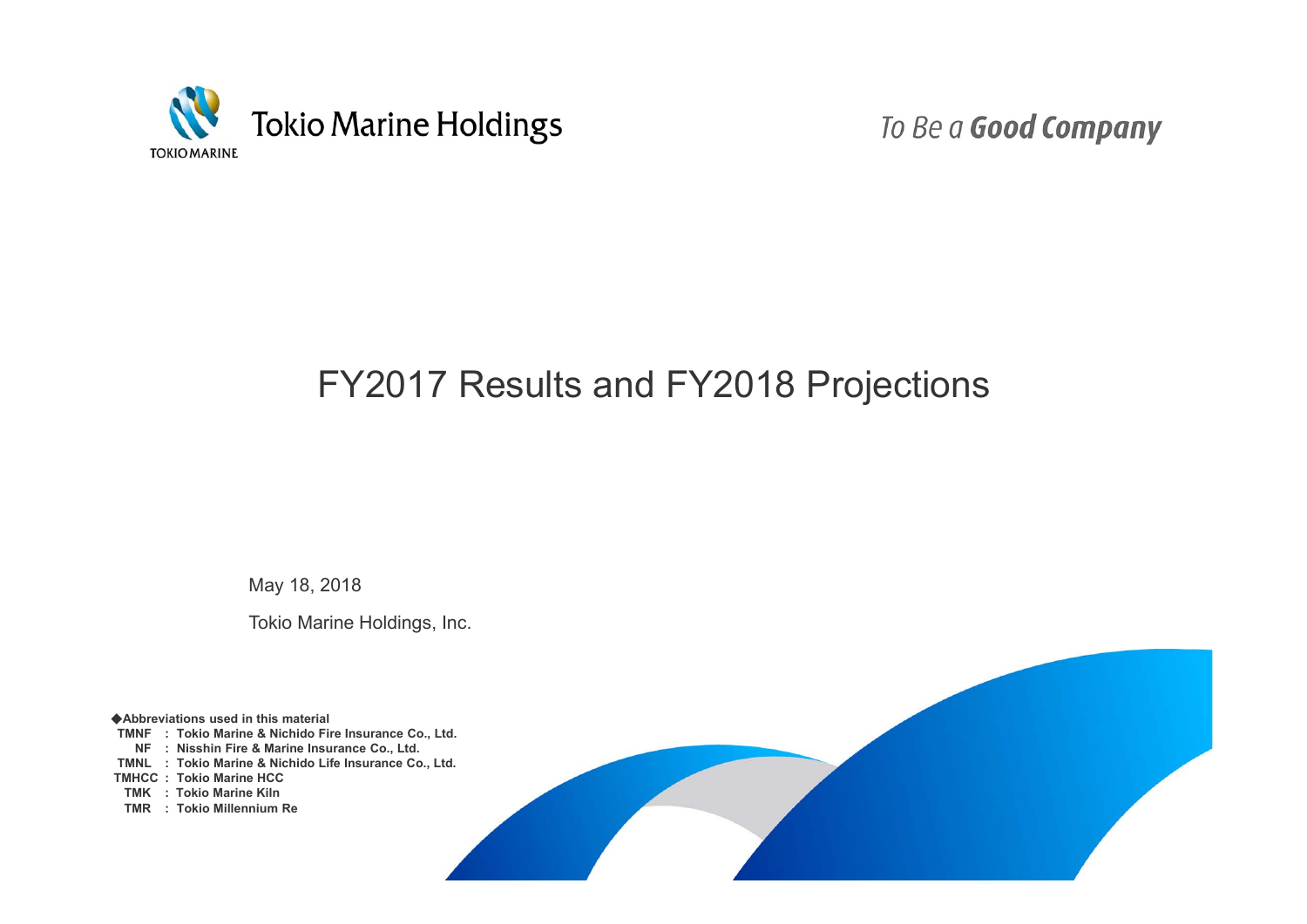# **Table of Contents**



| $\bullet$ | <b>Consolidated Results</b><br>Highlight of FY2017 Results<br>Overview<br>$\equiv$<br><b>Ordinary Profit</b>                                                                                 | $\cdots$ 3<br>. 4<br>$\cdots 5$                               |
|-----------|----------------------------------------------------------------------------------------------------------------------------------------------------------------------------------------------|---------------------------------------------------------------|
| $\bullet$ | <b>Domestic Non-Life</b><br><b>TMNF Financial Results</b><br><b>TMNF Combined Ratio</b><br>TMNF NPW & Loss Ratio<br><b>TMNF Asset Management Results</b><br>NF Financial Results<br>$\equiv$ | 6<br>$\cdots$ 7<br>8<br>$\cdots$ 9<br>$\cdots$ 10             |
| $\bullet$ | <b>Domestic Life</b><br><b>TMNL Financial Results</b>                                                                                                                                        | . 11                                                          |
| $\bullet$ | <b>International Insurance Business</b><br>Net Premiums Written<br><b>Business Unit Profits</b><br>Philadelphia<br>Delphi<br>$\overline{\phantom{m}}$<br><b>TMHCC</b>                        | $\dots$ 12<br>$\cdots$ 13<br>$\cdots$ 14<br>$\cdots$ 15<br>16 |

|           | I. FY2017 Results                                                                                                                                                                                  |                                                                     | <b>II. FY2018 Projections</b>                                                                                                                                                                                        |                                                          |
|-----------|----------------------------------------------------------------------------------------------------------------------------------------------------------------------------------------------------|---------------------------------------------------------------------|----------------------------------------------------------------------------------------------------------------------------------------------------------------------------------------------------------------------|----------------------------------------------------------|
| $\bullet$ | <b>Consolidated Results</b><br>Highlight of FY2017 Results<br>Overview<br><b>Ordinary Profit</b>                                                                                                   | $\cdots$ 3<br>$\cdots$ 4<br>$\cdots 5$                              | <b>Consolidated Projections</b><br>$\bullet$<br>- FY2018 Projection Points<br>Overview<br><b>Ordinary Profit</b>                                                                                                     | $\cdots$ 18<br>$\cdots$ 19<br>$\cdots$ 20                |
|           | <b>Domestic Non-Life</b><br><b>TMNF Financial Results</b><br><b>TMNF Combined Ratio</b><br><b>TMNF NPW &amp; Loss Ratio</b><br><b>TMNF Asset Management Results</b><br><b>NF Financial Results</b> | $\cdots$ 6<br>$\cdots$ 7<br>$\cdots$ 8<br>$\cdots$ 9<br>$\cdots$ 10 | <b>Domestic Non-Life</b><br>$\bullet$<br><b>TMNF FY2018 Financial Projections</b><br>$\overline{\phantom{m}}$<br><b>TMNF Combined Ratio</b><br><b>TMNF NPW &amp; Loss Ratio</b><br>- NF FY2018 Financial Projections | $\cdots$ 21<br>$\cdots$ 22<br>$\cdots$ 23<br>$\cdots$ 24 |
| $\bullet$ | <b>Domestic Life</b><br><b>TMNL Financial Results</b>                                                                                                                                              | 11                                                                  | <b>Domestic Life</b><br>- TMNL FY2018 Financial Projections                                                                                                                                                          | $\cdots$ 25                                              |
| $\bullet$ | <b>International Insurance Business</b><br>Net Premiums Written<br><b>Business Unit Profits</b><br>Philadelphia<br>Delphi                                                                          | $\cdots$ 12<br>$\cdots$ 13<br>$\cdots$ 14<br>$\cdots$ 15            | <b>International Insurance Business</b><br>$\bullet$<br>- Net Premiums Written<br><b>Business Unit Profits</b>                                                                                                       | $\cdots$ 26<br>$\cdots$ 27                               |
|           | <b>TMHCC</b>                                                                                                                                                                                       | $\cdots$ 16                                                         | <b>NET III. Economic Solvency Ratio</b><br><b>Modified ESR Model</b><br>Target Range and Sensitivity of ESR<br>Risk Capital as of Mar. 31, 2018                                                                      | $\cdots$ 29<br>$\cdots$ 30<br>$\cdots$ 31                |

## ■ **Reference** ・・・<sup>33</sup>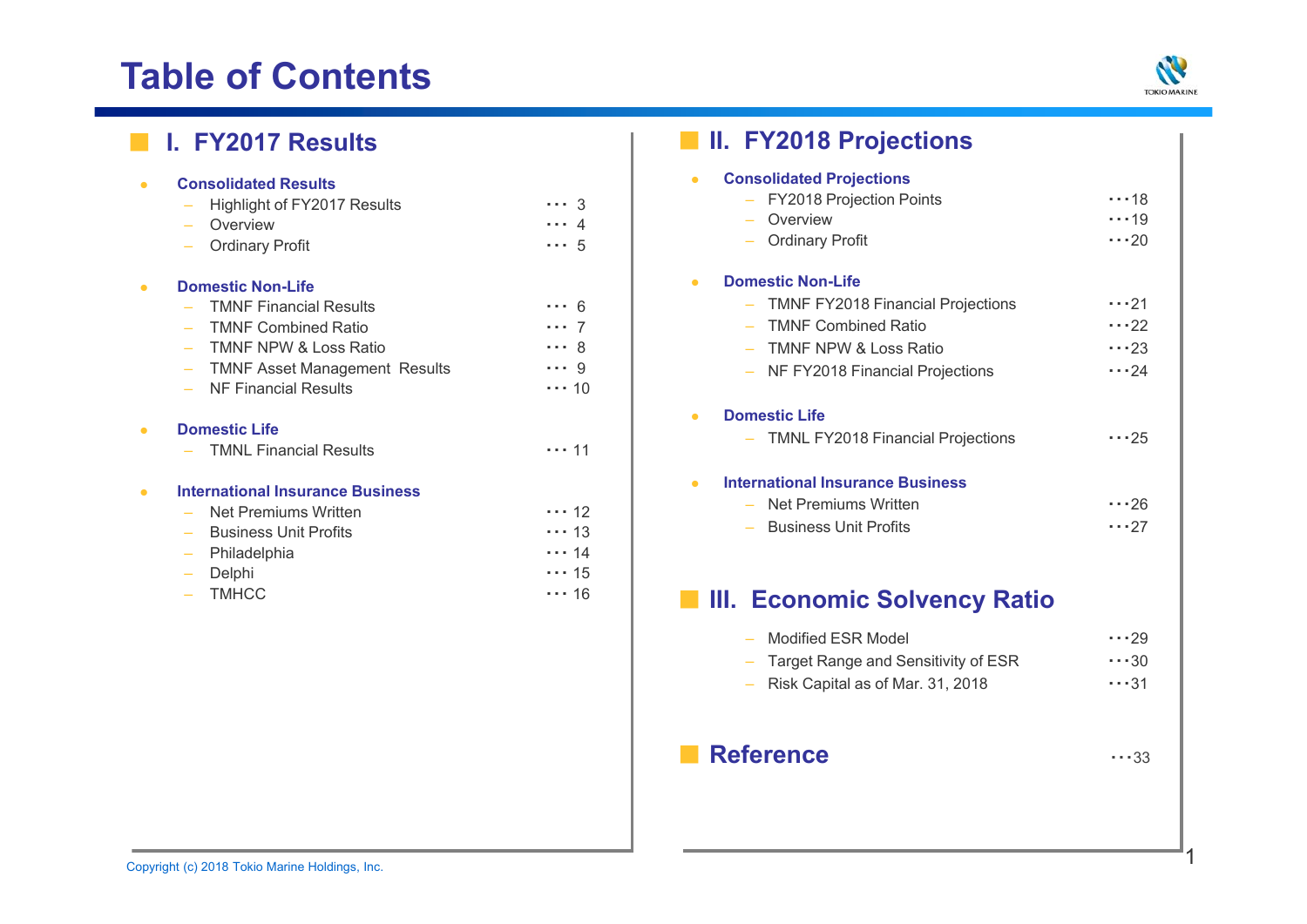

# **I. FY2017 Results**

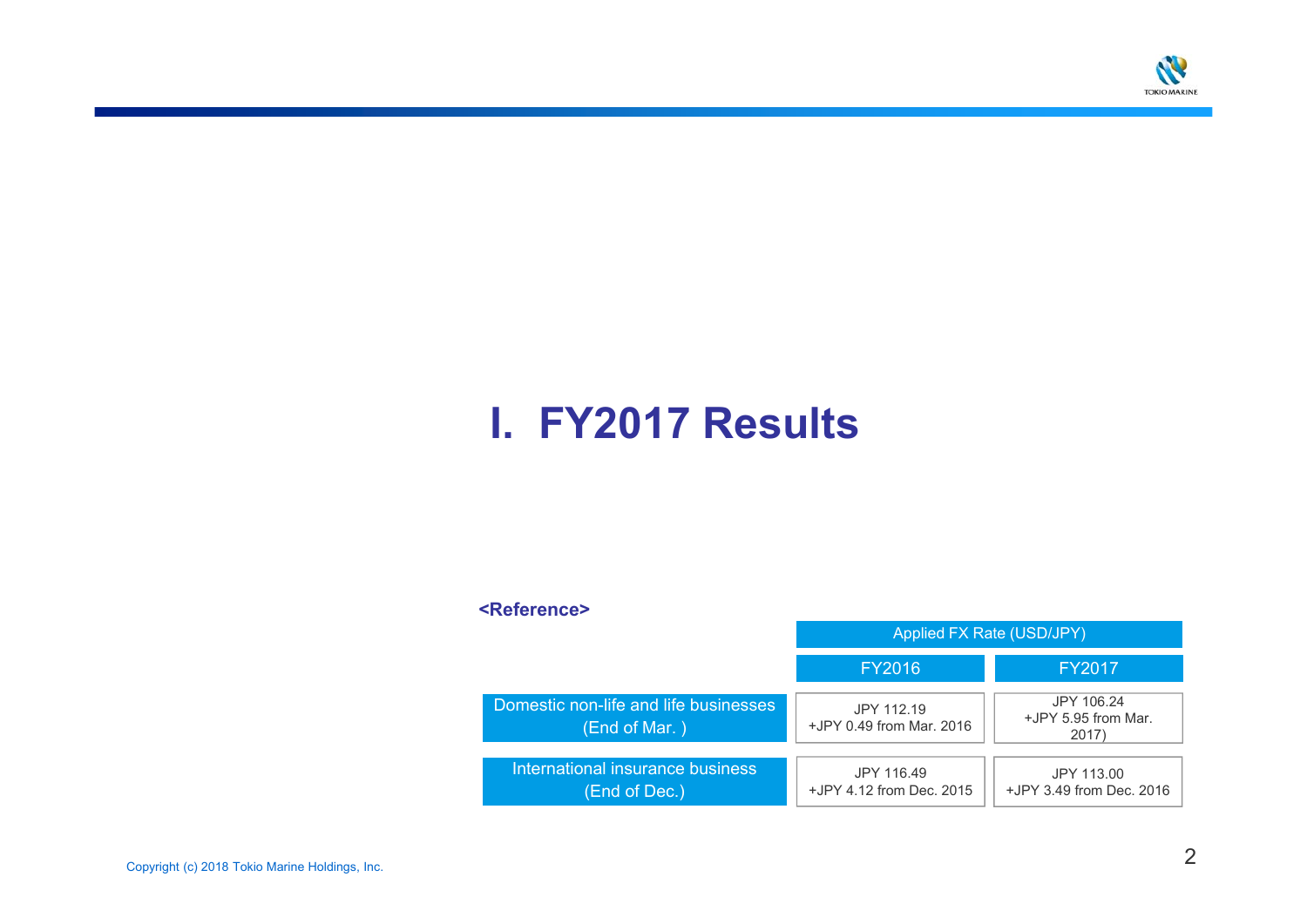# **Highlight of FY2017 Results**



| Net premiums written                                                                                                                                                                                                                                                       | $43,564.7B (+2.4%)$                                                                                                                                                                                                                                                                                                  | Net premiums written grew by 2.4% YoY driven by business growth at<br>domestic non-life and overseas subsidiaries                                                                                                                                            |  |  |
|----------------------------------------------------------------------------------------------------------------------------------------------------------------------------------------------------------------------------------------------------------------------------|----------------------------------------------------------------------------------------------------------------------------------------------------------------------------------------------------------------------------------------------------------------------------------------------------------------------|--------------------------------------------------------------------------------------------------------------------------------------------------------------------------------------------------------------------------------------------------------------|--|--|
| Life insurance premiums                                                                                                                                                                                                                                                    | $4953B (+5.4%)$                                                                                                                                                                                                                                                                                                      | ■ Life insurance premiums grew by 5.4% YoY due to an increase in in-<br>force policies at TMNL, exceeding a decrease due to the appreciation<br>of the yen at overseas subsidiaries, etc.                                                                    |  |  |
| <b>Consolidated net income</b><br>$4284.1B (+ 410.3B)$                                                                                                                                                                                                                     |                                                                                                                                                                                                                                                                                                                      | ■ Consolidated net income (net income attributable to owners of<br>the parent) grew by ¥10.3B YoY due to one time impact of U.S.<br>Tax Reform despite an increase in net incurred losses relating<br>to natural catastrophes in domestic and overseas, etc. |  |  |
|                                                                                                                                                                                                                                                                            |                                                                                                                                                                                                                                                                                                                      | Net premiums written grew due to sales expansion of Auto and Other at TMNF                                                                                                                                                                                   |  |  |
| <b>Domestic Non-Life</b>                                                                                                                                                                                                                                                   | Net income grew driven by (i) a decrease in net provision for catastrophe loss reserves and<br>(ii) an increase in dividends income from overseas subsidiaries at TMNF (eliminated in the<br>consolidated results), exceeding an increase in net incurred losses from natural<br>catastrophes and large losses, etc. |                                                                                                                                                                                                                                                              |  |  |
|                                                                                                                                                                                                                                                                            |                                                                                                                                                                                                                                                                                                                      | Life insurance premiums grew due to a decrease in surrender of variable annuities and an<br>increase in in-force policies                                                                                                                                    |  |  |
| <b>Domestic Life</b><br>Net income grew driven by (i) a decrease in net provision for underwriting reserves due to<br>product revisions associated with the revision of the standard interest rate revision and<br>(ii) sales suspension of long-term saving-type products |                                                                                                                                                                                                                                                                                                                      |                                                                                                                                                                                                                                                              |  |  |
|                                                                                                                                                                                                                                                                            |                                                                                                                                                                                                                                                                                                                      | Premiums (Net premiums written + life insurance premiums) grew due to the progress of<br>growth measures in each business segment, etc.                                                                                                                      |  |  |
| <b>International</b>                                                                                                                                                                                                                                                       |                                                                                                                                                                                                                                                                                                                      | Net income grew due to one time impact of U.S. Tax Reform despite the impact of large<br>natural catastrophes such as the hurricanes in North America, etc.                                                                                                  |  |  |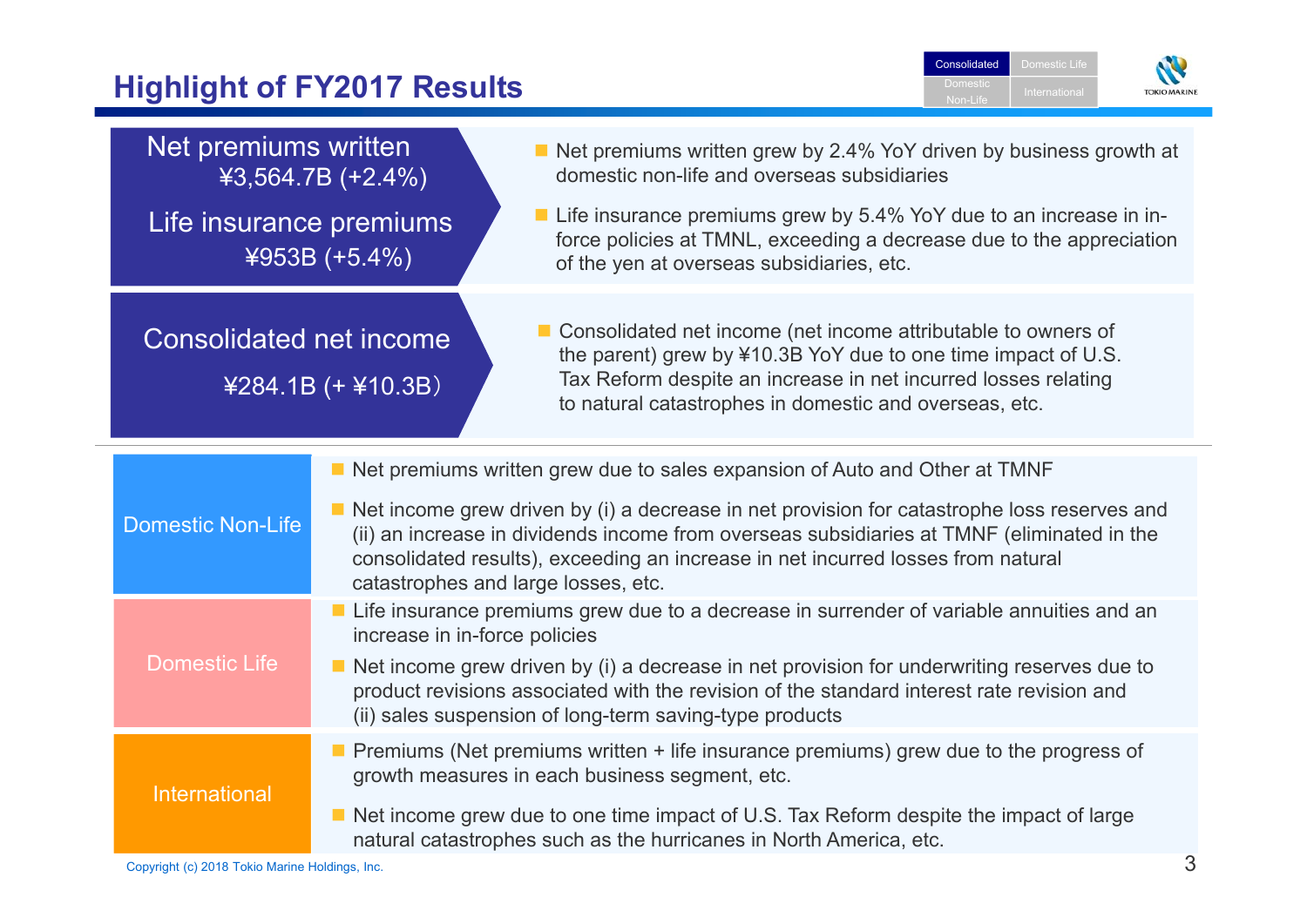#### **FY2017 Results – Consolidated Results – 1**

# **Consolidated Results Overview (1)**

Consolidated Domestic Life



#### (billions of yen, except for %)

Non-Li

|                                                                                    |               |               |         | YoY           |
|------------------------------------------------------------------------------------|---------------|---------------|---------|---------------|
|                                                                                    | <b>FY2016</b> | <b>FY2017</b> | Change  | $\frac{9}{6}$ |
| Ordinary income (TMHD Consolidated)                                                | 5,232.6       | 5,399.1       | 166.5   | $+3.2%$       |
| Net premiums written (TMHD Consolidated)                                           | 3,480.4       | 3,564.7       | 84.2    | $+2.4%$       |
| Life insurance premiums (TMHD Consolidated)                                        | 904.4         | 953.0         | 48.5    | $+5.4%$       |
|                                                                                    |               |               |         |               |
| Ordinary profit (TMHD Consolidated)                                                | 387.6         | 344.9         | $-42.7$ | $-11.0%$      |
| Tokio Marine & Nichido                                                             | 312.4         | 325.8         | 13.4    | $+4.3%$       |
| <b>Nisshin Fire</b>                                                                | 9.0           | 7.5           | $-1.4$  | $-16.0%$      |
| Tokio Marine & Nichido Life                                                        | 13.2          | 23.5          | 10.2    | $+77.6%$      |
| Overseas subsidiaries                                                              | 174.1         | 126.2         | $-47.9$ | $-27.5%$      |
| Financial and general                                                              | 6.2           | 7.4           | 1.2     | $+19.4%$      |
| Elimination of dividends received by Tokio Marine & Nichido from subsidiaries etc. | $-64.4$       | $-92.6$       | $-28.2$ |               |
| Purchase method adjustments                                                        | $-3.8$        | $-3.1$        | 0.6     |               |
| Amortization of goodwill and negative goodwill                                     | $-51.1$       | $-43.8$       | 7.3     |               |
| Others (Consolidation adjustments, etc.)                                           | $-7.9$        | $-6.0$        | 1.9     |               |
| Net income attributable to owners of the parent                                    | 273.8         | 284.1         | 10.3    | $+3.8%$       |
| Tokio Marine & Nichido                                                             | 248.6         | 253.8         | 5.2     | $+2.1%$       |
| <b>Nisshin Fire</b>                                                                | 6.5           | 5.3           | $-1.2$  | $-18.7%$      |
| Tokio Marine & Nichido Life                                                        | 8.7           | 15.5          | 6.7     | $+77.1%$      |
| Overseas subsidiaries                                                              | 135.6         | 145.3         | 9.7     | $+7.2%$       |
| Impact of U.S. Tax Reform                                                          |               | 57.8          | 57.8    |               |
| Financial and general                                                              | 4.0           | 5.0           | 1.0     | $+24.8%$      |
| Elimination of dividends received by Tokio Marine & Nichido from subsidiaries etc. | $-64.4$       | $-92.6$       | $-28.2$ |               |
| Purchase method adjustments                                                        | $-4.4$        | $-2.4$        | 2.0     |               |
| Amortization of goodwill and negative goodwill                                     | $-51.1$       | $-43.8$       | 7.3     |               |
| Others (Consolidation adjustments, etc.)                                           | $-9.7$        | $-2.1$        | 7.5     |               |

| $\blacksquare$ Adiusted net income | 406. .<br>$  -$ | 341<br>$\mathbf{A}$ | -65.J | 40/<br>16. |
|------------------------------------|-----------------|---------------------|-------|------------|
|                                    |                 |                     |       |            |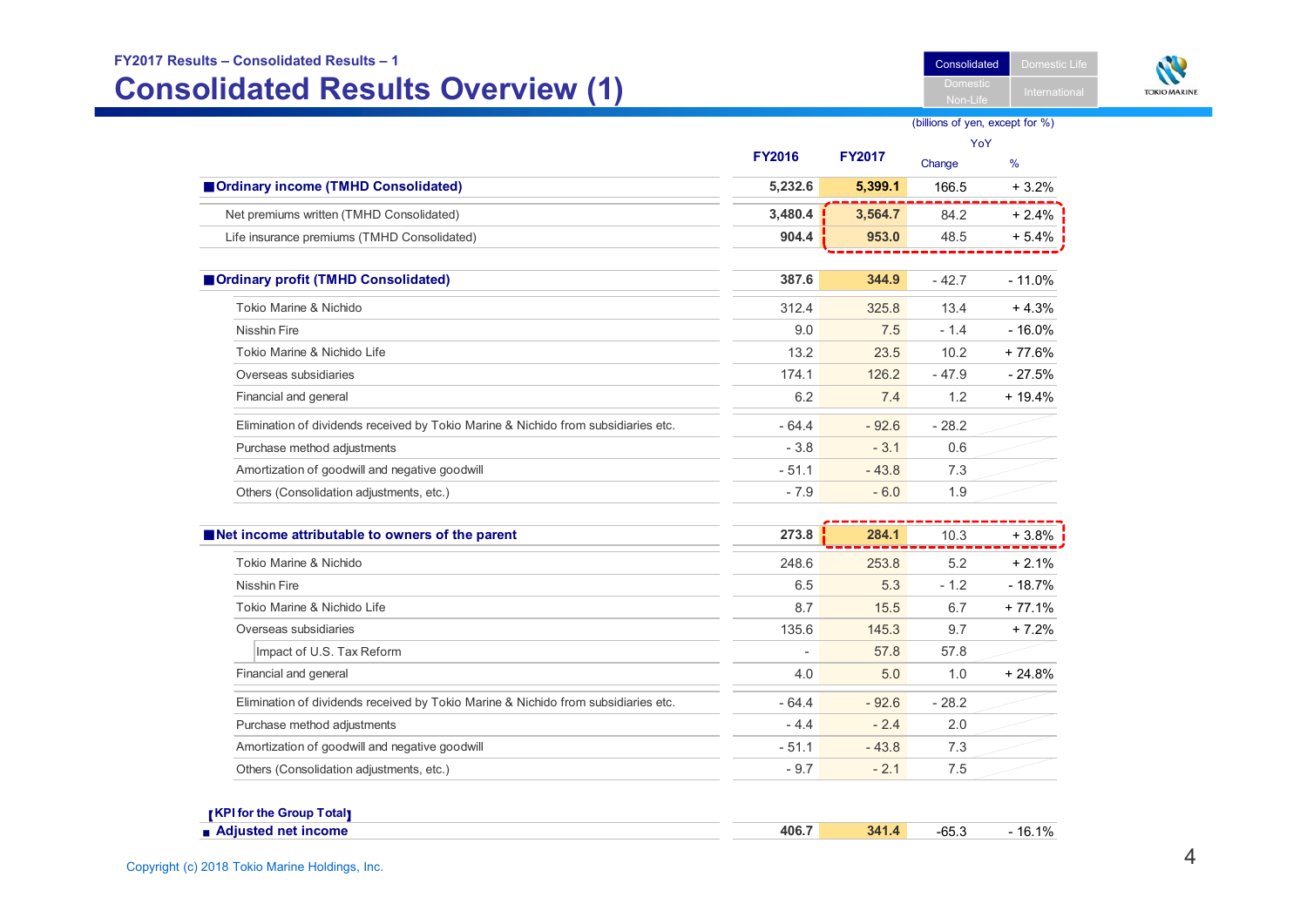**FY2017 Results – Consolidated Results – 2**

# **Consolidated Results Overview (2)**





# **Ordinary Profit** (billions of yen)



Figures of each business domain in this chart are calculated as follows, different from segment information in the Summary Report.

DNL (Domestic Non-life) : Total of TMNF and NF

DL (Domestic life) : TMNL

Ovs (Overseas subsidiaries)

F&G (Financial & General)

Adj, etc

: Total of the followings: i) dividends income from subsidiaries, etc. to TMNF ii) purchase method adjustments iii) amortization of goodwill and negative goodwill

iv) others (elimination, etc.)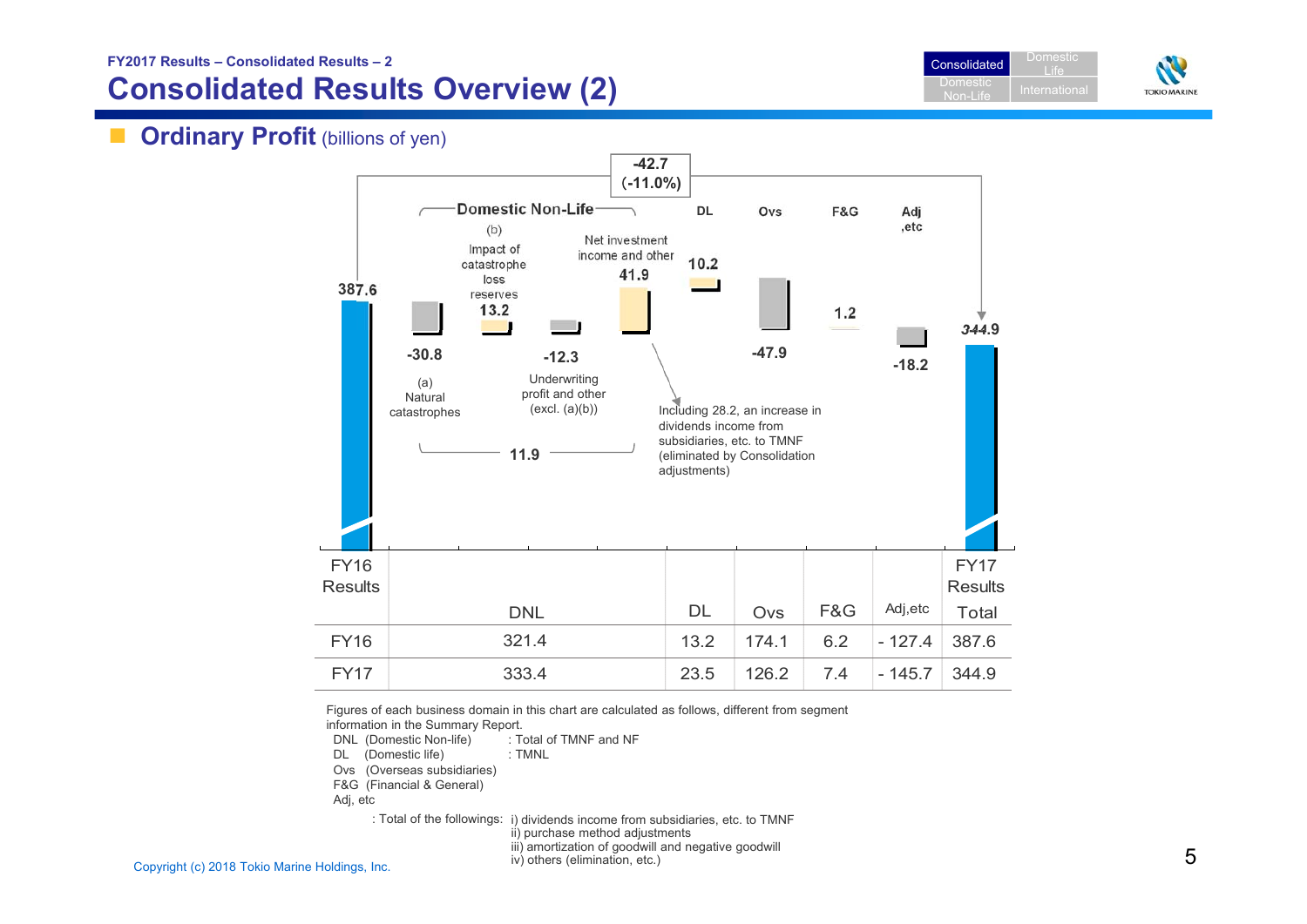

# Changes in Major P/L Items

| FY2016<br>FY2017<br>YoY<br><b>Results</b><br><b>Results</b><br>Change<br>116.1<br>$-29.4$<br><b>Underwriting profit/loss</b><br>86.6<br>(Underwriting profit/loss: excluding provision/reversal of<br>117.7<br>$-41.3$<br>159.1<br>catastrophe loss reserves)<br>Net premiums written (Private insurance)<br>29.5<br>1,831.9<br>1,861.5<br>Net premiums earned (Private insurance)<br>1,820.8<br>1,860.2<br>39.3<br>$-1,142.4$<br>$-91.1$<br>Net incurred losses (Private insurance)*<br>$-1,051.3$<br>$-53.5$<br>$-82.2$<br>$-28.6$<br>Natural catastrophe losses<br>Provision/Reversal of foreign currency denominated<br>4.2<br>0.4<br>4.7<br>outstanding claims reserves<br>$-66.7$<br>Other than above<br>$-998.2$<br>$-1.064.9$<br>$-6.4$<br>$-605.4$<br>Business expenses (Private insurance)<br>$-599.0$<br>Provision/Reversal of catastrophe loss reserves<br>$-31.1$<br>11.8<br>$-42.9$<br>7.3<br>Auto<br>$-10.4$<br>$-3.1$<br>5.2<br>Fire<br>$-15.8$<br>$-10.6$ |  |  |  |
|----------------------------------------------------------------------------------------------------------------------------------------------------------------------------------------------------------------------------------------------------------------------------------------------------------------------------------------------------------------------------------------------------------------------------------------------------------------------------------------------------------------------------------------------------------------------------------------------------------------------------------------------------------------------------------------------------------------------------------------------------------------------------------------------------------------------------------------------------------------------------------------------------------------------------------------------------------------------------|--|--|--|
|                                                                                                                                                                                                                                                                                                                                                                                                                                                                                                                                                                                                                                                                                                                                                                                                                                                                                                                                                                            |  |  |  |
|                                                                                                                                                                                                                                                                                                                                                                                                                                                                                                                                                                                                                                                                                                                                                                                                                                                                                                                                                                            |  |  |  |
|                                                                                                                                                                                                                                                                                                                                                                                                                                                                                                                                                                                                                                                                                                                                                                                                                                                                                                                                                                            |  |  |  |
|                                                                                                                                                                                                                                                                                                                                                                                                                                                                                                                                                                                                                                                                                                                                                                                                                                                                                                                                                                            |  |  |  |
|                                                                                                                                                                                                                                                                                                                                                                                                                                                                                                                                                                                                                                                                                                                                                                                                                                                                                                                                                                            |  |  |  |
|                                                                                                                                                                                                                                                                                                                                                                                                                                                                                                                                                                                                                                                                                                                                                                                                                                                                                                                                                                            |  |  |  |
|                                                                                                                                                                                                                                                                                                                                                                                                                                                                                                                                                                                                                                                                                                                                                                                                                                                                                                                                                                            |  |  |  |
|                                                                                                                                                                                                                                                                                                                                                                                                                                                                                                                                                                                                                                                                                                                                                                                                                                                                                                                                                                            |  |  |  |
|                                                                                                                                                                                                                                                                                                                                                                                                                                                                                                                                                                                                                                                                                                                                                                                                                                                                                                                                                                            |  |  |  |
|                                                                                                                                                                                                                                                                                                                                                                                                                                                                                                                                                                                                                                                                                                                                                                                                                                                                                                                                                                            |  |  |  |
|                                                                                                                                                                                                                                                                                                                                                                                                                                                                                                                                                                                                                                                                                                                                                                                                                                                                                                                                                                            |  |  |  |
|                                                                                                                                                                                                                                                                                                                                                                                                                                                                                                                                                                                                                                                                                                                                                                                                                                                                                                                                                                            |  |  |  |
|                                                                                                                                                                                                                                                                                                                                                                                                                                                                                                                                                                                                                                                                                                                                                                                                                                                                                                                                                                            |  |  |  |

| Net investment income (loss) and other |        | 237.9   | 40.5    |
|----------------------------------------|--------|---------|---------|
| Net investment income/loss             | 217.6  | 266.7   | 49.1    |
| Interest and dividends                 | 177.8  | 209.7   | 31.9    |
| Dividends from foreign stocks          | 65.8   | 96.9    | 31.0    |
| Gains/Losses on sales of securities    | 89.1   | 94.1    | 5.0     |
| Impairment losses on securities        | $-0.9$ | $-1.0$  | 0.0     |
| Gains/Losses on derivatives            | 1.4    | 5.8     | 4.4     |
| <b>Ordinary profit/loss</b>            | 312.4  | 325.8   | 13.4    |
| <b>Extraordinary gains/losses</b>      | 2.0    | $-12.4$ | $-14.5$ |
| <b>Net income/loss</b>                 | 248.6  | 253.8   | 5.2     |

\*Including loss adjustment expenses

1. Plus and minus of the figures in the above table correspond to positive and negative to profit respectively 2. Private insurance includes all lines excluding compulsory automobile liability insurance and

residential earthquake insurance

## — Underwriting Profit

(billions of yen)

- ¥29.4B decrease YoY to ¥86.6B mainly due to the following factors:
	- Net premiums written (Private insurance) (See p.8 for details) :
		- A Auto: Increase in the number of policies
		- **7** Other: Sales expansion of *Super Business Insurance*, etc.
	- Net incurred losses (Private insurance):
		- **Increase in net incurred losses from natural catastrophes**
		- **7** Decrease in provision for foreign currency denominated outstanding claims reserves due to the appreciation of the yen during FY2017
		- Impact of large losses, etc.
		- **If** increase in net incurred losses associated with an increase in NPW
	- **Business expenses (Private insurance):** 
		- **Increase in agency commissions associated with an increase in NPW**
	- Catastrophe loss reserves :
		- **7** Increase in takedown associated with an increase in W/P loss ratio in auto and fire
- Net Investment Income and Other (See p.9 for details) ¥40.5B increase YoY to ¥237.9B mainly due to an increase in dividends income from overseas subsidiaries
- Extraordinary gains/losses

¥14.5B decrease YoY to ¥-12.4B due to the reversal effect of gains on sales of fixed assets in FY2016 and losses on valuation of affiliate company equities, etc.

### — Net Income

¥5.2B increase YoY to ¥253.8B due to the factors above

<sup>(</sup>Notes)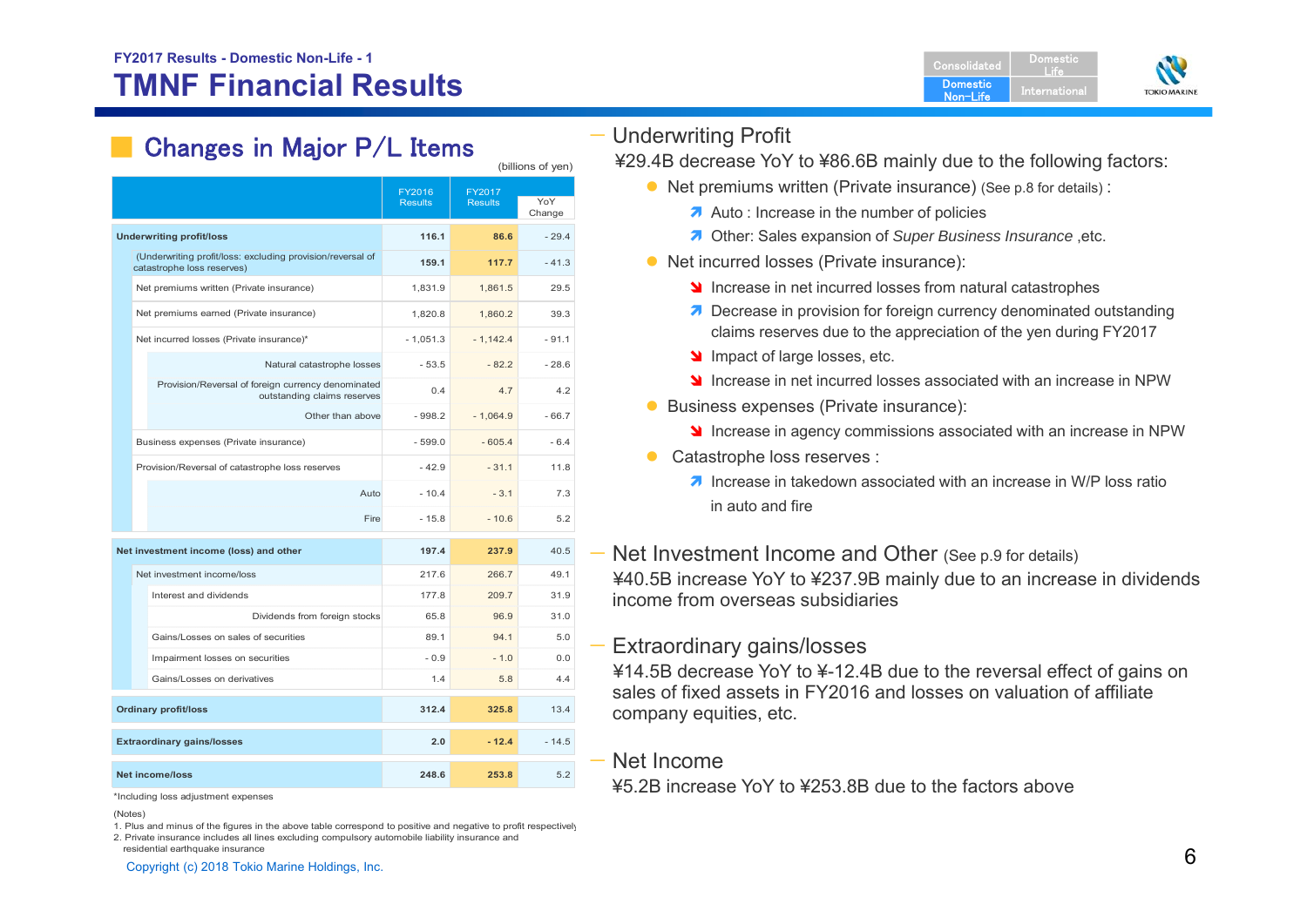## **FY2017 Results - Domestic Non-Life - 2 TMNF Combined Ratio**

Consolidated**Domestic**  Non-LifeDomestic LifeInternational





|                      |                                  |                          |                                 |                          | $\mu$         |
|----------------------|----------------------------------|--------------------------|---------------------------------|--------------------------|---------------|
|                      |                                  | FY2015<br><b>Results</b> | <b>FY2016</b><br><b>Results</b> | FY2017<br><b>Results</b> | YoY<br>Change |
|                      | <b>Net premiums written</b>      | 1,844.1                  | 1,831.9                         | 1,861.5                  | 29.5          |
|                      | <b>Net premiums earned</b>       | 1,784.4                  | 1,820.8                         | 1,860.2                  | 39.3          |
| Net incurred losses* |                                  | 1,072.4                  | 1,051.3                         | 1,142.4                  | 91.1          |
|                      | <b>Business expenses</b>         | 600.4                    | 599.0                           | 605.4                    | 6.4           |
|                      | Corporate expenses               | 233.4                    | 234.3                           | 234.2                    | $-0.0$        |
|                      | Agency commissions               | 367.0                    | 364.7                           | 371.2                    | 6.4           |
|                      | (Reference) All lines: W/P basis |                          |                                 |                          |               |
|                      | <b>Combined ratio*</b>           | 90.6%                    | 91.5%                           | 92.7%                    | 1.2pt         |
| Loss ratio*          |                                  | 60.0%                    | 60.7%                           | 62.0%                    | 1.3pt         |
|                      | <b>Expense ratio</b>             | 30.6%                    | 30.8%                           | 30.7%                    | $-0.1$ pt     |

## – E/I Basis Loss Ratio

Rose by 3.7 points YoY to 61.4% mainly due to:

- Increase in net incurred losses relating to natural catastrophes
- **7** Decrease in provision for foreign currency denominated outstanding claims reserves due to the appreciation of the yen during FY2017
- Impact of large losses, etc.

## Expense Ratio

Improved by 0.2 points YoY to 32.5% mainly due to an increase in NPW

\* Including loss adjustment expenses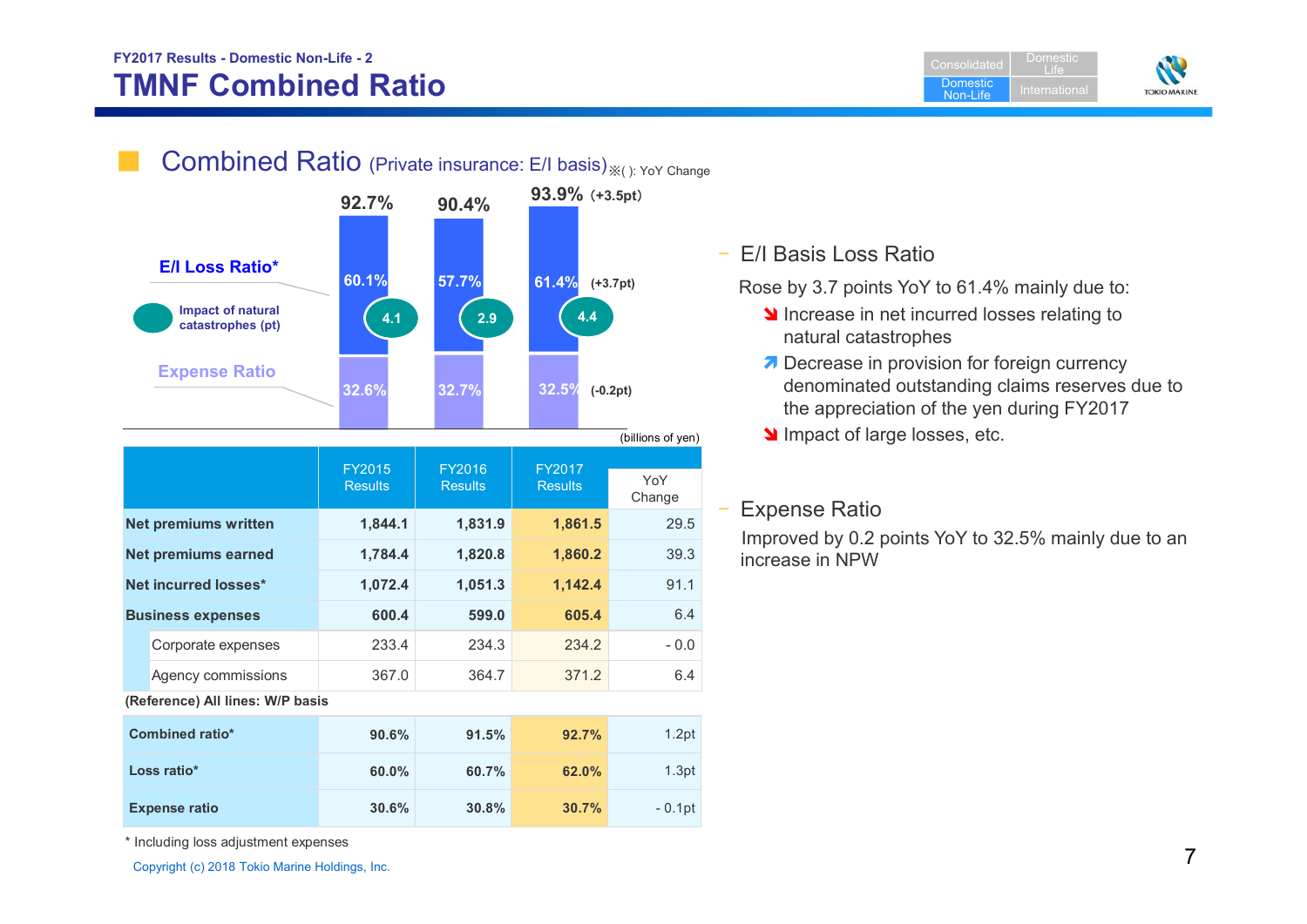

# ■ Net Premiums Written by Line

| (DIIIIOITS OF YELL, EXCEPT TOF 70)<br><b>IVIC</b> |                |                |        |         |   |
|---------------------------------------------------|----------------|----------------|--------|---------|---|
|                                                   | FY2016         | FY2017         |        |         | F |
|                                                   | <b>Results</b> | <b>Results</b> |        | YoY     |   |
|                                                   |                |                | Change | $\%$    |   |
| Fire                                              | 272.2          | 274.6          | 2.4    | 0.9%    | F |
| <b>Marine</b>                                     | 58.9           | 59.9           | 0.9    | 1.6%    | A |
| P.A.                                              | 172.2          | 168.6          | $-3.5$ | $-2.1%$ |   |
| Auto                                              | 1,051.3        | 1,064.4        | 13.0   | 1.2%    |   |
| <b>CALI</b>                                       | 282.7          | 282.2          | $-0.4$ | $-0.2%$ |   |
| Other                                             | 278.6          | 294.9          | 16.3   | 5.9%    |   |
| <b>Total</b>                                      | 2,116.1        | 2,144.7        | 28.6   | 1.4%    |   |
| <b>Private insurance</b><br><b>Total</b>          | 1,831.9        | 1,861.5        | 29.5   | 1.6%    |   |

# ■ **E/I Loss Ratio by Line**

|                                          | <b>FY2016</b>  | <b>FY2017</b>  |                   |  |
|------------------------------------------|----------------|----------------|-------------------|--|
|                                          | <b>Results</b> | <b>Results</b> | YoY<br>Change     |  |
| Fire                                     | 54.1%          | 68.7%          | 14.6pt            |  |
| <b>Marine</b>                            | 50.5%          | 71.6%          | 21.1pt            |  |
| P.A.                                     | 50.7%          | 53.9%          | 3.2pt             |  |
| Auto                                     | 60.2%          | 60.8%          | 0.6pt             |  |
| Other                                    | 57.8%          | 58.9%          | 1.2pt             |  |
| <b>Private insurance</b><br><b>Total</b> | 57.7%          | 61.4%          | 3.7 <sub>pt</sub> |  |

#### Major Factors of Changes in NPW (billions of yen, except for %)

- Fire: Grew mainly due to an increase in unit premiums in the household sector
- P.A.: Fell due to shift of sub-lines of P.A. insurance into the "Other" category
- Auto: Grew mainly due to an increase in the number of policies
- CALI: Fell mainly due to rates cut despite an increase in the number of policies
- Other: Grew due to sales expansion of *Super Business Insurance*, etc. as well as the premium shift of sub-lines from the "P.A." category despite the impact of surrender in surety insurance

- Major Factors of Changes in E/I Loss Ratio
- $\bullet$  Fire: Rose due to an increase in large and medium size losses, etc. as well as an increase in net incurred losses relating to natural catastrophes
- Marine: Rose due to an increase in medium size losses, etc.
- Auto: Rose due to an increase in net incurred losses relating to natural catastrophes, etc.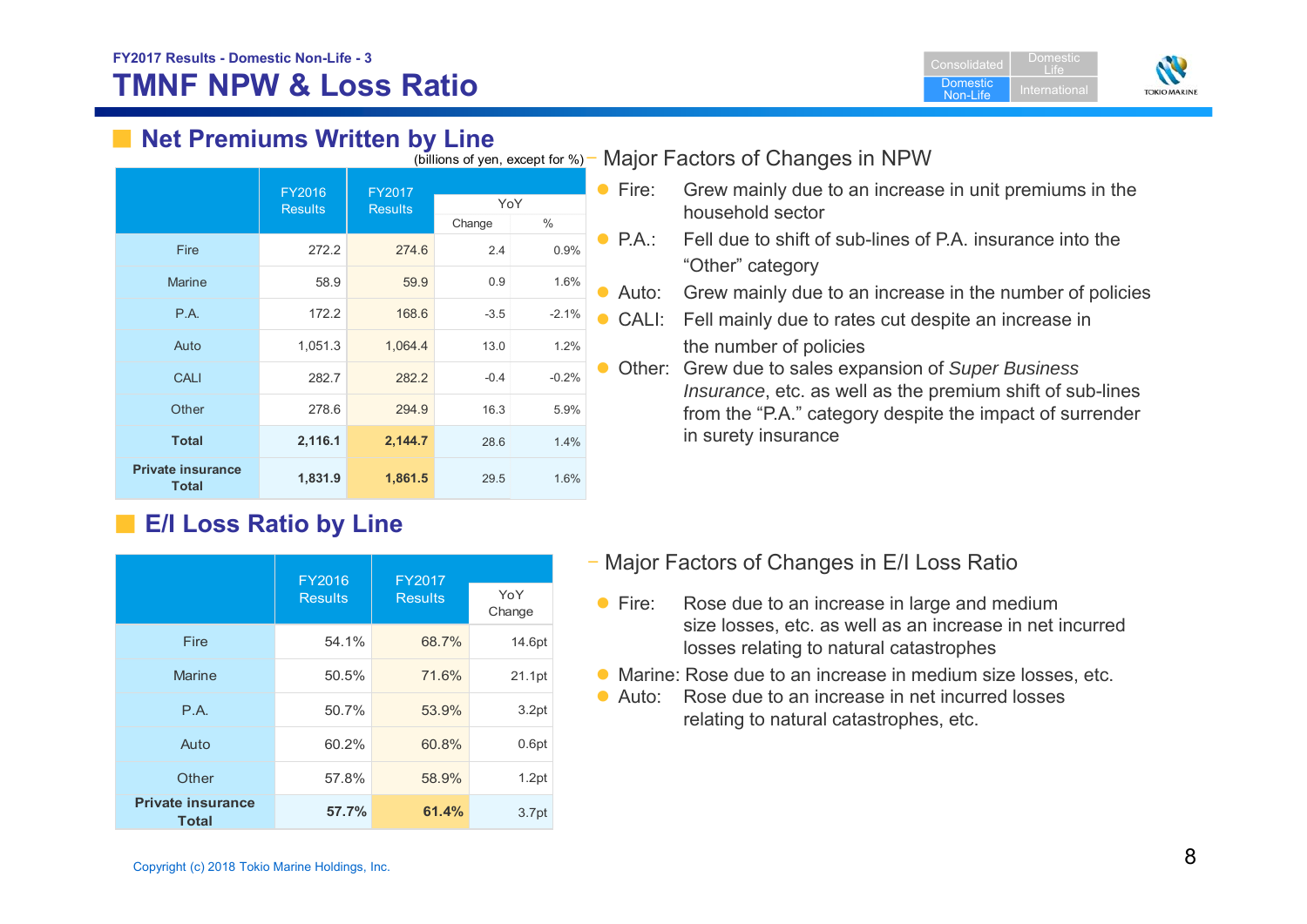# **TMNF Asset Management Results**





# ■ Net Investment Income and Other

| (billions of yen) |                                                      |                          |                          |               |
|-------------------|------------------------------------------------------|--------------------------|--------------------------|---------------|
|                   |                                                      | FY2016<br><b>Results</b> | FY2017<br><b>Results</b> | YoY<br>Change |
|                   | Net investment income and other                      | 197.4                    | 237.9                    | 40.5          |
|                   | Net investment income                                | 217.6                    | 266.7                    | 49.1          |
|                   | Net interest and dividends income                    | 132.5                    | 167.0                    | 34.4          |
|                   | Interest and dividends                               | 177.8                    | 209.7                    | 31.9          |
|                   | Dividends from domestic stocks                       | 54.9                     | 59.9                     | 5.0           |
|                   | Dividends from foreign stocks                        | 65.8                     | 96.9                     | 31.0          |
|                   | Income from domestic bonds                           | 25.6                     | 24 3                     | $-1.2$        |
|                   | Income from foreign bonds                            | 5.5                      | 3.9                      | $-1.5$        |
|                   | Income from other domestic securities*1              | 0 Q                      | 14                       | 14            |
|                   | Income from other foreign securities*2               | 147                      | 12.1                     | $-2.5$        |
|                   | Transfer of investment income<br>on deposit premiums | $-45.3$                  | $-42.7$                  | 2.5           |
|                   | Net capital gains                                    | 85.1                     | 99.7                     | 14.6          |
|                   | Gains/Losses on sales of securities                  | 89.1                     | 94 1                     | 5 O           |
|                   | Impairment losses on securities                      | $-0.9$                   | $-1.0$                   | $-0.0$        |
|                   | Gains/Losses on derivatives                          | 1.4                      | 5.8                      | 4.4           |
|                   | Other investment income and expenses                 | $-2.7$                   | 0.6                      | 3.4           |
|                   | Others                                               | $-1.6$                   | 0.1                      | 1.8           |
|                   | Other ordinary income and expenses                   | $-20.2$                  | $-28.8$                  | $-8.5$        |

\*1. Income from domestic securities excluding domestic stocks and domestic bonds

\*2. Income from foreign securities excluding foreign stocks and foreign bonds

Note: Plus and minus of the figures in the above table correspond to positive and negative to profit respectively

 Net investment income and other increased by ¥40.5B YoY to ¥237.9B

- $\bullet$  Net interest and dividends income ¥34.4B increase YoY to ¥167.0B mainly due to the following factors:
	- **7** Dividends from foreign stocks:
		- $\checkmark$  Increase in dividends income from overseas subsidiaries
	- **7** Dividends from domestic stocks:
		- $\checkmark$  Increase in dividends income from businessrelated equities
- $\bullet$ Net capital gains

¥14.6B increase YoY to ¥99.7B mainly due to the following factors:

- **7** Gains/Losses on sales of securities:
	- $\checkmark$  The reversal effect of losses on sales of foreign securities in FY2016
- **7** Gains/Losses on derivatives:
	- $\checkmark$  Market value changes in derivative contracts for foreign currency hedging purpose

¥83B capital gains from sales of business-related equities,

¥2B smaller from previous year (Sales of business-related equities was ¥108B)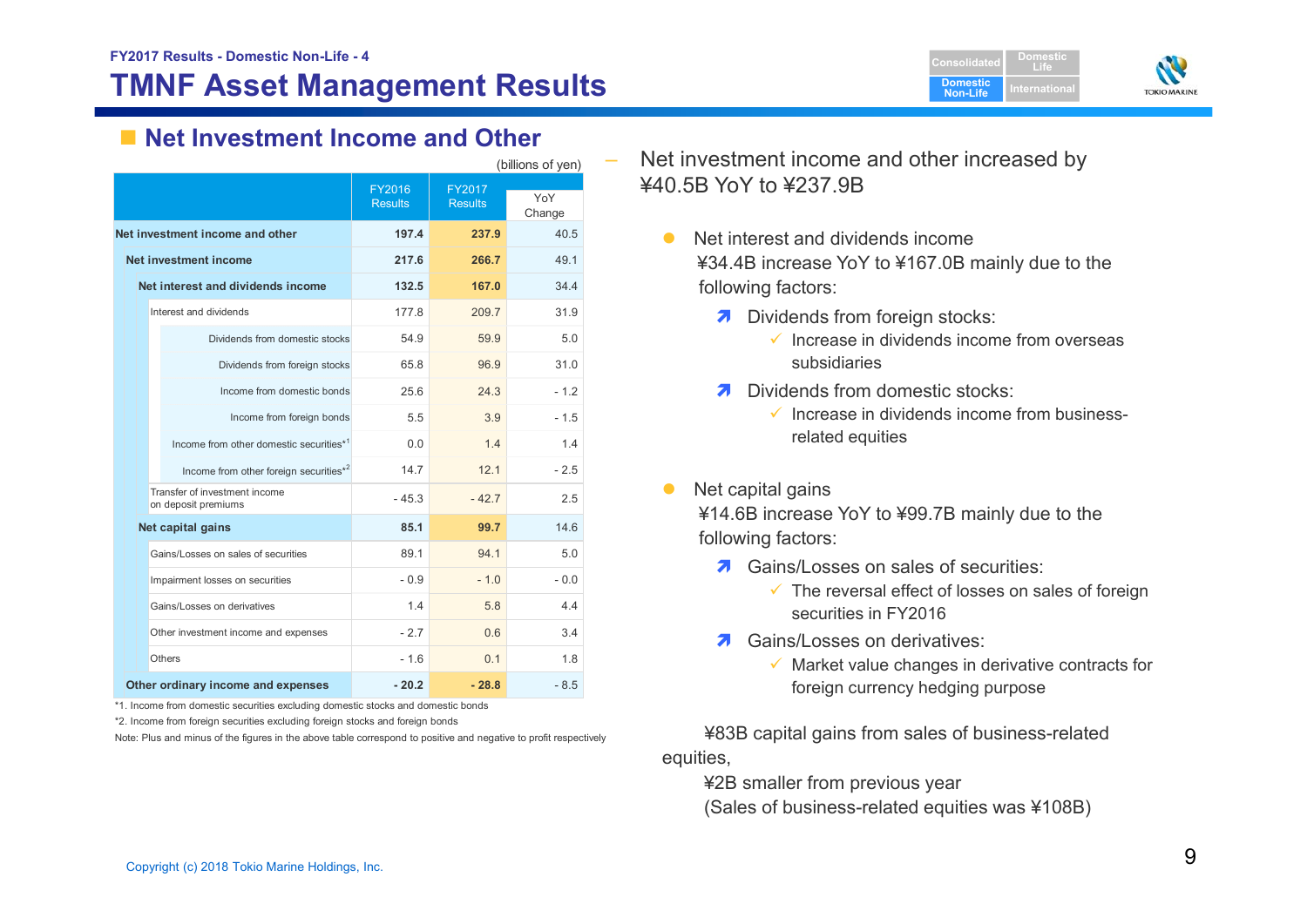# **NF Financial Results**

 $\mathcal{L}_{\text{max}}$ **Change in Major P/L Items**

|                                   | (billions of yen)                                                                        |                |                |        |  |
|-----------------------------------|------------------------------------------------------------------------------------------|----------------|----------------|--------|--|
|                                   |                                                                                          | FY2016         | FY2017         | YoY    |  |
|                                   |                                                                                          | <b>Results</b> | <b>Results</b> | Change |  |
|                                   | <b>Underwriting profit/loss</b>                                                          | 8.1            | 5.3            | $-2.8$ |  |
|                                   | (Underwriting profit/loss: excluding<br>provision/reversal of catastrophe loss reserves) | 13.9           | 9.7            | $-4.2$ |  |
|                                   | Net premiums written (Private insurance)                                                 | 120.2          | 123.0          | 2.7    |  |
|                                   | Net premiums earned (Private insurance)                                                  | 121.3          | 123.6          | 2.3    |  |
|                                   | Net incurred losses (Private insurance)*                                                 | $-66.5$        | $-71.4$        | $-4.9$ |  |
|                                   | Natural catastrophe losses                                                               | $-1.7$         | $-4.0$         | $-2.2$ |  |
|                                   | Other than above                                                                         | $-64.7$        | $-67.4$        | $-2.7$ |  |
|                                   | Business expenses (Private insurance)                                                    | $-41.7$        | $-42.9$        | $-1.2$ |  |
|                                   | Provision/Reversal of catastrophe loss reserves                                          | $-5.8$         | $-4.4$         | 1.4    |  |
|                                   | Fire                                                                                     | $-0.8$         | 0.6            | 1.4    |  |
|                                   | Auto                                                                                     | $-4.1$         | $-4.0$         | 0.0    |  |
|                                   | Net investment income (loss) and other                                                   | 1.2            | 2.6            | 1.4    |  |
|                                   | Net investment income/loss                                                               | 2.0            | 3.0            | 1.0    |  |
|                                   | Interest and dividends                                                                   | 4.3            | 4.5            | 0.2    |  |
|                                   | Gains/Losses on sales of securities                                                      | $-0.0$         | 0.3            | 0.4    |  |
|                                   | Gains/Losses on redemption of securities                                                 | $-0.0$         | 0.1            | 0.2    |  |
|                                   | <b>Ordinary profit/loss</b>                                                              | 9.0            | 7.5            | $-1.4$ |  |
| <b>Extraordinary gains/losses</b> |                                                                                          | 0.1            | $-0.2$         | $-0.4$ |  |
| <b>Net income/loss</b>            |                                                                                          | 6.5            | 5.3            | $-1.2$ |  |
|                                   | Loss ratio (Private insurance, E/I basis)*                                               | 54.8%          | 57.8%          | 3.0pt  |  |
|                                   | Expense ratio (Private insurance)                                                        | 34.7%          | 34.9%          | 0.2pt  |  |
|                                   | E/I Combined ratio (Private insurance)*                                                  | 89.5%          | 92.7%          | 3.2pt  |  |
|                                   | and the continues                                                                        |                |                |        |  |

\* Including loss adjustment expenses

(Notes)

1. Plus and minus of the figures in the above table correspond to positive and negative to profit respectively

earthquake insurance and the control of the Holdings, Inc.  $\sim$  10 2. Private insurance includes all lines excluding compulsory automobile liability insurance and residential earthquake insurance



ConsolidatedDomestic

DomesticLife



## — Underwriting Profit

¥2.8B decrease YoY to ¥5.3B mainly due to the following factors:

- Net premiums written (Private insurance)
	- $\lambda$  Increased due to sales expansion of a new product in fire
	- **7** Increased due to sales expansion of a new product for SMEs in specialty insurance
- Net incurred losses (Private insurance)
	- **If** Increase in net incurred losses relating to natural catastrophes
	- **If** Increase in small losses due to lightening and wind disaster in fire
	- Decrease in net incurred losses relating to auto
	- Increase in net incurred losses relating to specialty insurance

## — Net Investment Income and Other

¥1.4B increase YoY to ¥2.6B due to an increase in gains/losses on sales and redemption of securities

— Net Income

¥1.2B decrease YoY to ¥5.3B from the above mentioned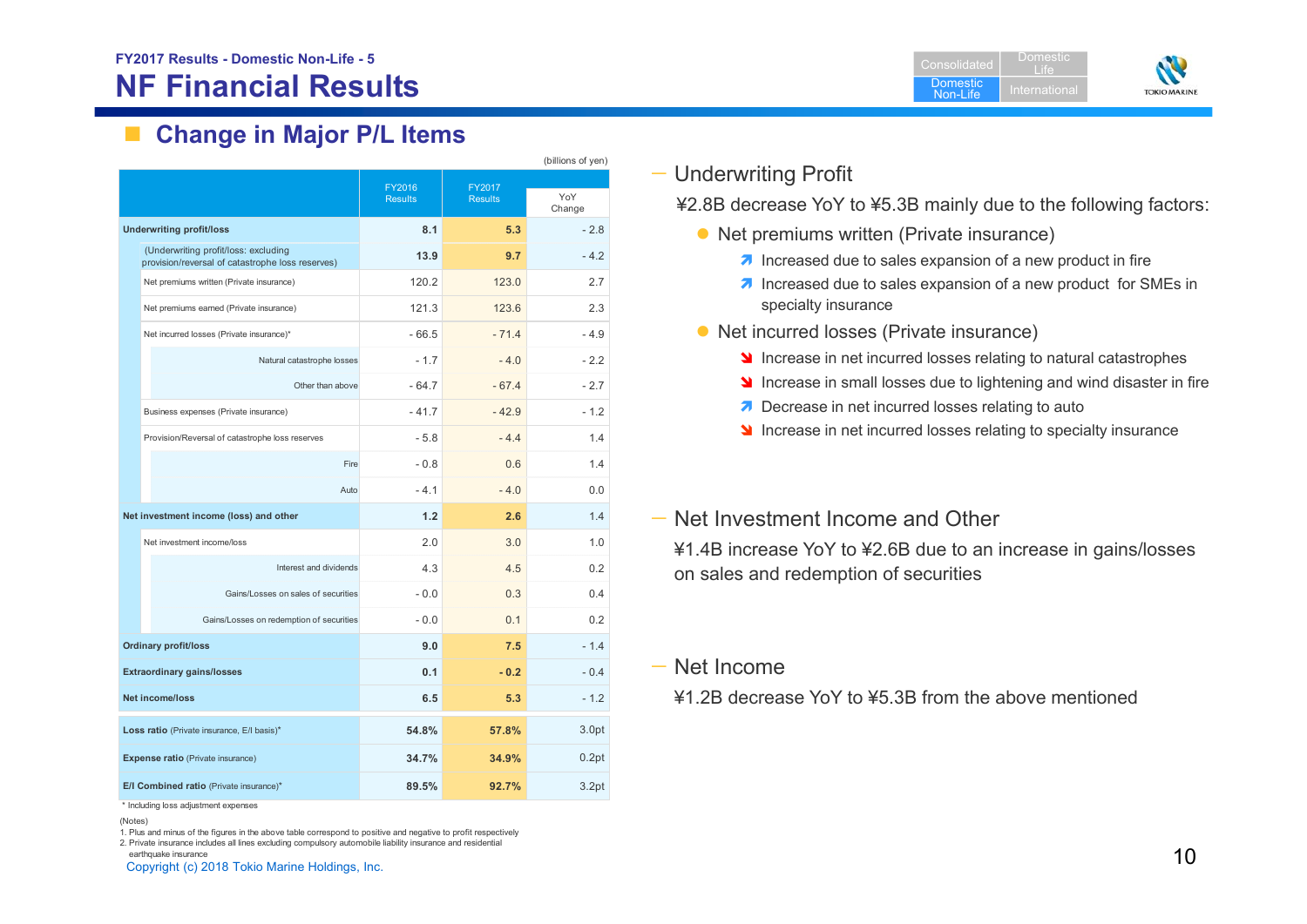

# ■ **Annualized Premiums (ANP)**

|  |                                          |                          |                          |         | $\sqrt{2}$ |
|--|------------------------------------------|--------------------------|--------------------------|---------|------------|
|  |                                          | FY2016<br><b>Results</b> | FY2017<br><b>Results</b> | YoY     |            |
|  |                                          |                          |                          | Change  | $\%$       |
|  | <b>New policies ANP</b>                  | 120.7                    | 102.1                    | $-18.6$ | $-15.5%$   |
|  | Excluding long-term saving-type products | 113.5                    | 102.1                    | $-11.4$ | $-10.1%$   |
|  |                                          |                          |                          |         |            |
|  | In-force policies ANP                    | 831.3                    | 852.7                    | 21.4    | 2.6%       |

\* Excluding individual annuity and "*whole life with long-term discount* "

# **Key Figures in Financial Accounting**

|                                   |                          |                          | (billions of yen) |
|-----------------------------------|--------------------------|--------------------------|-------------------|
|                                   | FY2016<br><b>Results</b> | FY2017<br><b>Results</b> | YoY<br>Change     |
| <b>Ordinary income</b>            | 1,005.6                  | 1,085.4                  | 79.8              |
| Insurance premiums and other      | 866.7                    | 908.1                    | 41.4              |
| <b>Net income</b>                 | 8.7                      | 15.5                     | 6.7               |
| <b>Ordinary profit</b>            | 17.4                     | 23.0                     | 5.5               |
| (-) Capital gains / losses        | $-2.5$                   | $-3.6$                   | $-1.0$            |
| (-) Non-recurring income / losses | $-2.3$                   | $-3.8$                   | $-1.5$            |
| <b>Core operating profit</b>      | 22.3                     | 30.5                     | 8.1               |

#### ■**Business Unit Profits**

|                   |                          |                                 | (billions of yen) |
|-------------------|--------------------------|---------------------------------|-------------------|
|                   | FY2016<br><b>Results</b> | <b>FY2017</b><br><b>Results</b> | YoY<br>Change     |
| Increase in MCEV* | 373.5                    | 99.0                            | $-274.5$          |

\* Excluding capital transactions

#### –New Policies ANP

(billions of yen)

● Fell by 15.5% YoY due to (i) sales suspension of long-term saving-type products, (ii) the impact of product revisions reflecting the standard interest rate revision and (iii) the reversal effect of new products for third sector, etc.

#### – In-force Policies ANP

Grew by 2.6% YoY due to an increase in new policies exceeding the decrease in maturities in variable annuities

#### – Net Income/Core Operating Profit

● Net Income rose by ¥6.7B YoY to ¥15.5B and Core Operating Profit increased by ¥8.1B YoY to ¥30.5B due to sales suspension of long-term saving-type products and a decrease in net provision for underwriting reserves by the impact of product revisions owing to the standard interest rate revision, etc.

–Business Unit Profits (Increase in MCEV)

- Fell by ¥274.5B YoY to ¥99.0B due to the reversal effect of changes in definitions in the measurement method of MCEV and changes in economic environment in FY2016
- Value of new business increased by ¥27.1B YoY to ¥64.6B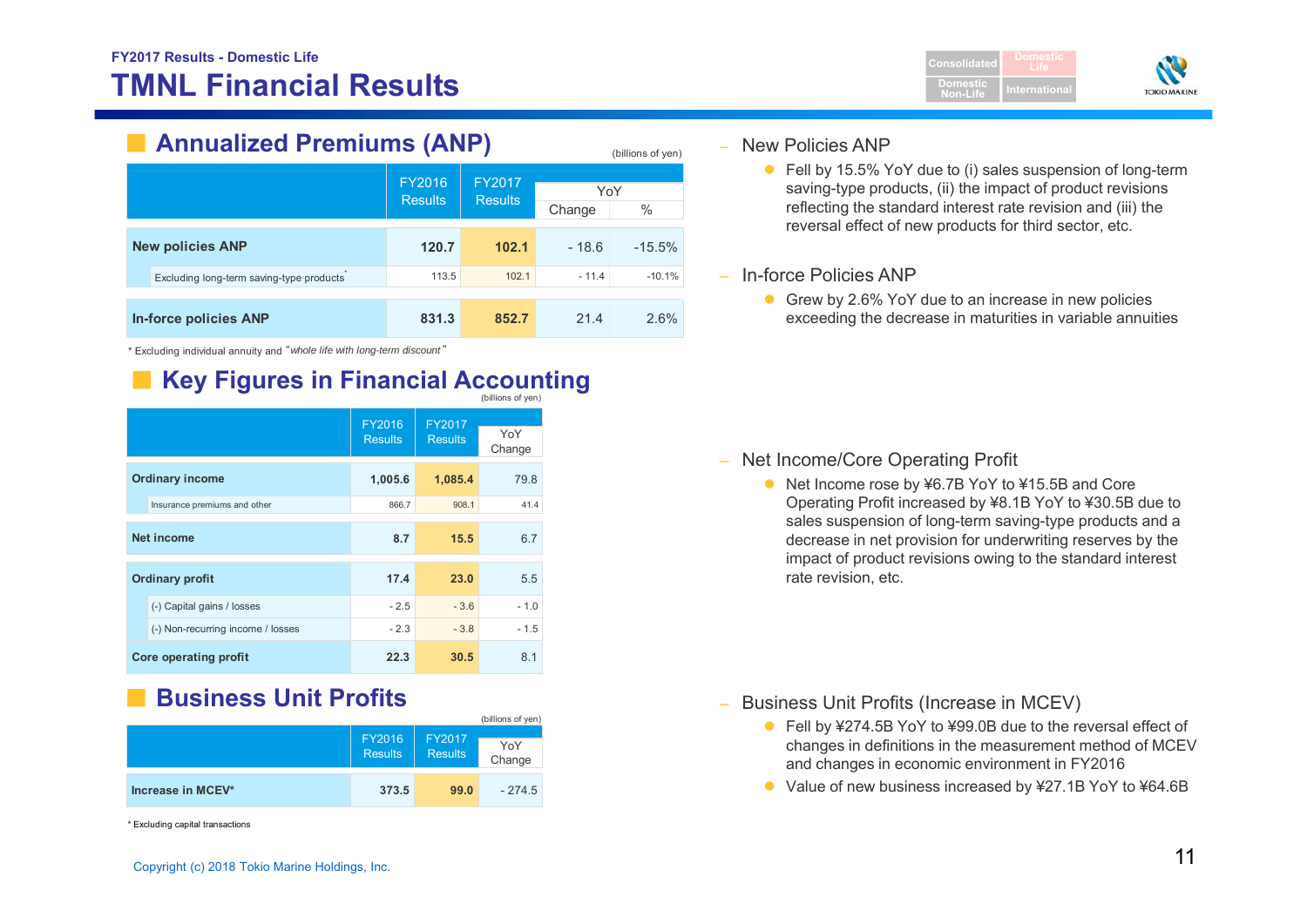# **Net Premiums Written FY2017 Results - International Insurance Business - 1 Consolidated**

|                              |                                   | FY2016<br>FY2017                     |                                      |        |       |                                                |  |
|------------------------------|-----------------------------------|--------------------------------------|--------------------------------------|--------|-------|------------------------------------------------|--|
|                              |                                   | <b>Results</b>                       | <b>Results</b>                       | YoY    |       | (Ref.)                                         |  |
|                              | Applied FX rate<br>(USD/JPY)      | As of end-<br>Dec. 2016<br>JPY 116.4 | As of end-<br>Dec. 2017<br>JPY 113.0 | Change | $\%$  | YoY<br>(Excluding<br>FX effects) <sup>*5</sup> |  |
|                              | North America <sup>*1</sup>       | 1,031.6                              | 1,047.0                              | 15.4   | 1%    | 5%                                             |  |
|                              | Philadelphia                      | 352.2                                | 359.7                                | 7.5    | 2%    | 5%                                             |  |
|                              | Delphi                            | 247.9                                | 252.6                                | 4.7    | 2%    | 5%                                             |  |
|                              | <b>TMHCC</b>                      | 347.9                                | 354.7                                | 6.7    | 2%    | 5%                                             |  |
|                              | Europe <sup>*2</sup>              | 134.4                                | 161.9                                | 27.5   | 20%   | 14%                                            |  |
|                              | South &<br><b>Central America</b> | 129.6                                | 148.0                                | 18.4   | 14%   | 20%                                            |  |
|                              | Asia &<br><b>Middle East</b>      | 116.8                                | 145.9                                | 29.0   | 25%   | 20%                                            |  |
|                              | Reinsurance <sup>*3</sup>         | 153.8                                | 146.2                                | $-7.5$ | $-5%$ | $-2%$                                          |  |
| Total Non-Life <sup>*4</sup> |                                   | 1,566.4                              | 1,649.2                              | 82.8   | 5%    | 7%                                             |  |
| Life                         |                                   | 88.0                                 | 91.7                                 | 3.7    | 4%    | $-1%$                                          |  |
| <b>T</b> otal                |                                   | 1,654.4                              | 1,741.0                              | 86.5   | 5%    | 7%                                             |  |

(billions of yen, except for %)

 Grew by 5% YoY due to the execution of growth measures in each business segment

**DomesticNon-Life**

**DomesticLifeInternationa** 

**TOKIO MARIN** 

#### North America (See P.14~16 for details)

 $\bullet$  NPWs of Philadelphia, Delphi, and TMHCC grew due to rate increases in renewal book and business growth

#### Europe

 $\bullet$ Grew due to business growth at TMK

#### South & Central America

 $\bullet$ Grew mainly due to auto insurance sales growth in Brazil

#### Asia & Middle East

 $\bullet$  Grew mainly due to an increase of shareholdings in India and the execution of growth measures in each country

#### **Reinsurance**

 $\bullet$  Fell due to the reversal effect of an increase in multi-year policies in FY2016

#### Life

 $\bullet$  Grew due to business growth in Thailand, India and Indonesia as well as the depreciation of the yen despite a decrease of sales in Singapore

\*1 North American figures include European and Reinsurance businesses of TMHCC, but not include North American business of TMK

\*2 European figures include North American business of TMK, but not include European and Reinsurance businesses of TMHCC

\*3 Reinsurance figures are those of TMR and other Reinsurance companies

\*4 Total Non-Life figures include some life insurance figures of composite overseas subsidiaries

\*5 Excluding FX effects due to yen conversion

The above figures of International Insurance Business are the total of foreign branches of TMNF, equity method investees, and Tartion of Schyright (c) 2018 Tokio Marine Holdings, Inc. non-consolidated companies, etc. which The above figures of International Insurance Business are the total of foreign branches of TMNF, equity method investees, and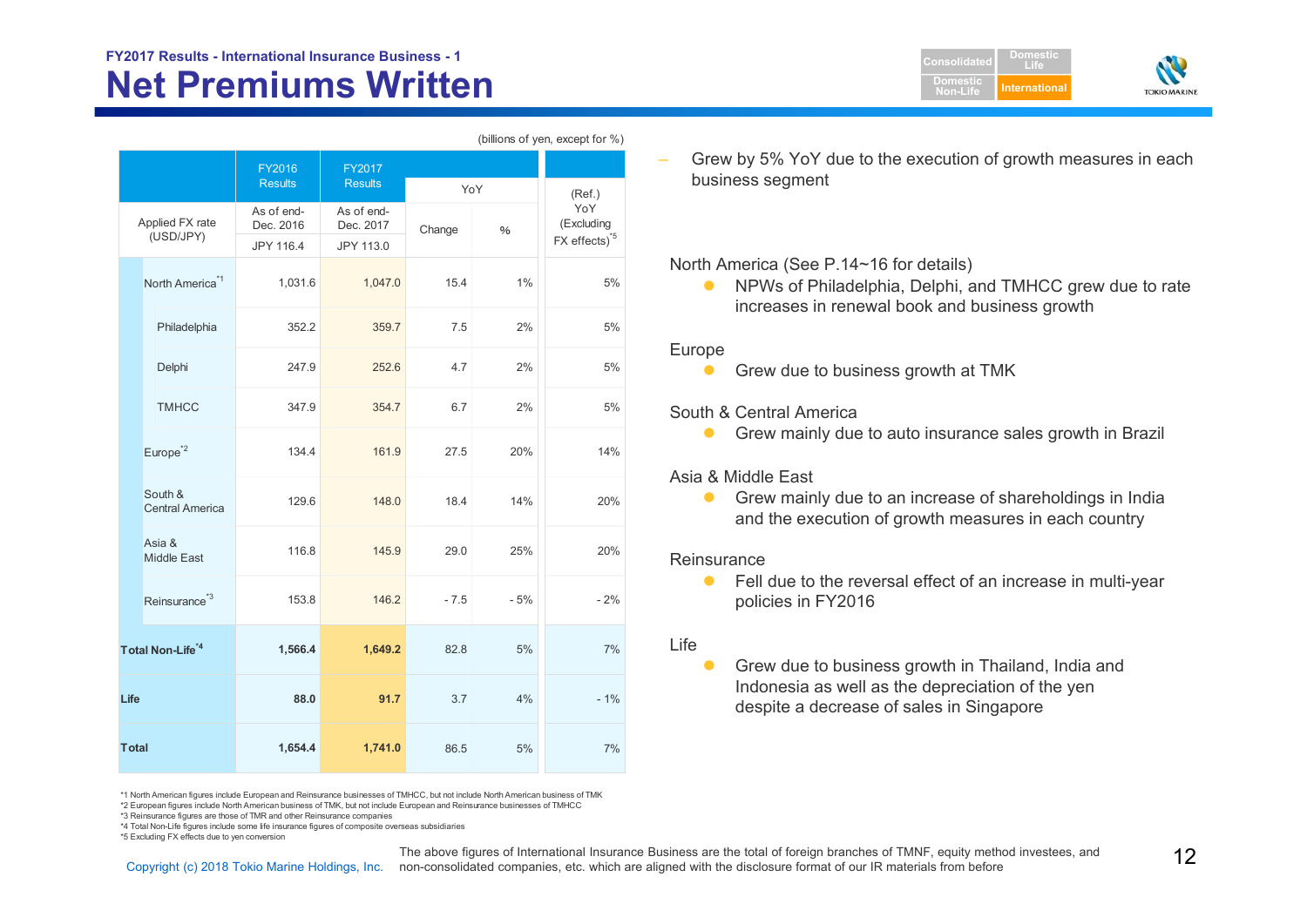# **Business Unit Profits Alternational Profits**

|                              | (billions of yen, except for %) |                                   |                                      |                                      |         |                          |                                                |  |
|------------------------------|---------------------------------|-----------------------------------|--------------------------------------|--------------------------------------|---------|--------------------------|------------------------------------------------|--|
|                              |                                 |                                   | FY2016                               | FY2017                               |         |                          |                                                |  |
|                              |                                 |                                   | <b>Results</b>                       | <b>Results</b>                       | YoY     |                          | (Ref.)                                         |  |
| Applied FX rate<br>(USD/JPY) |                                 |                                   | As of end-<br>Dec. 2016<br>JPY 116.4 | As of end-<br>Dec. 2017<br>JPY 113.0 | Change  | $\%$                     | YoY<br>(Excluding<br>FX effects) <sup>*5</sup> |  |
|                              | North America <sup>*1</sup>     |                                   | 140.2                                | 159.8                                | 19.5    | 14%                      | 17%                                            |  |
|                              |                                 | Philadelphia                      | 45.7                                 | 39.2                                 | $-6.4$  | $-14%$                   | $-11%$                                         |  |
|                              |                                 | Impact of<br>U.S. tax reform      | $\sim$                               | $-1.9$                               |         | $\overline{\phantom{a}}$ | $\overline{\phantom{a}}$                       |  |
|                              |                                 | Delphi                            | 39.6                                 | 73.0                                 | 33.3    | 84%                      | 90%                                            |  |
|                              |                                 | Impact of<br>U.S. tax reform      | $\overline{\phantom{a}}$             | 26.8                                 | ÷.      | $\overline{\phantom{a}}$ | $\overline{\phantom{a}}$                       |  |
|                              |                                 | <b>TMHCC</b>                      | 49.6                                 | 45.1                                 | $-4.5$  | $-9%$                    | $-6%$                                          |  |
|                              |                                 | Impact of<br>U.S. tax reform      | $\blacksquare$                       | 3.9                                  |         | $\overline{\phantom{a}}$ | $\overline{\phantom{a}}$                       |  |
|                              |                                 | Europe <sup>*2</sup>              | 8.9                                  | $-17.9$                              | $-26.9$ | $-299%$                  | $-286%$                                        |  |
|                              |                                 | South &<br><b>Central America</b> | 4.4                                  | 5.0                                  | 0.5     | 13%                      | 18%                                            |  |
|                              |                                 | Asia &<br><b>Middle East</b>      | 7.5                                  | 14.3                                 | 6.8     | 91%                      | 81%                                            |  |
|                              |                                 | Reinsurance <sup>*3</sup>         | 12.4                                 | $-16.1$                              | $-28.6$ | $-230%$                  | $-234%$                                        |  |
|                              | Total Non-Life <sup>*4</sup>    |                                   | 173.2                                | 144.8                                | $-28.4$ | $-16%$                   | $-13%$                                         |  |
| Life                         |                                 |                                   | 0.1                                  | 6.3                                  | 6.2     | 5,645%                   | 8,568%                                         |  |
| <b>Total</b>                 |                                 |                                   | 169.5                                | 144.1                                | $-25.3$ | $-15%$                   | $-12%$                                         |  |

 Fell by ¥25.3B YoY (-15%) due to the large natural catastrophe losses relating to hurricanes in North America and foreign exchange losses despite the one time impact of U.S. tax reform in FY2017 (Approx. ¥28.2B) and the execution of growth measures in each business segment

**ConsolidatedDomesticNon-Life**

**DomesticLife**

**TOKIO MARIN** 

North America (See P.14~16 for details)

- $\bullet$  Philadelphia's profit fell due to the natural catastrophe and the negative impact of U.S. tax reform
- $\bullet$  Delphi's profit rose due to strong investment income from an increase in investment assets and lower capital losses as well as the positive impact of U.S. tax reform
- $\bullet$  TMHCC's profit fell due to foreign exchange losses and the natural catastrophe despite the positive impact of U.S. tax reform

#### Europe

 $\bullet$  Fell due to the natural catastrophe and large losses as well as foreign exchange losses

South & Central America

 $\bullet$  Grew mainly due to profitability improvement of auto insurance in Brazil

Asia & Middle East

 $\bullet$  Increased due to an increase of shareholdings in India and reserve takedown

#### **Reinsurance**

 $\bullet$  Fell due to an increase in loss ratio of non-catastrophe and natural catastrophe business as well as foreign exchange losses

#### Life

 $\bullet$ Increased due to effect of the impact of interest rate fluctuation

\*1 North American figures include European and Reinsurance businesses of TMHCC, but not include North American business of TMK

\*2 European figures include North American business of TMK, but not include European and Reinsurance businesses of TMHCC

\*3 Reinsurance figures are those of TMR and other Reinsurance companies

\*4 Total Non-Life figures include some life insurance figures of composite overseas subsidiaries

\*5 Excluding FX effects due to yen conversion

The above figures of International Insurance Business are the total of foreign branches of TMNF, equity method investees, and non-<br>Copyright (c) 2018 Tokio Marine Holdings, Inc. consolidated companies. etc. which are al consolidated companies, etc. which are aligned with the disclosure format of our IR materials from before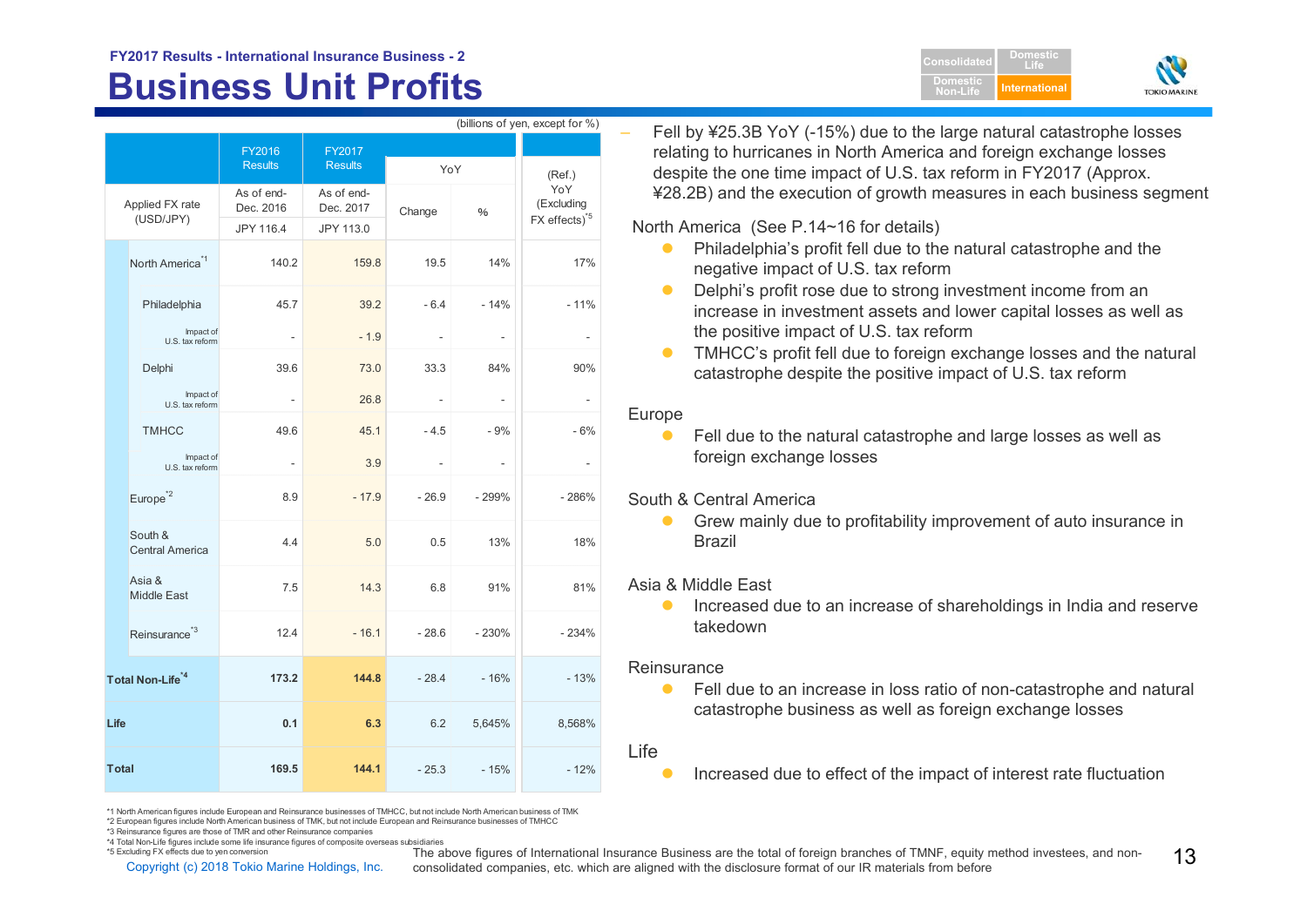



# **Changes in Major P/L Items**

|                              | (billions of year, except for 70 and pt)  |                          |                         |          |               |                                         |
|------------------------------|-------------------------------------------|--------------------------|-------------------------|----------|---------------|-----------------------------------------|
|                              |                                           | FY2016<br><b>Results</b> | (Ref.)                  |          |               |                                         |
|                              | <b>FX</b> rates<br>(USD/JPY)              | As of end-<br>Dec. 2016  | As of end-<br>Dec. 2017 | Change   | $\frac{0}{0}$ | YoY<br>(Excluding<br>$FX$ effects) $^2$ |
|                              |                                           | JPY 116.4                | JPY 113.0               |          |               |                                         |
|                              | Net premiums written                      | 352.2                    | 359.7                   | 7.5      | 2%            | 5%                                      |
|                              | Net premium earned                        | 339.1                    | 349.8                   | 10.6     | 3%            | 6%                                      |
| Net incurred losses          |                                           | 206.3                    | 222.9                   | 16.6     | 8%            | 11%                                     |
|                              | Nat-Cat losses                            | 12.4                     | 19.0                    | 6.6      | 53%           | 58%                                     |
|                              | Commissions / Other Underwriting expenses | 106.6                    | 107.3                   | 0.7      | 1%            | 4%                                      |
|                              | Underwriting profit                       | 26.1                     | 19.5                    | $-6.6$   | $-25%$        | $-23%$                                  |
|                              | Net investment income / loss              | 33.1                     | 32.5                    | $-0.5$   | $-2%$         | 1%                                      |
|                              | <b>Business unit profits</b>              | 45.7                     | 39.2                    | $-6.4$   | $-14%$        | $-11%$                                  |
|                              | Loss ratio <sup>*1</sup>                  | 60.8%                    | 63.7%                   | 2.9pt    |               |                                         |
|                              | Expense ratio <sup>*1</sup>               | 31.4%                    | 30.7%                   | $-0.8pt$ |               |                                         |
| Combined ratio <sup>*1</sup> |                                           | 92.3%                    | 94.4%                   | 2.1pt    |               |                                         |

 $(billione of von  $even$  of  $0$  and  $nt$ )$ 

\*1: Denominator used is net premiums earned

\*2: Excluding FX effects due to yen conversion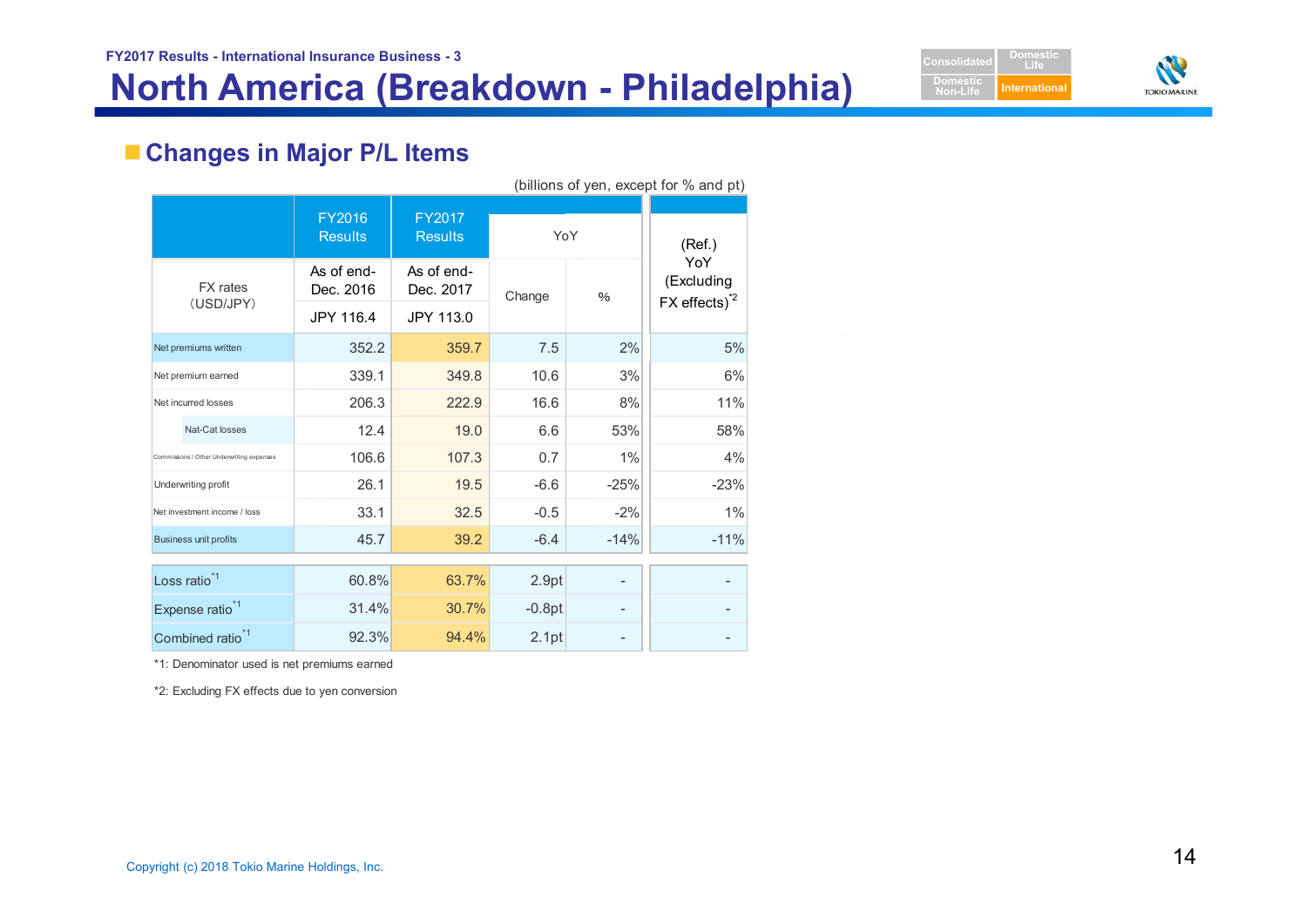# **North America (Breakdown – Delphi) International**





# **Changes in Major P/L Items**

|                              |                                           |                          |                                 |             |               | (billions of yen, except for % and pt)        |
|------------------------------|-------------------------------------------|--------------------------|---------------------------------|-------------|---------------|-----------------------------------------------|
|                              |                                           | FY2016<br><b>Results</b> | <b>FY2017</b><br><b>Results</b> | YoY         |               | (Ref.)                                        |
| <b>FX</b> rates              |                                           | As of end-<br>Dec. 2016  | As of end-<br>Dec. 2017         | Change      | $\frac{0}{0}$ | YoY<br>(Excluding<br>FX effects) <sup>2</sup> |
|                              | (USD/JPY)                                 | JPY 116.4                | JPY 113.0                       |             |               |                                               |
|                              | Net premiums written                      | 247.9                    | 252.6                           | 4.7         | 2%            | 5%                                            |
|                              | Net premium earned                        | 244.4                    | 249.6                           | 5.1         | 2%            | 5%                                            |
| Net incurred losses          |                                           | 179.9                    | 191.1                           | 11.2        | 6%            | 10%                                           |
|                              | Nat-Cat losses                            |                          |                                 |             |               |                                               |
|                              | Commissions / Other Underwriting expenses | 63.1                     | 66.1                            | 2.9         | 5%            | 8%                                            |
|                              | Underwriting profit                       | 1.3                      | $-7.6$                          | $-8.9$      | $-671%$       | $-689%$                                       |
|                              | Net investment income / loss              | 93.0                     | 118.5                           | 25.4<br>27% |               | 31%                                           |
|                              | <b>Business unit profits</b>              | 39.6                     | 73.0                            | 33.3        | 84%           | 90%                                           |
|                              | Loss ratio <sup>*1</sup>                  | 73.6%                    | 76.6%                           | 3.0pt       |               |                                               |
| Expense ratio <sup>*1</sup>  |                                           | 25.9%                    | 26.5%                           | 0.6pt       |               |                                               |
| Combined ratio <sup>*1</sup> |                                           | 99.5%                    | 103.1%                          | 3.6pt       |               |                                               |

# **Net Premiums Written by Segment Loss Ratio by Segment**

| (billions of yen, except for %) |                          |                          |             |       |                                                              |  |  |  |  |
|---------------------------------|--------------------------|--------------------------|-------------|-------|--------------------------------------------------------------|--|--|--|--|
|                                 | FY2016<br><b>Results</b> | FY2017<br><b>Results</b> | YoY         |       | (Ref.)                                                       |  |  |  |  |
| <b>FX</b> rates                 | As of end-<br>Dec. 2016  | As of end-<br>Dec. 2017  | Change<br>% |       | YoY<br>(Excluding<br>$FX$ effects) <sup><math>2</math></sup> |  |  |  |  |
| (USD/JPY)                       | JPY 116.4                | JPY 113.0                |             |       |                                                              |  |  |  |  |
| Non-life                        | 99.8                     | 109.6                    | 10%<br>9.8  |       | 13%                                                          |  |  |  |  |
| Life                            | 148.1                    | 143.0                    | $-5.1$      | $-3%$ | $-0\%$                                                       |  |  |  |  |
| Total                           | 247.9                    | 252.6                    | 4.7         | 2%    | 5%                                                           |  |  |  |  |

|                        | FY2016<br><b>Results</b> | <b>FY2017</b><br><b>Results</b> | Change   |
|------------------------|--------------------------|---------------------------------|----------|
| Non-life <sup>*1</sup> | 68.7%                    | 66.5%                           | $-2.2pt$ |
| $Life^{\ast 1}$        | 76.7%                    | 83.9%                           | 7.2pt    |
| Total <sup>*1</sup>    | 73.6%                    | 76.6%                           | 3.0pt    |

\*1: Denominator used is net premiums earned

\*2: Excluding FX effects due to yen conversion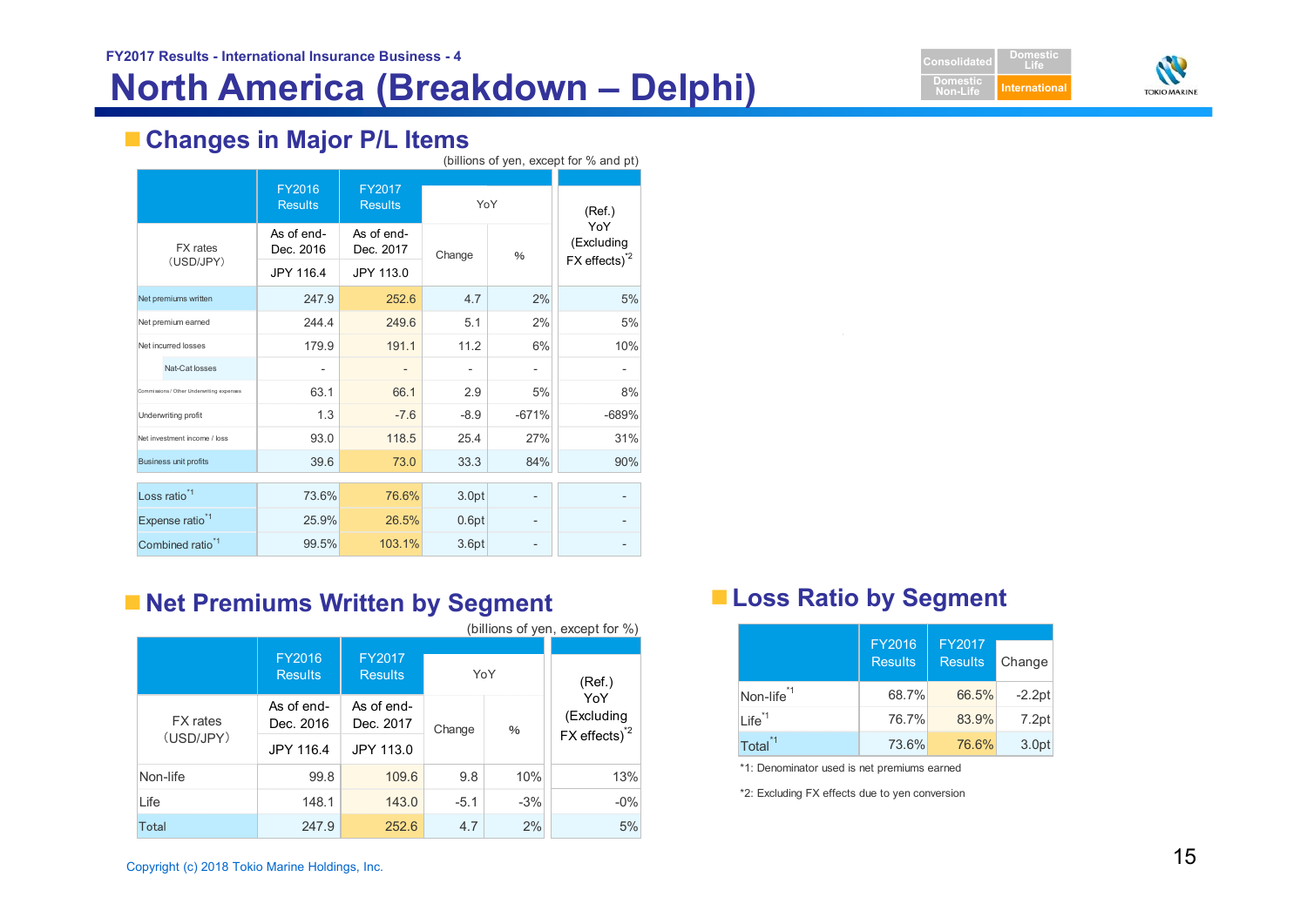



# **Changes in Major P/L Items**

|                              | (billions of yen, except for % and pt)    |                          |                          |          |               |                                                              |
|------------------------------|-------------------------------------------|--------------------------|--------------------------|----------|---------------|--------------------------------------------------------------|
|                              |                                           | FY2016<br><b>Results</b> | FY2017<br><b>Results</b> | YoY      |               | (Ref.)                                                       |
| <b>FX</b> rates              |                                           | As of end-<br>Dec. 2016  | As of end-<br>Dec. 2017  | Change   | $\frac{0}{0}$ | YoY<br>(Excluding<br>$FX$ effects) <sup><math>2</math></sup> |
|                              | (USD/JPY)                                 | JPY 116.4                | JPY 113.0                |          |               |                                                              |
|                              | Net premiums written                      | 347.9                    | 354.7                    | 6.7      | 2%            | 5%                                                           |
|                              | Net premium earned                        | 343.2                    | 353.7                    | 10.4     | 3%            | 6%                                                           |
| Net incurred losses          | 218.0                                     | 231.8                    | 13.8                     | 6%       | 10%           |                                                              |
|                              | Nat-Cat losses                            | 4.9                      | 7.4                      | 2.5      | 51%           | 56%                                                          |
|                              | Commissions / Other Underwriting expenses | 82.5                     | 82.6                     | 0.1      | 0%            | 3%                                                           |
|                              | Underwriting profit                       | 43.9                     | 31.3                     | $-12.5$  | $-29%$        | $-26%$                                                       |
|                              | Net investment income / loss              | 25.3                     | 27.4                     | 2.0      | 8%            | 11%                                                          |
|                              | <b>Business unit profits</b>              | 49.6                     | 45.1                     | $-4.5$   | $-9%$         | $-6%$                                                        |
|                              | Loss ratio <sup>*1</sup>                  | 63.5%                    | 65.6%                    | 2.0pt    |               |                                                              |
|                              | Expense ratio <sup>*1</sup>               | 24.1%                    | 23.4%                    | $-0.7pt$ |               |                                                              |
| Combined ratio <sup>*1</sup> |                                           | 87.6%                    | 88.9%                    | 1.3pt    |               |                                                              |

# **Net Premiums Written by Segment Access Patio by Segment**

|                                                |                          |                                 |        |       | (billions of yen, except for %)                              |                                                |                          |                          |          |
|------------------------------------------------|--------------------------|---------------------------------|--------|-------|--------------------------------------------------------------|------------------------------------------------|--------------------------|--------------------------|----------|
|                                                | FY2016<br><b>Results</b> | <b>FY2017</b><br><b>Results</b> |        | YoY   | (Ref.)                                                       |                                                | FY2016<br><b>Results</b> | FY2017<br><b>Results</b> | Change   |
| <b>FX</b> rates                                | As of end-<br>Dec. 2016  | As of end-<br>Dec. 2017         |        |       | YoY<br>(Excluding<br>$FX$ effects) <sup><math>2</math></sup> | Non-life: North America <sup>*1</sup>          | 62.5%                    | 63.7%                    | 1.2pt    |
| (USD/JPY)                                      |                          |                                 | Change | $\%$  |                                                              | $A&H^{\prime\prime}$                           | 72.9%                    | 78.8%                    | 5.9pt    |
|                                                | JPY 116.4                | JPY 113.0                       |        |       |                                                              | International <sup>*1</sup>                    | 48.4%                    | 44.8%                    | $-3.6pt$ |
| Non-life: North America                        | 159.3                    | 153.0                           | $-6.2$ | $-4%$ | $-1%$                                                        | Total <sup>*1</sup>                            | 63.5%                    | 65.6%                    | 2.0pt    |
| A&H                                            | 126.0                    | 132.8                           | 6.7    | 5%    | 9%                                                           | *1: Denominator used is net premiums earned    |                          |                          |          |
| International                                  | 62.5                     | 68.9                            | 6.3    | 10%   | 14%                                                          | *2: Excluding FX effects due to yen conversion |                          |                          |          |
| Total                                          | 347.9                    | 354.7                           | 6.7    | 2%    | 5%                                                           |                                                |                          |                          |          |
| Copyright (c) 2018 Tokio Marine Holdings, Inc. |                          |                                 |        |       |                                                              |                                                |                          |                          |          |

|                                       | FY2016<br><b>Results</b> | FY2017<br><b>Results</b> | Change   |
|---------------------------------------|--------------------------|--------------------------|----------|
| Non-life: North America <sup>*1</sup> | 62.5%                    | 63.7%                    | 1.2pt    |
| $A&H^{\dagger}$                       | 72.9%                    | 78.8%                    | 5.9pt    |
| International <sup>"1</sup>           | 48.4%                    | 44.8%                    | $-3.6pt$ |
| Total <sup>*1</sup>                   | 63.5%                    | 65.6%                    | 2.0pt    |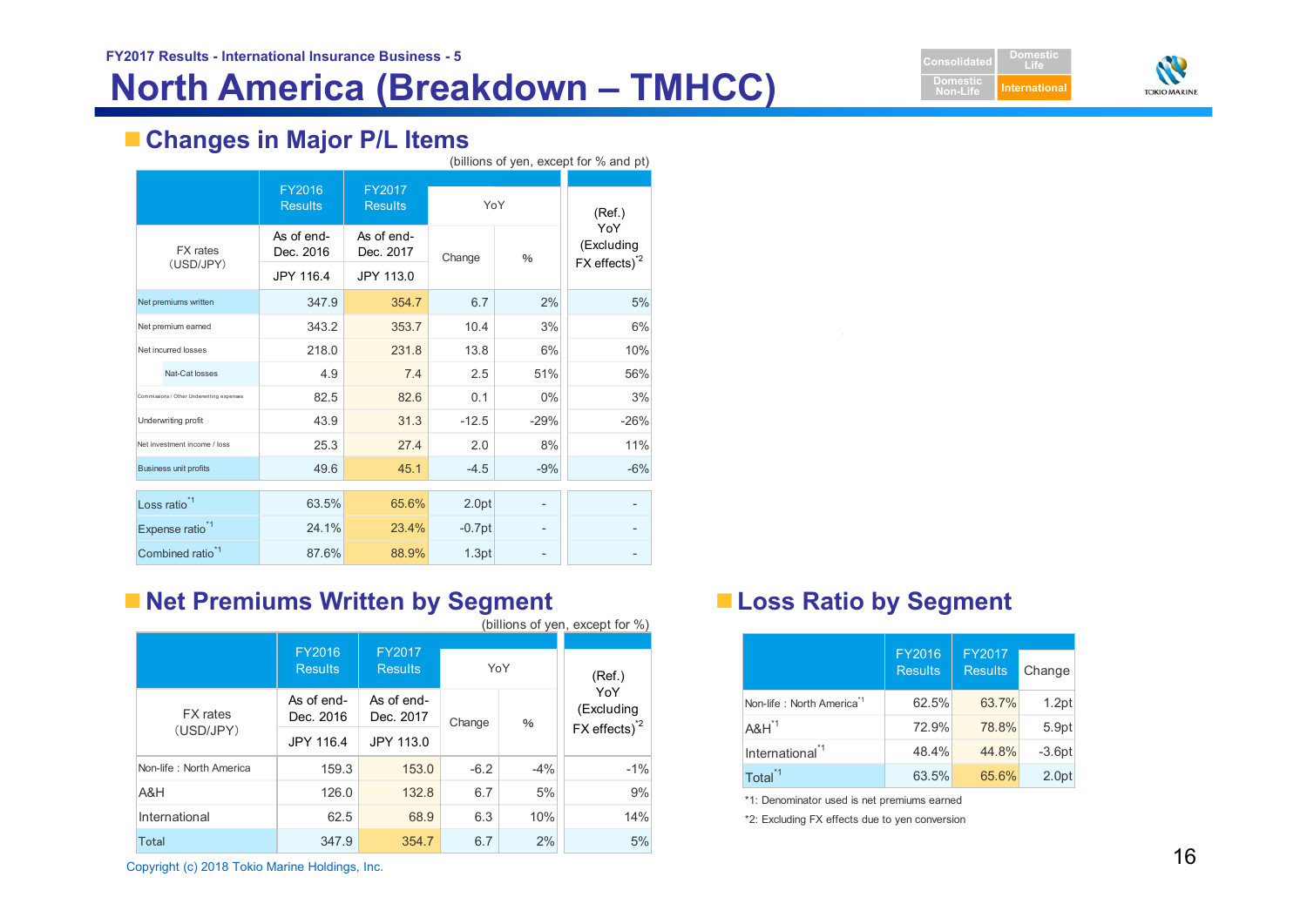

# **II. FY2018 Projections**

#### **<Reference>**

| Assumptions used for FY2018 Full-Year Projections |                                  |  |  |  |
|---------------------------------------------------|----------------------------------|--|--|--|
| <b>FX</b> rate<br>USD/JPY                         | <b>Nikkei Stock Average</b>      |  |  |  |
| JPY 106.24<br>(end of Mar. 2018)                  | 21,454 yen<br>(end of Mar. 2018) |  |  |  |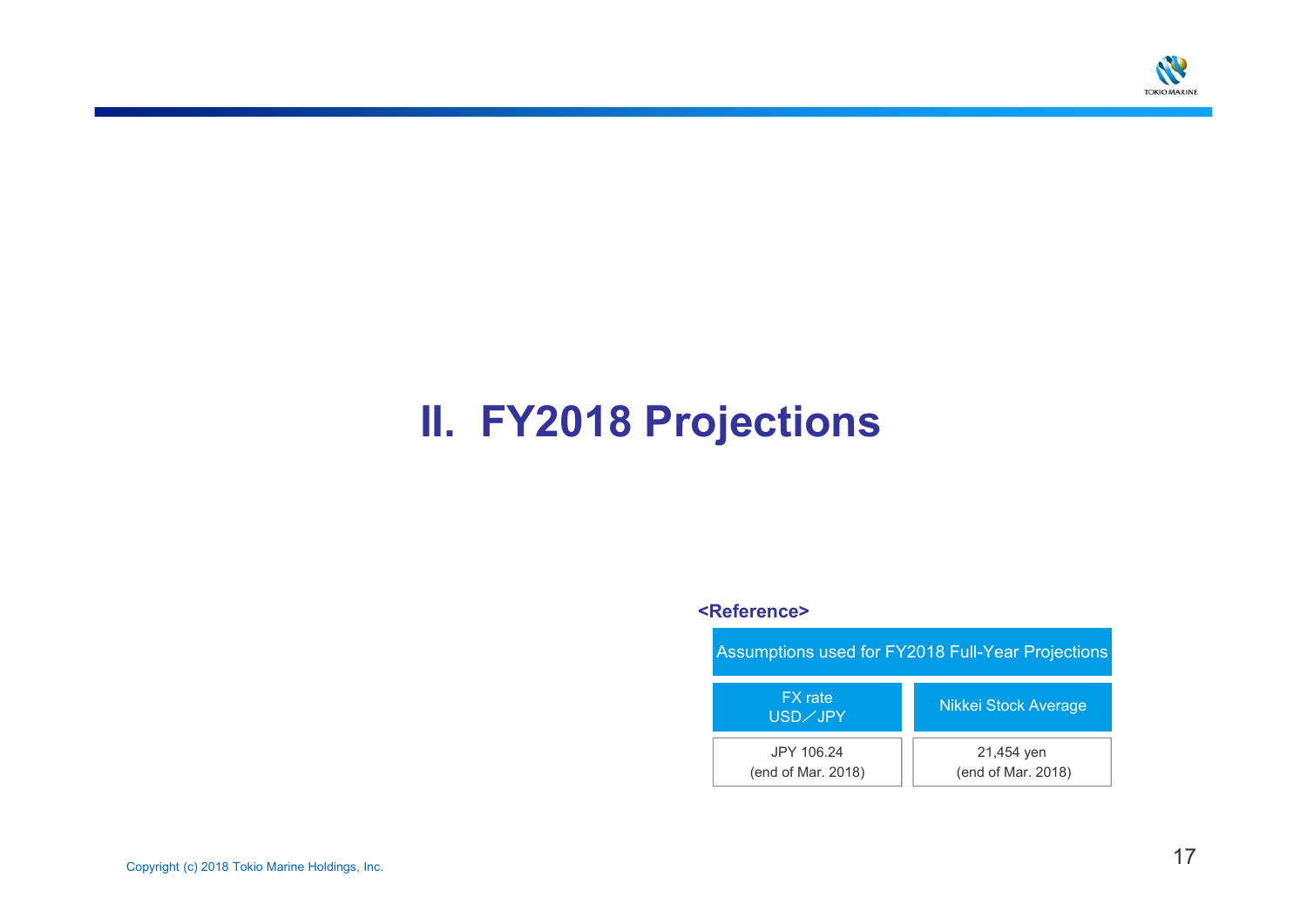#### **Consolidated** Domestic Life **FY2018 Projection Points** Domestic**TOKIOMAR** Non-Life Net premiums written is projected to grow from business growth in Net premiums written domestic and overseas excluding FX effect while projecting to ¥3,530B (-1.0%) decrease by 1.0% YoY due to the appreciation of the yen Life insurance premiums is projected to increase excluding FX effect Life insurance premiums while projecting to decrease by 0.3% YoY due to the appreciation of ¥950B (-0.3%) the yen ■ Consolidated net income (net income attributable to owners of the parent) is projected to grow by ¥35.8B YoY due to lower estimate of Consolidated net income natural catastrophes in domestic and overseas and an increase in underwriting profit at TMNF, etc. while seeing the reversal effect of a ¥320B (+ ¥35.8B) one time impact of U.S. Tax Reform in FY2017 ■ Net premiums written is projected positive. Sustain growth in Auto to offset rates cut by sales of additional coverage and an increase in the number of policies as well as growth in Fire and Other ■ Net income is projected to fall due to a decrease in dividends income from overseas subsidiaries at Domestic Non-Life TMNF which offsets lower estimate of natural catastrophes and net provision for catastrophe loss reserves (Projected growth on a real basis since dividend from subsidiaries are eliminated by consolidated adjustments) ■ Life insurance premiums is projected to decrease due to an increase in surrender of variable annuities, etc. despite an increase in premiums due to an increase in in-force policies Domestic Life ■ Net income is projected to grow due to a decrease in net provision for contingency reserves and an increase in in-force policies, etc **Premiums (Net premiums written + life insurance premiums) is projected to decrease due to the** appreciation of the yen International $\blacksquare$  Net income is projected to grow due to the execution of growth measures in each business segment and a decrease in net incurred losses relating to natural catastrophes, etc. while seeing

the reversal effect of one time impact of U.S. Tax Reform

Copyright (c) 2018 Tokio Marine Holdings, Inc.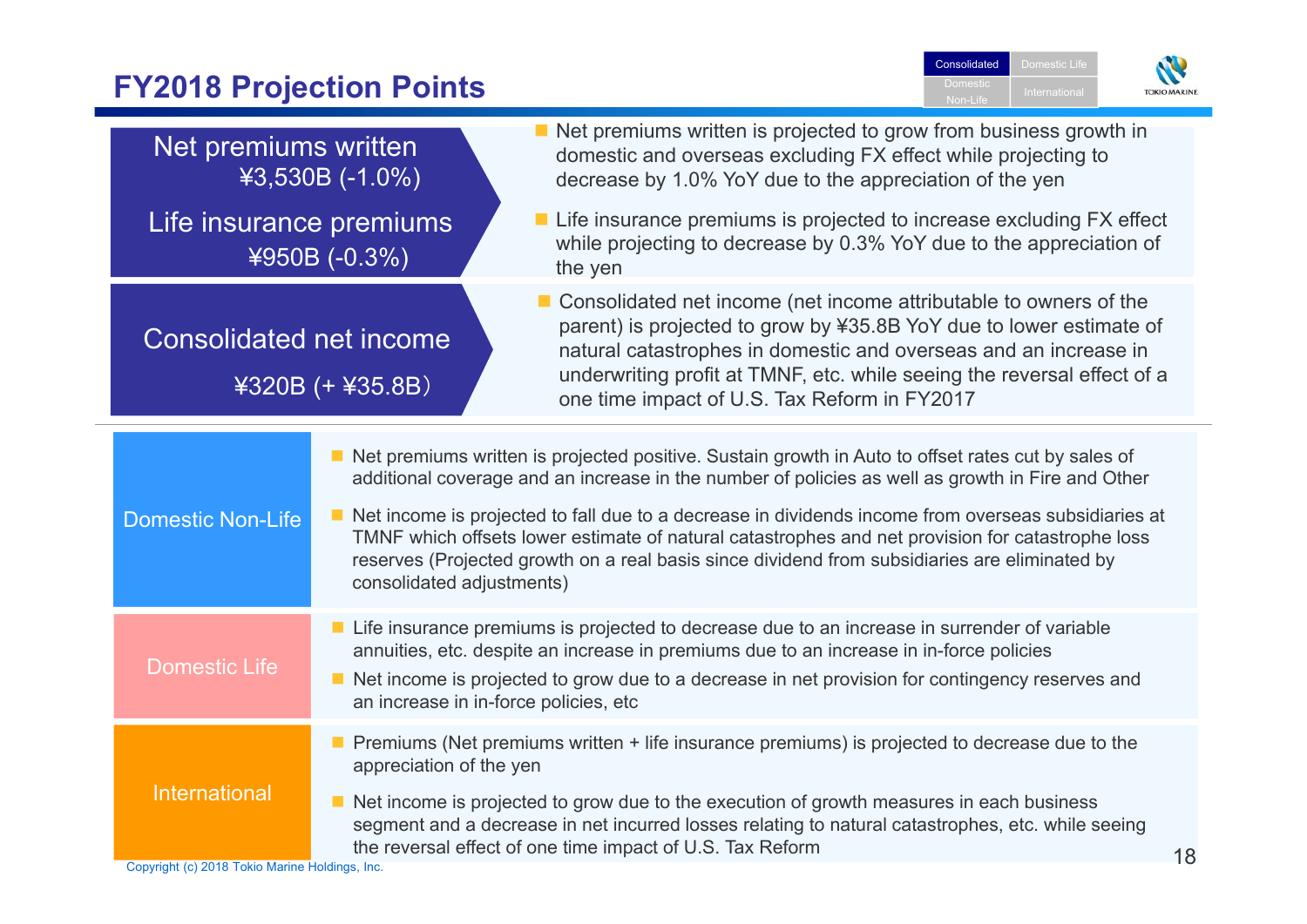

|                                                                                    | (billions of yen, except for %) |                    |         |          |  |
|------------------------------------------------------------------------------------|---------------------------------|--------------------|---------|----------|--|
|                                                                                    | <b>FY2017</b>                   | <b>FY2018</b>      | YoY     |          |  |
|                                                                                    | <b>Results</b>                  | <b>Projections</b> | Change  | %        |  |
| Ordinary income (TMHD Consolidated)                                                | 5,399.1                         |                    |         |          |  |
| Net premiums written (TMHD Consolidated)                                           | 3,564.7                         | 3,530.0            | $-34.7$ | $-1.0%$  |  |
| Life insurance premiums (TMHD Consolidated)                                        | 953.0                           | 950.0              | $-3.0$  | $-0.3%$  |  |
| Ordinary profit (TMHD Consolidated)                                                | 344.9                           | 450.0              | 105.0   | $+30.5%$ |  |
| Tokio Marine & Nichido                                                             | 325.8                           | 328.0              | 2.1     | $+0.7%$  |  |
| <b>Nisshin Fire</b>                                                                | 7.5                             | 7.6                | 0.0     | $+0.3%$  |  |
| Tokio Marine & Nichido Life                                                        | 23.5                            | 31.3               | 7.7     | $+33.0%$ |  |
| Overseas subsidiaries                                                              | 126.2                           | 168.0              | 41.7    | $+33.1%$ |  |
| Financial and general                                                              | 7.4                             | 5.8                | $-1.6$  | $-22.4%$ |  |
| Elimination of dividends received by Tokio Marine & Nichido from subsidiaries etc. | $-92.6$                         | $-44.9$            | 47.7    |          |  |
| Purchase method adjustments                                                        | $-3.1$                          | $-3.0$             | 0.1     |          |  |
| Amortization of goodwill and negative goodwill                                     | $-43.8$                         | $-33.2$            | 10.6    |          |  |
| Others (Consolidation adjustments, etc.)                                           | $-6.0$                          | $-9.6$             | $-3.5$  |          |  |
| Net income attributable to owners of the parent                                    | 284.1                           | 320.0              | 35.8    | $+12.6%$ |  |
| Tokio Marine & Nichido                                                             | 253.8                           | 242.0              | $-11.8$ | $-4.7%$  |  |
| <b>Nisshin Fire</b>                                                                | 5.3                             | 5.6                | 0.2     | $+4.7%$  |  |
| Tokio Marine & Nichido Life                                                        | 15.5                            | 21.0               | 5.4     | $+34.8%$ |  |
| Overseas subsidiaries                                                              | 145.3                           | 138.0              | $-7.3$  | $-5.1%$  |  |
| Excluding Impact of U.S. Tax Reform                                                | 87.5                            | 126.0              | 38.4    | $+43.9%$ |  |
| Impact of U.S. Tax Reform                                                          | 57.8                            | 12.0               | $-45.8$ | $-79.3%$ |  |
| Financial and general                                                              | 5.0                             | 3.9                | $-1.1$  | $-23.4%$ |  |
| Elimination of dividends received by Tokio Marine & Nichido from subsidiaries etc. | $-92.6$                         | $-44.9$            | 47.7    |          |  |
| Purchase method adjustments                                                        | $-2.4$                          | $-2.1$             | 0.3     |          |  |
| Amortization of goodwill and negative goodwill                                     | $-43.8$                         | $-33.2$            | 10.6    |          |  |
| Others (Consolidation adjustments, etc.)                                           | $-2.1$                          | $-10.3$            | $-8.1$  |          |  |

| <b>[KPI for the Group Total]</b> |       |       |      |                        |
|----------------------------------|-------|-------|------|------------------------|
| Adjusted net income              | 341.4 | 396.0 | 54 L | $\dot{\mathrm{o}}.0\%$ |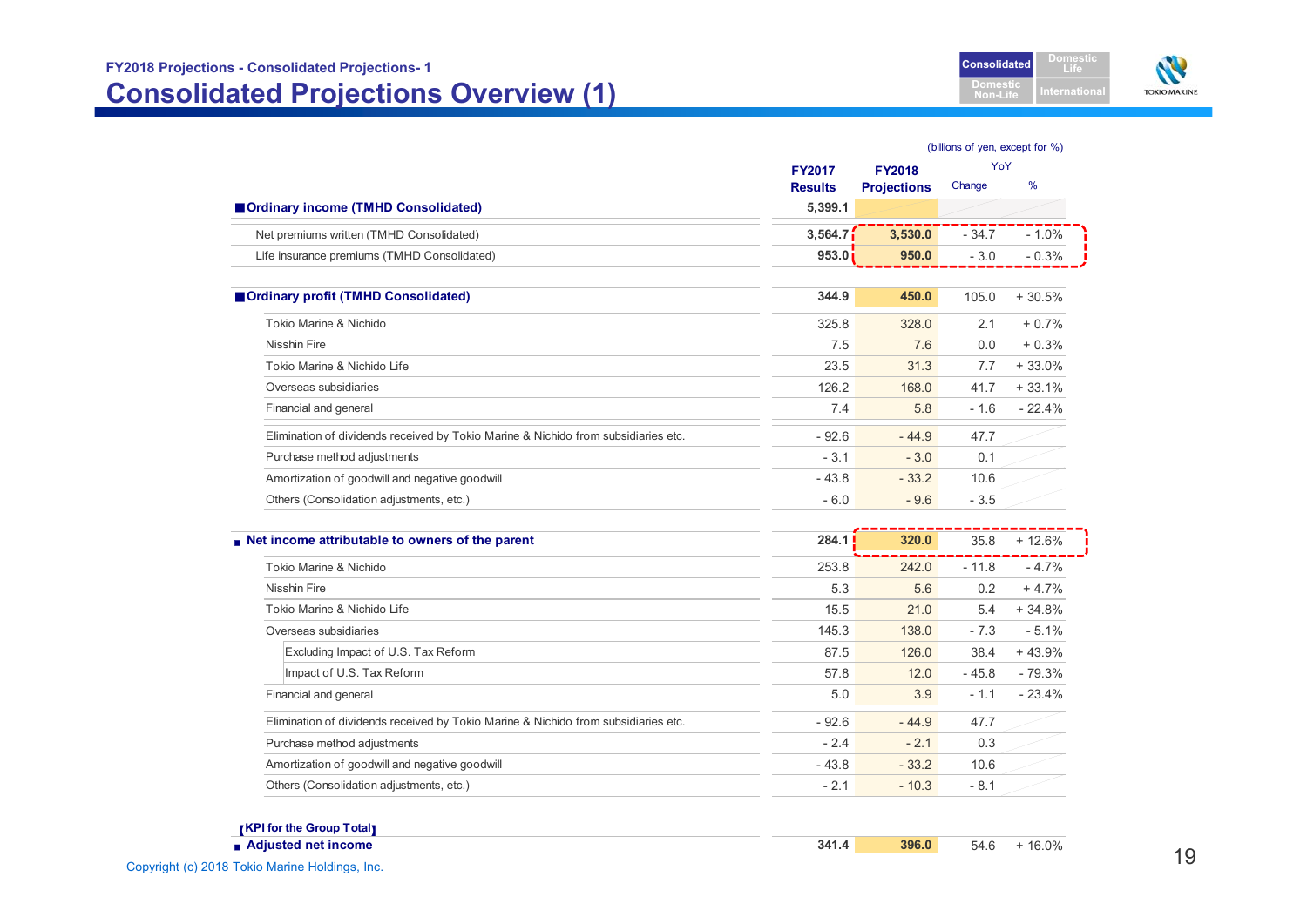# **Consolidated Projections Overview (2)**





#### $\blacksquare$ **Ordinary Profit** (billions of yen)



Figures of each business domain in this chart are calculated as follows, different from segment

information in the Summary Report.

DNL (Domestic Non-life) : Total of TMNF and NF

DL (Domestic life) : TMNL

Ovs (Overseas subsidiaries)

F&G (Financial & General)

Adj, etc

: Total of the followings: i) dividends income from subsidiaries, etc. to TMNF ii) purchase method adjustments

iii) amortization of goodwill and negative goodwill iv) others (elimination, etc.)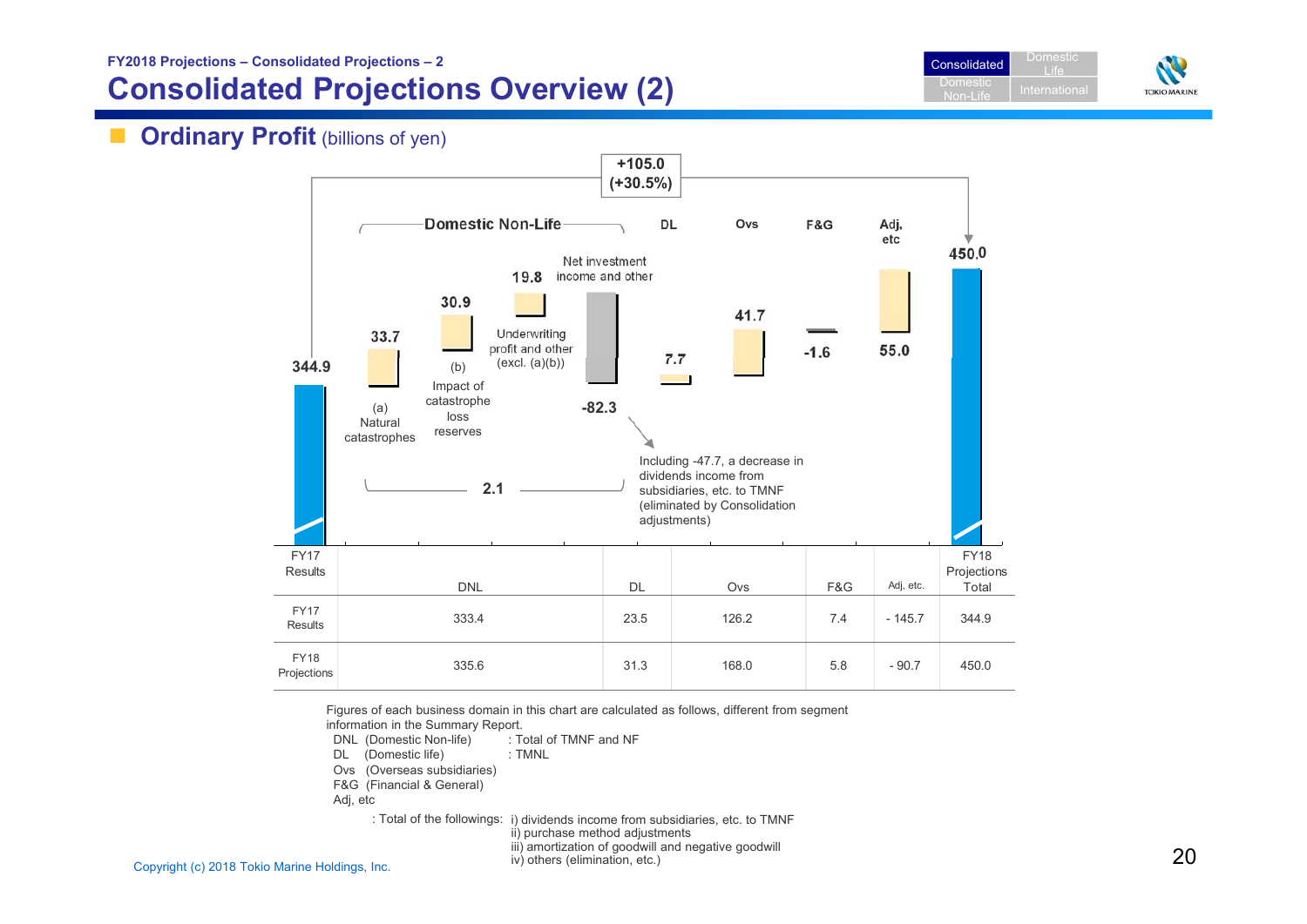

# **Examples in Major P/L Items**

|                             |                                                                                          |                          |                              | , ,           |
|-----------------------------|------------------------------------------------------------------------------------------|--------------------------|------------------------------|---------------|
|                             |                                                                                          | FY2017<br><b>Results</b> | FY2018<br><b>Projections</b> | YoY<br>Change |
|                             | <b>Underwriting profit/loss</b>                                                          | 86.6                     | 171.0                        | 84.3          |
|                             | (Underwriting profit/loss: excluding provision/reversal of<br>catastrophe loss reserves) | 117.7                    | 171.8                        | 54.0          |
|                             | Net premiums written (Private insurance)                                                 | 1,861.5                  | 1,869.9                      | 8.4           |
|                             | Net premiums earned (Private insurance)                                                  | 1.860.2                  | 1.871.9                      | 11.7          |
|                             | Net incurred losses (Private insurance)*1                                                | $-1,142.4$               | $-1,098.0$                   | 44.4          |
|                             | Natural catastrophe losses                                                               | $-82.2$                  | $-50.0$                      | 32.2          |
|                             | Provision/Reversal of foreign currency denominated<br>outstanding claims reserves        | 4.7                      |                              | $-4.7$        |
|                             | Other than above                                                                         | $-1,064.9$               | $-1,048.0$                   | 16.9          |
|                             | Business expenses (Private insurance)                                                    | $-605.4$                 | $-611.0$                     | $-5.6$        |
|                             | Provision/Reversal of catastrophe loss reserves                                          | $-31.1$                  | $-0.8$                       | 30.2          |
|                             | Auto                                                                                     | $-3.1$                   | 22.3                         | 25.5          |
|                             | Fire                                                                                     | $-10.6$                  | $-10.7$                      | $-0.0$        |
|                             | Net investment income (loss) and other                                                   | 237.9                    | 156.6                        | $-81.3$       |
|                             | Net investment income/loss                                                               | 266.7                    | 190.0                        | $-76.7$       |
|                             | Interest and dividends                                                                   | 209.7                    | 166.6                        | $-43.1$       |
|                             | Dividends from domestic stocks                                                           | 59.9                     | 55.7                         | $-4.2$        |
|                             | Dividends from foreign stocks                                                            | 96.9                     | 48.3                         | $-48.5$       |
|                             | Income from other foreign securities*2                                                   | 12.1                     | 26.4                         | 14.2          |
|                             | Gains/Losses on sales of securities                                                      | 94.1                     | 78.2                         | $-15.9$       |
|                             | Impairment losses on securities                                                          | $-1.0$                   |                              | 1.0           |
|                             | Gains/Losses on derivatives                                                              | 5.8                      | $-16.7$                      | $-22.5$       |
| <b>Ordinary profit/loss</b> |                                                                                          | 325.8                    | 328.0                        | 2.1           |
|                             | <b>Extraordinary gains/losses</b>                                                        | $-12.4$                  | $-6.1$                       | 6.3           |
|                             | Net income/loss                                                                          | 253.8                    | 242.0                        | $-11.8$       |

\*1 Including loss adjustment expenses

1. Plus and minus of the figures in the above table correspond to positive and negative to profit respectively

2. Private insurance includes all lines excluding compulsory automobile liability insurance and residential earthquake insurance

### — Underwriting Profit

Projected to grow by ¥84.3B YoY to ¥171.0B

- Net premiums written (Private insurance):
	- $\lambda$  Increase due to premium growth in auto, fire and the "Other" category
		- (See p.23 for details)
- Net incurred losses (Private insurance):
	- A Assuming an average level of net incurred losses relating to natural catastrophes
	- **7** The reversal effect of an increase in large losses in FY2017
- **Business expenses (Private insurance):** 
	- Increase in investment for growth and strengthening business platform
	- If Increase in agency commissions associated with premium growth
- Catastrophe loss reserves:
	- $\lambda$  Increase in takedown associated with an increase in W/P loss ratio in auto

### — Net Investment Income and Other

Projected to decrease by ¥81.3B YoY to ¥156.6B mainly due to <sup>a</sup> decrease in dividends from overseas subsidiaries

### — Net Income

In addition to the above, as a result of adjustment of income taxes, etc. projected to decrease by ¥11.8B YoY to ¥242.0B

<sup>\*2</sup> Income from foreign securities excluding foreign stocks and foreign bonds

<sup>(</sup>Notes)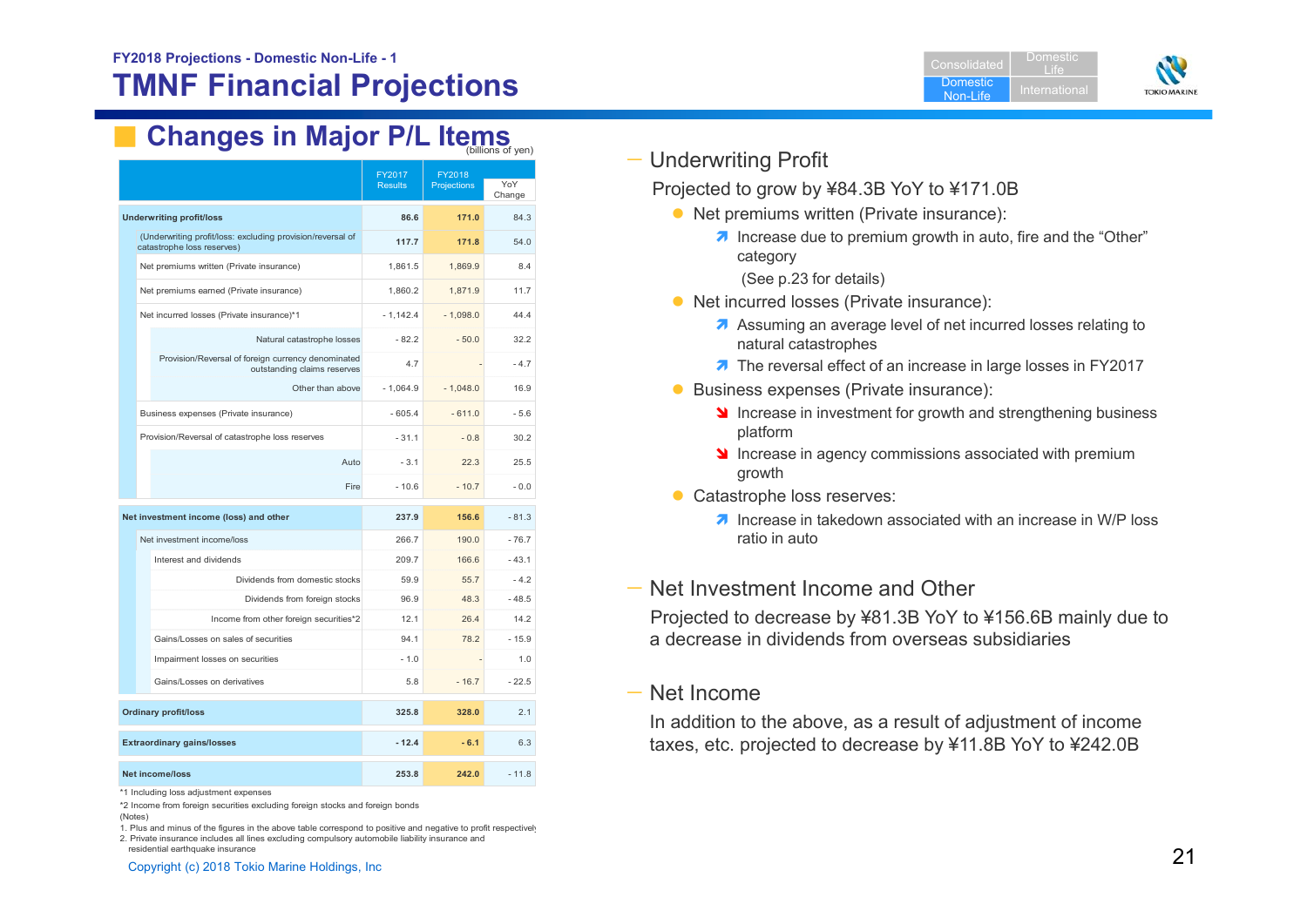## **FY2018 Projections - Domestic Non-Life - 2 TMNF Combined Ratio**

ConsolidatedDomestic Non-LifeLife

Domestic



# **Combined Ratio (Private insurance: E/I basis)**



|  | (DIIIIONS OF YELL)          |                          |                          |                              |               |  |
|--|-----------------------------|--------------------------|--------------------------|------------------------------|---------------|--|
|  |                             | FY2016<br><b>Results</b> | FY2017<br><b>Results</b> | FY2018<br><b>Projections</b> | YoY<br>Change |  |
|  | <b>Net premiums written</b> | 1,831.9                  | 1,861.5                  | 1,869.9                      | 8.4           |  |
|  | <b>Net premiums earned</b>  | 1,820.8                  | 1,860.2                  | 1,871.9                      | 11.7          |  |
|  | Net incurred losses*        | 1,051.3                  | 1,142.4                  | 1,098.0                      | $-44.4$       |  |
|  | <b>Business expenses</b>    | 599.0                    | 605.4                    | 611.0                        | 5.6           |  |
|  | Corporate expenses          | 234.3                    | 234.2                    | 238.1                        | 3.8           |  |
|  | Agency commissions          | 364.7                    | 371.2                    | 372.9                        | 1.7           |  |

※( ) : YoY Change

- E/I Basis Loss Ratio
	- Projected to improve by 2.8 point YoY to 58.7%
		- A Assuming an average level of net incurred losses relating to natural catastrophes
		- A Assuming the reversal effect of an increase in large losses in FY2017

### Expenses Ratio

- Projected to rise by 0.2 point YoY to 32.7%
	- Increase in investment for growth and strengthening business platform

\* Including loss adjustment expenses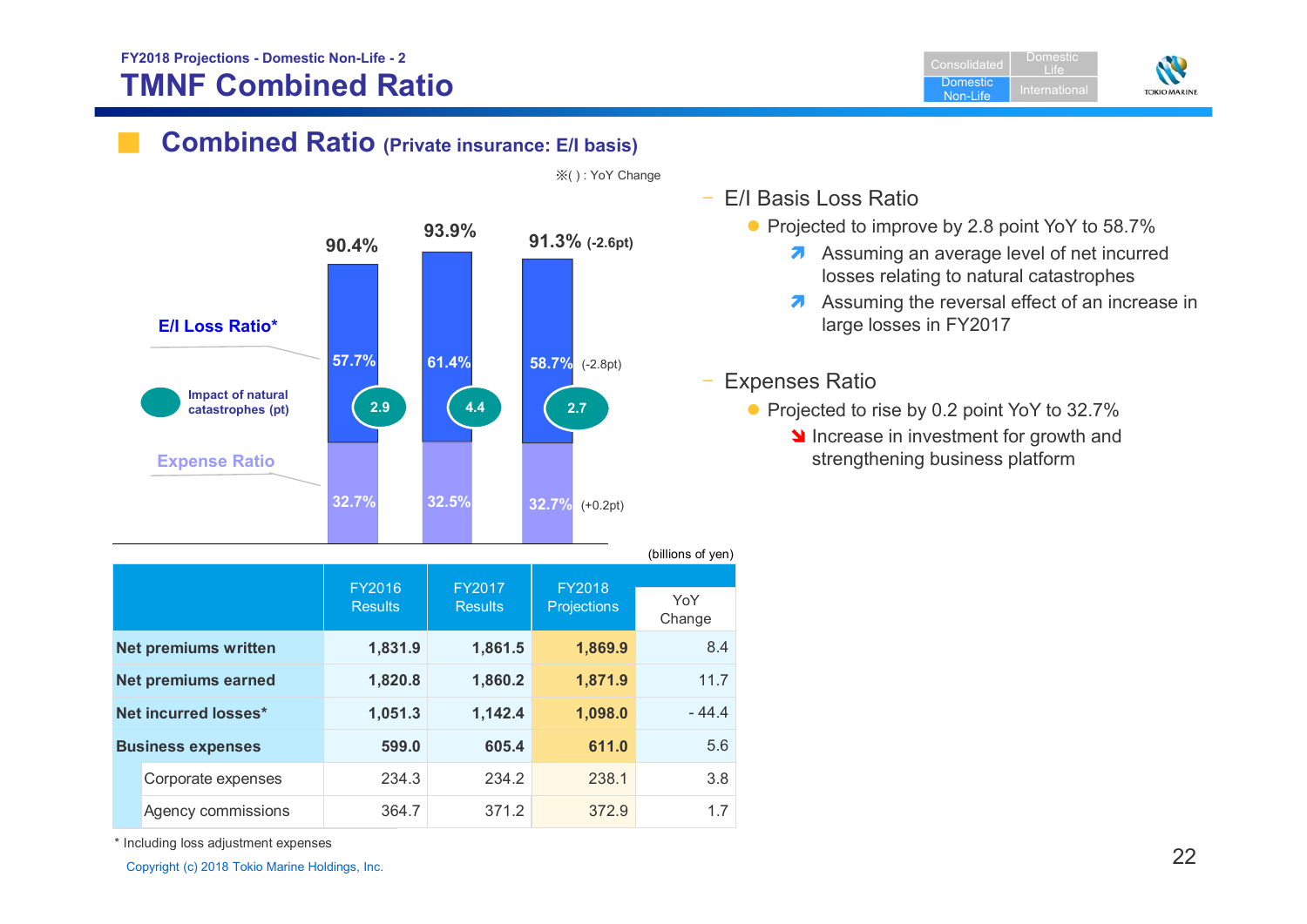



# ■ Net Premiums Written by Line

 $(b)$ illians of you, except for  $0/3$ 

|                                          | FY2017<br><b>Results</b> | FY2018<br><b>Projections</b> |        | YoY     |  |
|------------------------------------------|--------------------------|------------------------------|--------|---------|--|
|                                          |                          |                              | Change | $\%$    |  |
| Fire                                     | 274.6                    | 277.3                        | 2.6    | 1.0%    |  |
| <b>Marine</b>                            | 59.9                     | 58.4                         | $-1.4$ | $-2.5%$ |  |
| P.A.                                     | 168.6                    | 168.0                        | $-0.5$ | $-0.3%$ |  |
| Auto                                     | 1,064.4                  | 1,067.8                      | 3.4    | 0.3%    |  |
| <b>CALI</b>                              | 282.2                    | 274.9                        | $-7.3$ | $-2.6%$ |  |
| Other                                    | 294.9                    | 299.3                        | 4.4    | 1.5%    |  |
| <b>Total</b>                             | 2,144.7                  | 2,146.0                      | 1.2    | 0.1%    |  |
| <b>Private insurance</b><br><b>Total</b> | 1,861.5                  | 1,869.9                      | 8.4    | 0.5%    |  |

# ■ **E/I Loss Ratio by Line**

|                                          | <b>FY2017</b>  | <b>FY2018</b>      |                   |
|------------------------------------------|----------------|--------------------|-------------------|
|                                          | <b>Results</b> | <b>Projections</b> | YoY<br>Change     |
| Fire                                     | 68.7%          | 48.3%              | $-20.4pt$         |
| <b>Marine</b>                            | 71.6%          | 64.9%              | $-6.7pt$          |
| P.A.                                     | 53.9%          | 55.2%              | 1.3pt             |
| Auto                                     | 60.8%          | 62.8%              | 2.0 <sub>pt</sub> |
| Other                                    | 58.9%          | 54.4%              | - 4.5pt           |
| <b>Private insurance</b><br><b>Total</b> | 61.4%          | 58.7%              | $-2.8pt$          |

## – Major Factors of Changes in NPW

- $\bullet$  Fire: Projected to increase mainly in Fire for corporates
- $\bullet$  Auto: Projected to grow due to sales of additional coverage and an increase in the number of policies despite a decrease

in unit premiums by rate revisions in January 2018

- $\bullet$  CALI: Projected to decrease mainly due to the effect of rate revisions in April 2017
- Other: Projected to grow mainly due to sales expansion of P.A. insurance for employment injury, etc.

## – Major Factors of Changes in E/I Loss Ratio

- $\bullet$  Fire: Improve due to the reversal effect of an increase in large losses in FY2017 as well as assuming an average level of natural catastrophe losses
- **Marine: Improve due to a decrease in medium size losses, etc.**
- $\bullet$  Auto: Rise due to an increase in net incurred losses relating to riders and rate revisions in January 2018, etc.
- Other: Improve due to the reversal effect of an increase in large losses in FY2017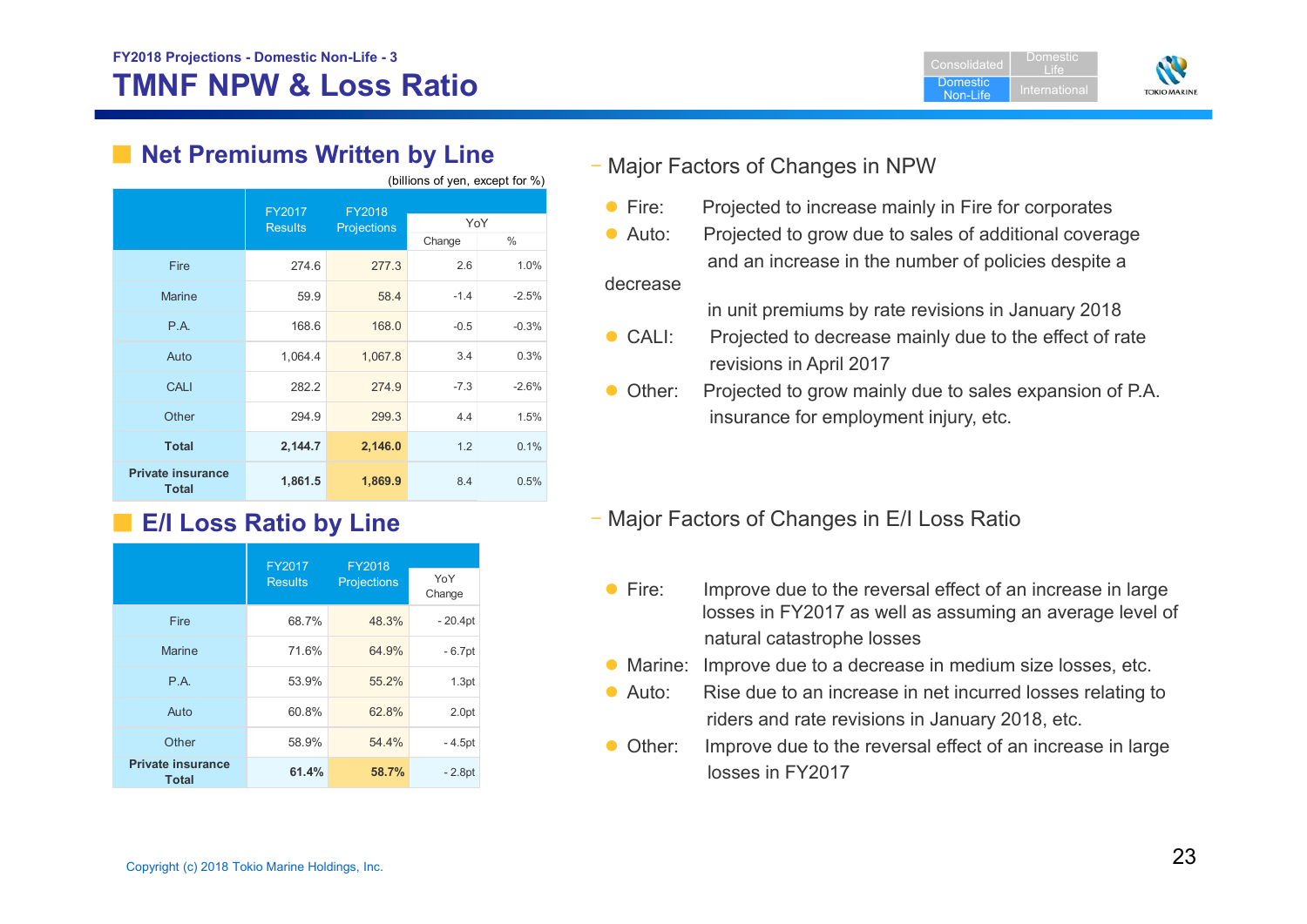$\mathcal{L}^{\mathcal{L}}$ **Changes in Major P/L Items**

|                                            |                                                                                          |                          |                       | (billions of yen) |
|--------------------------------------------|------------------------------------------------------------------------------------------|--------------------------|-----------------------|-------------------|
|                                            |                                                                                          | FY2017<br><b>Results</b> | FY2018<br>Projections | YoY<br>Change     |
|                                            | <b>Underwriting profit/loss</b>                                                          | 5.3                      | 6.2                   | 0.9               |
|                                            | (Underwriting profit/loss: excluding<br>provision/reversal of catastrophe loss reserves) | 9.7                      | 10.1                  | 0.3               |
|                                            | Net premiums written (Private insurance)                                                 | 123.0                    | 1244                  | 1.3               |
|                                            | Net premiums earned (Private insurance)                                                  | 123.6                    | 125.3                 | 1.6               |
|                                            | Net incurred losses (Private insurance)*                                                 | $-714$                   | $-718$                | $-0.4$            |
|                                            | Natural catastrophe losses                                                               | $-4.0$                   | $-2.5$                | 1.5               |
|                                            | Other than above                                                                         | $-674$                   | $-69.3$               | $-1.9$            |
|                                            | Business expenses (Private insurance)                                                    | $-42.9$                  | $-44.1$               | $-11$             |
|                                            | Provision/Reversal of catastrophe loss reserves                                          | $-4.4$                   | $-3.8$                | 0.5               |
|                                            | Fire                                                                                     | 0.6                      | $-0.3$                | $-0.9$            |
|                                            | Auto                                                                                     | $-4.0$                   | $-2.7$                | 1.3               |
|                                            | Net investment income (loss) and other                                                   | 2.6                      | 1.7                   | $-0.8$            |
|                                            | Net investment income/loss                                                               | 3.0                      | 2.1                   | $-0.8$            |
|                                            | Interest and dividends                                                                   | 4.5                      | 4.2                   | $-0.3$            |
|                                            | Gains/Losses on sales of securities                                                      | 0.3                      |                       | $-0.3$            |
|                                            | Gains/Losses on redemption of securities                                                 | 0.1                      | 0.2                   | 0.0               |
|                                            | <b>Ordinary profit/loss</b>                                                              | 7.5                      | 7.6                   | 0.0               |
| <b>Extraordinary gains/losses</b>          |                                                                                          | $-0.2$                   | 0.2                   | 0.5               |
| Net income/loss                            |                                                                                          | 5.3                      | 5.6                   | 0.2               |
| Loss ratio (Private insurance, E/I basis)* |                                                                                          | 57.8%                    | 57.3%                 | $-0.4pt$          |
|                                            | Expense ratio (Private insurance)                                                        | 34.9%                    | 35.5%                 | 0.6pt             |
|                                            | E/I Combined ratio (Private insurance)*                                                  | 92.7%                    | 92.8%                 | 0.1 <sub>pt</sub> |

\* Including loss adjustment expenses

(Notes)

1. Plus and minus of the figures in the above table correspond to positive and negative to profit respectively

2. Private insurance includes all lines excluding compulsory automobile liability insurance and residential

earthquake insurance



Projected to grow by ¥0.9B YoY to ¥6.2B mainly due to the following factors:

- Net premiums written (Private insurance)
	- **7** Increase due to sales expansion in fire and specialty insurance for SMEs

ConsolidatedDomesticNon-Life

Domestic Life

**TOKIO MARINE** 

- Net incurred losses (Private insurance)
	- **A** Assuming an average level of natural catastrophe losses
	- If Increase associated with an increase in unit repair cost in auto and premium growth in specialty insurance
- **Business expenses (Private insurance)** 
	- **Projecting an increase in system expenses**
- Catastrophe loss reserves
	- **Projecting a decrease in net provision due to the lowering of the** provision rate in auto
- Net Investment Income and Other

Projected to decrease by ¥0.8 YoY to ¥1.7B due to reversal effect of an increase in dividends and gains on sales of securities in FY2017

#### — Net Income

Copyright (c) 2018 Tokio Marine Holdings, Inc. 24 Projected to grow by ¥0.2B YoY to ¥5.6B mainly due to an increase in underwriting profit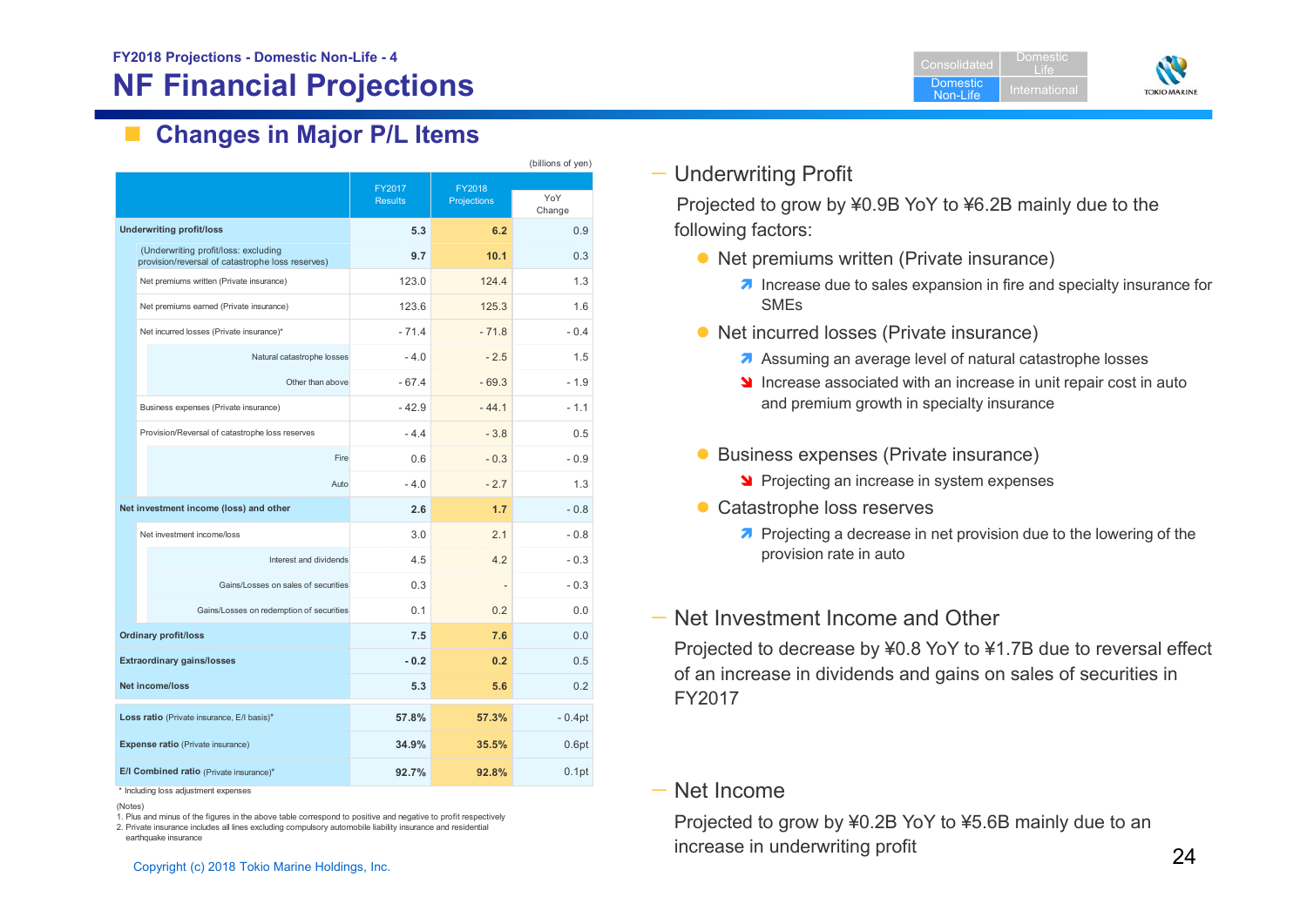## **FY2018 Projections - Domestic Life TMNL Financial Projections**



# **Annualized Premiums (ANP)**

|                              | FY2017<br>FY2018<br><b>Projections</b><br><b>Results</b> |       |        |      |     |
|------------------------------|----------------------------------------------------------|-------|--------|------|-----|
|                              |                                                          |       |        |      | YoY |
|                              |                                                          |       | Change | $\%$ |     |
| <b>New policies ANP</b>      | 102.1                                                    | 104.2 | 2.1    | 2.1% |     |
| <b>In-force policies ANP</b> | 852.7                                                    | 878.9 | 26.1   | 3.1% |     |

# ■ Key Figures in Financial Accounting

|                   |                                   | FY2017         | FY2018             | YoY     |
|-------------------|-----------------------------------|----------------|--------------------|---------|
|                   |                                   | <b>Results</b> | <b>Projections</b> | Change  |
|                   | <b>Ordinary income</b>            | 1,085.4        | 1,050.4            | $-35.0$ |
|                   | Insurance premiums and other      | 908.1          | 948.7              | 40.5    |
| <b>Net income</b> |                                   | 15.5           | 21.0               | 5.4     |
|                   | <b>Ordinary profit</b>            | 23.0           | 25.7               | 2.6     |
|                   | (-) Capital gains / losses        | $-3.6$         | $-3.0$             | 0.6     |
|                   | (-) Non-recurring income / losses | $-3.8$         | $-0.2$             | 3.6     |
|                   | <b>Core operating profit</b>      | 30.5           | 29.0               | - 1.5   |

# **Business Unit Profits**

|                   | FY2017<br><b>Results</b> | FY2018<br>Projections | (billions of yen)<br>YoY<br>Change |
|-------------------|--------------------------|-----------------------|------------------------------------|
| Increase in MCEV* | 99.0                     | 35.0                  | $-64.0$                            |

\* Excluding capital transactions

#### New Policies ANP

(billions of yen)

● Projected to grow by 2.1% YoY by promoting sales of protection-type products, etc

#### In-force Policies ANP

• Projected to grow by 3.1% YoY due to a steady growth in new policies

### – Net Income/Core Operating Profit

● Net Income is projected to grow by ¥5.4B YoY to ¥21.0B due to a decrease in provision for contingency reserves, etc. although Core Operating Profit is projected to decrease by ¥1.5B YoY to ¥29.0B due to an increase in net provision for underwriting reserves, etc. due to the standard life table revision

### Business Unit Profits (Increase in MCEV)

● Projected to fall by ¥64.0B YoY to ¥35.0B due to (i) the reversal effect of the changes in economic environment in FY2017, (ii) an increase in system expenses that respond to the increase of in-force policies and streamlining, etc. despite the assumption of the same level as value of new business in FY2017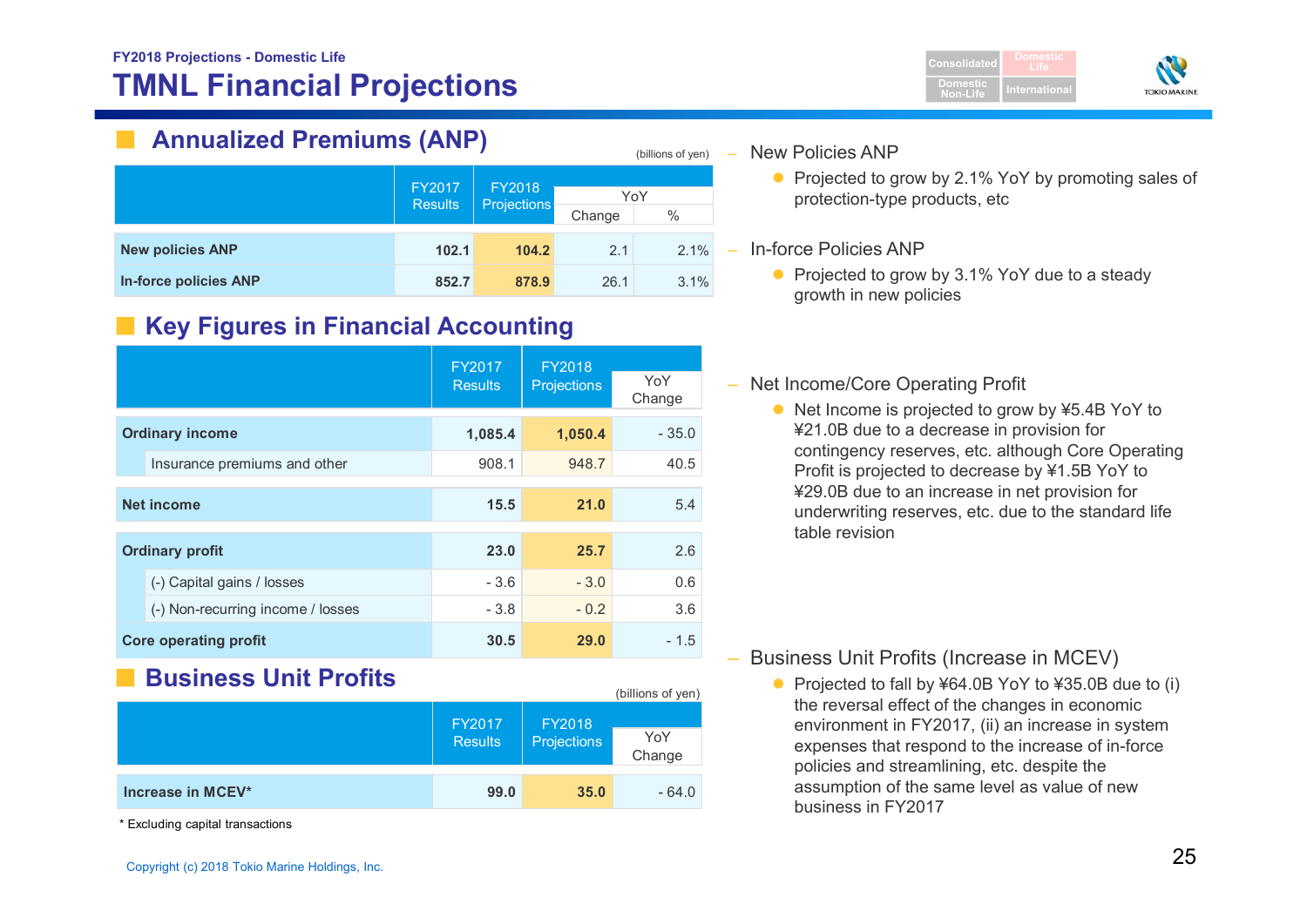# **Net Premiums Written**

|                                   |                         |                         |         | (billions of yen, except for %) |                           |
|-----------------------------------|-------------------------|-------------------------|---------|---------------------------------|---------------------------|
|                                   | FY2017                  | FY2018                  |         |                                 |                           |
|                                   | <b>Results</b>          | Projections             | YoY     |                                 | (Ref.)                    |
| Applied FX rate<br>(USD/JPY)      | As of end-<br>Dec. 2017 | As of end-<br>Mar. 2018 | Change  | %                               | YoY<br>(Excluding         |
|                                   | JPY 113.0               | JPY 106.2               |         |                                 | FX effects) <sup>*5</sup> |
| North America <sup>*1</sup>       | 1,047.0                 | 1,027.0                 | $-20.0$ | $-2%$                           | 4%                        |
| Philadelphia                      | 359.7                   | 347.0                   | $-12.7$ | $-4%$                           | 3%                        |
| Delphi                            | 252.6                   | 244.0                   | $-8.6$  | $-3%$                           | 3%                        |
| <b>TMHCC</b>                      | 354.7                   | 363.0                   | 8.2     | 2%                              | 9%                        |
| Europe <sup>*2</sup>              | 161.9                   | 158.0                   | $-3.9$  | $-2%$                           | $-0%$                     |
| South &<br><b>Central America</b> | 148.0                   | 145.0                   | $-3.0$  | $-2%$                           | 4%                        |
| Asia &<br><b>Middle East</b>      | 145.9                   | 145.0                   | $-0.9$  | $-1%$                           | 4%                        |
| Reinsurance <sup>*3</sup>         | 146.2                   | 145.0                   | $-1.2$  | $-1%$                           | 5%                        |
| Total Non-Life <sup>*4</sup>      | 1,649.2                 | 1,620.0                 | $-29.2$ | $-2%$                           | 4%                        |
| Life                              | 91.7                    | 93.0                    | 1.2     | 1%                              | 5%                        |
| <b>Total</b>                      | 1,741.0                 | 1,713.0                 | $-28.0$ | $-2%$                           | 4%                        |

\*1 North American figures include European and Reinsurance businesses of TMHCC, but not include North American business of TMK

\*2 European figures include North American business of TMK, but not include European and Reinsurance businesses of TMHCC

\*3 Reinsurance figures are those of TMR and other Reinsurance companies \*4 Total Non-Life figures include some life insurance figures of composite overseas subsidiaries

\*5 Excluding FX effects due to yen conversion

 Despite projecting growth YoY on a local currency basis due to the execution of growth measures in each business segment, projecting to decrease due to the appreciation of the yen

#### North America

● Projected to decrease at Philadelphia and Delphi due to yen's appreciation while projected to increase on a local currency basis due to rate increases in renewal book and business growth

**DomesticNon-Life**

**DomesticLifeInternationa** 

● Projected to grow at TMHCC due to a contribution of the acquisition of medical stop-loss insurance operations in FY2017

#### Europe

**•** Projected to decrease in Net Premiums Written due to expansion of businesses with high proportion of reinsurance cession as well as the yen's appreciation while projected to increase in Direct Premiums **Written** 

#### South & Central America

• Projected to decrease due to the yen's appreciation while projected to grow on a local currency basis due to auto insurance sales growth in Brazil

#### Asia & Middle East

• Projected to decrease due to the yen's appreciation while projected to grow on a local currency basis mainly due to auto insurance sales growth in India

#### **Reinsurance**

• Projected to decrease due to the yen's appreciation while projected to increase on a local currency basis due to renewal of multi-year policies

#### Life

**•** Projected to grow mainly due to sales growth in Malaysia, India, and Indonesia

The above figures of International Insurance Business are the total of foreign branches of TMNF, equity method investees, and non-<br>Copyright (c) 2018 Tokio Marine Holdings, Inc. consolidated companies, etc. which are alig The above figures of International Insurance Business are the total of foreign branches of TMNF, equity method investees, and non-

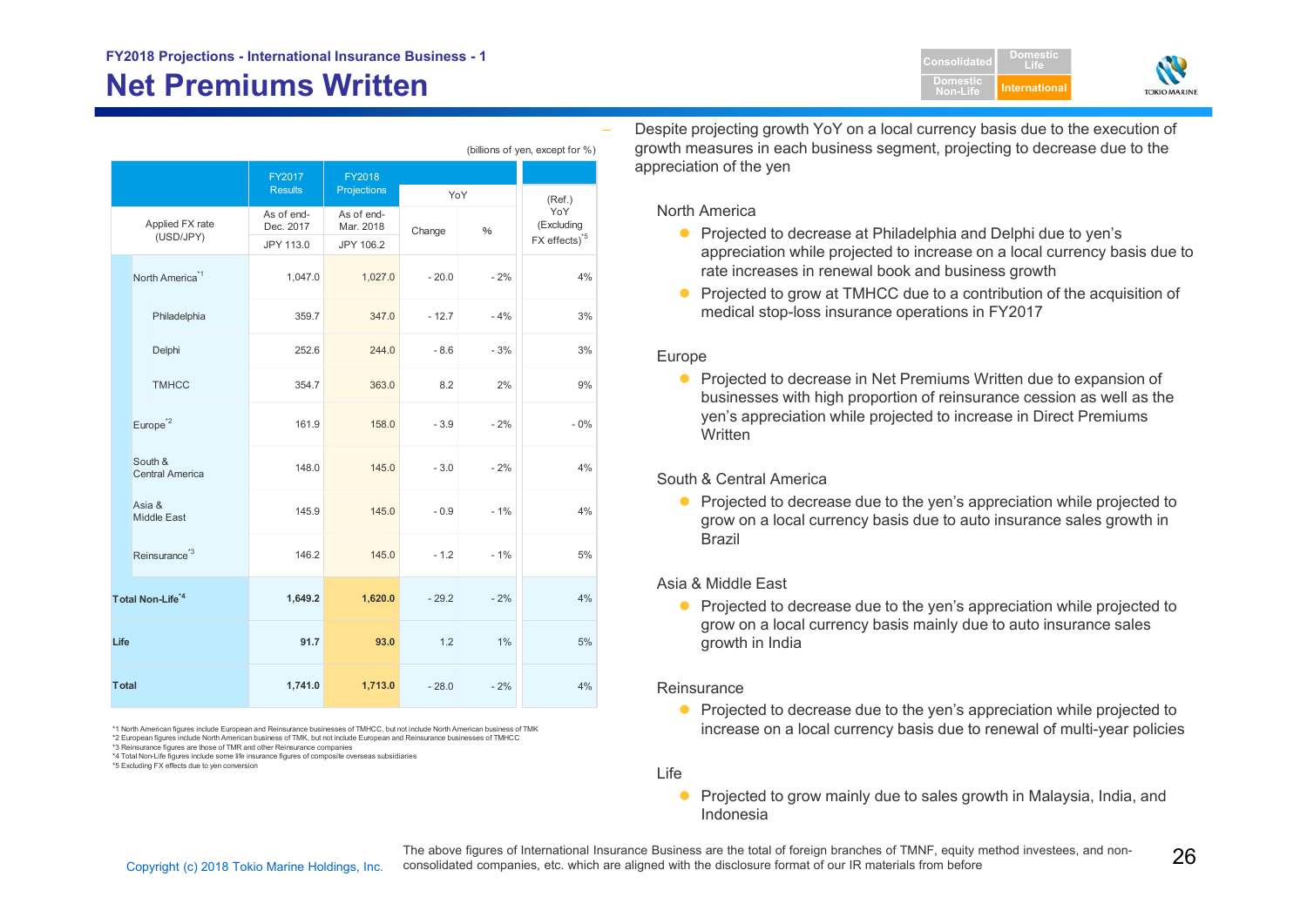# **Business Unit Profits International**

| (billions of yen, except for %) |                                   |                                      |                                      |                          |                          |                                                |
|---------------------------------|-----------------------------------|--------------------------------------|--------------------------------------|--------------------------|--------------------------|------------------------------------------------|
|                                 |                                   | FY2017                               | FY2018                               |                          |                          |                                                |
| Applied FX rate<br>(USD/JPY)    |                                   | <b>Results</b>                       | Projections                          | YoY                      |                          | (Ref.)                                         |
|                                 |                                   | As of end-<br>Dec. 2017<br>JPY 113.0 | As of end-<br>Mar. 2018<br>JPY 106.2 | Change                   | $\%$                     | YoY<br>(Excluding<br>FX effects) <sup>*5</sup> |
|                                 | North America <sup>*1</sup>       | 159.8                                | 137.0                                | $-22.8$                  | $-14%$                   | $-9%$                                          |
|                                 | Philadelphia                      | 39.2                                 | 42.0                                 | 2.7                      | 7%                       | 14%                                            |
|                                 | Impact of<br>U.S. tax reform      | $-1.9$                               | 5.0                                  | $\overline{\phantom{a}}$ | $\frac{1}{2}$            | $\overline{\phantom{a}}$                       |
|                                 | Delphi                            | 73.0                                 | 49.0                                 | $-24.0$                  | $-33%$                   | $-29%$                                         |
|                                 | Impact of<br>U.S. tax reform      | 26.8                                 | 6.0                                  | $\overline{\phantom{m}}$ | $\overline{\phantom{a}}$ | $\frac{1}{2}$                                  |
|                                 | <b>TMHCC</b>                      | 45.1                                 | 43.0                                 | $-2.1$                   | $-5%$                    | 1%                                             |
|                                 | Impact of<br>U.S. tax reform      | 3.9                                  | 5.0                                  | $\overline{\phantom{m}}$ | $\overline{\phantom{a}}$ | $\frac{1}{2}$                                  |
|                                 | Europe <sup>*2</sup>              | $-17.9$                              | 10.0                                 | 27.9                     | $\overline{\phantom{a}}$ | $\overline{a}$                                 |
|                                 | South &<br><b>Central America</b> | 5.0                                  | 5.0                                  | $-0.0$                   | $-1%$                    | 0%                                             |
|                                 | Asia &<br><b>Middle East</b>      | 14.3                                 | 9.0                                  | $-5.3$                   | $-37%$                   | $-34%$                                         |
|                                 | Reinsurance <sup>*3</sup>         | $-16.1$                              | 9.0                                  | 25.1                     | $\overline{\phantom{0}}$ |                                                |
|                                 | Total Non-Life <sup>*4</sup>      | 144.8                                | 170.0                                | 25.1                     | 17%                      | 26%                                            |
| Life                            |                                   | 6.3                                  | 2.0                                  | $-4.3$                   | $-68%$                   | $-68%$                                         |
| <b>Total</b>                    |                                   | 144.1                                | 165.0                                | 20.8                     | 14%                      | 23%                                            |

\*1 North American figures include European and Reinsurance businesses of TMHCC, but not include North American business of TMK

 $\cdot$  f

\*2 European figures include North American business of TMK, but not include European and Reinsurance businesses of TMHCC

\*3 Reinsurance figures are those of TMR and other Reinsurance companies \*4 Total Non-Life figures include some life insurance figures of composite overseas subsidiaries

\*5 Excluding FX effects due to yen conversion

 Projected to grow due to assuming an average level of natural catastrophe losses, the impact of tax reduction associated with U.S. tax reform (Approx.

¥16.0B), the reversal effect of foreign exchange losses in FY2017, and the execution of growth measures in each business segment despite the one time impact of U.S. tax reform in FY2017 and the appreciation of the yen

**ConsolidatedDomesticNon-Life**

**DomesticLife**

**TOKIOMARINI** 

#### North America

- **•** Projected to increase at Philadelphia due to the impact of tax reduction associated with U.S. tax reform
- **Projected to decrease at Delphi mainly due to the reversal effect** of one time impact of U.S. tax reform in FY2017
- Projected to decrease at TMHCC due to the yen's appreciation while projected to grow on a local currency basis due to business growth and the reversal effect of foreign exchange losses in FY2017

#### Europe

**•** Projected to increase due to assuming an average level of natural catastrophe losses and the reversal effect of large losses and foreign exchange losses in FY2017

#### Asia & Middle East

**Projected to decrease mainly due to the reversal effect of reserve** takedown in FY2017

#### **Reinsurance**

- **•** Projected to increase due to assuming an average level of natural catastrophe losses, measures to improve profitability of non-catastrophe business, and the reversal effect of foreign exchange losses in FY2017
- Life

The above figures of International Insurance Business are the total of foreign branches of TMNF, equity method

The above figures of International Insurance Business are the total of foreign branches of TMNF, equity method<br>Copyright (c) 2018 Tokio Marine Holdings, Inc. investees, and non-consolidated companies, etc. which are align

 $\bullet$  Projected to decrease due to the reversal effect of the impact of interest rate fluctuation in FY2017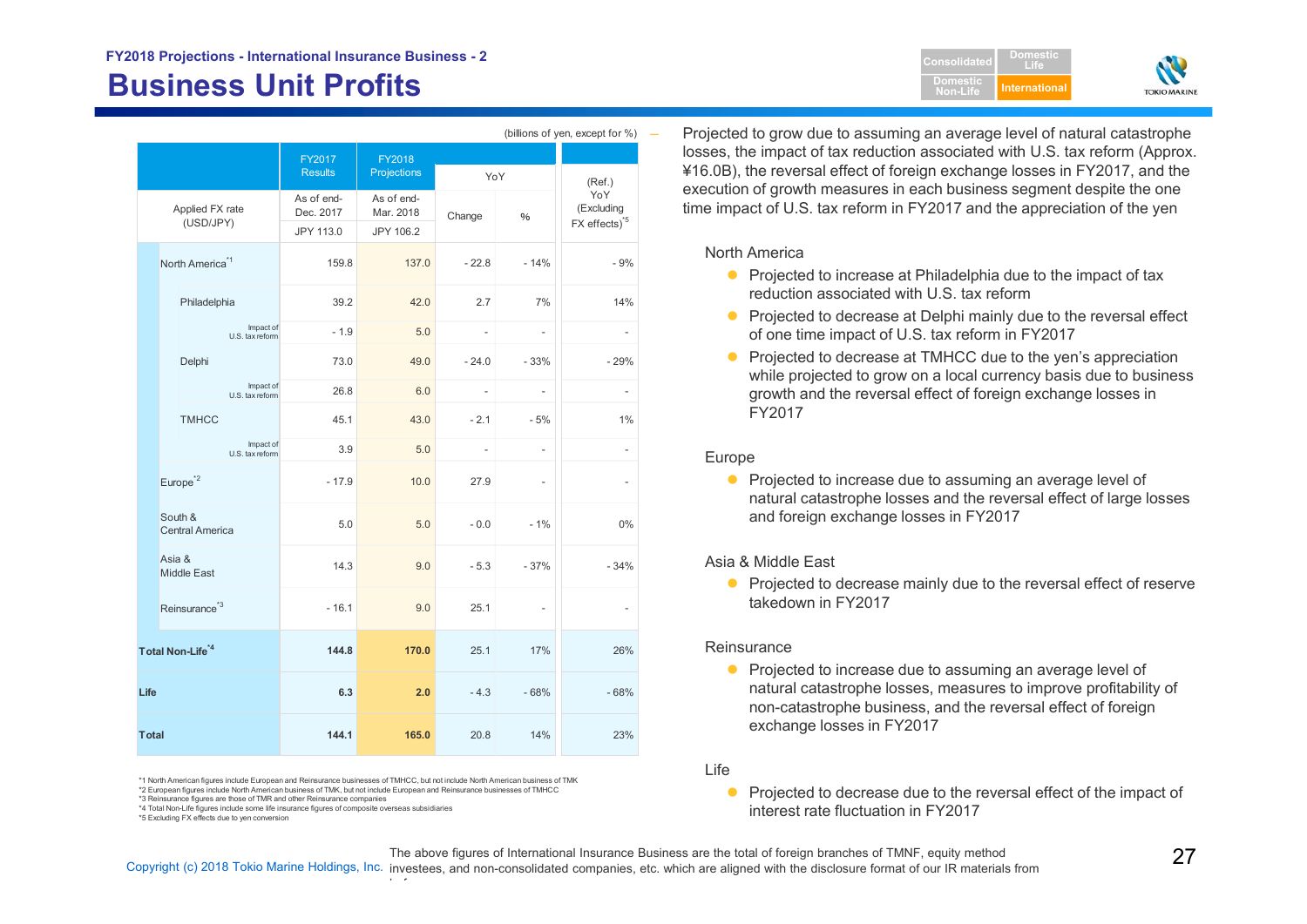

# Ⅲ**. Economic Solvency Ratio**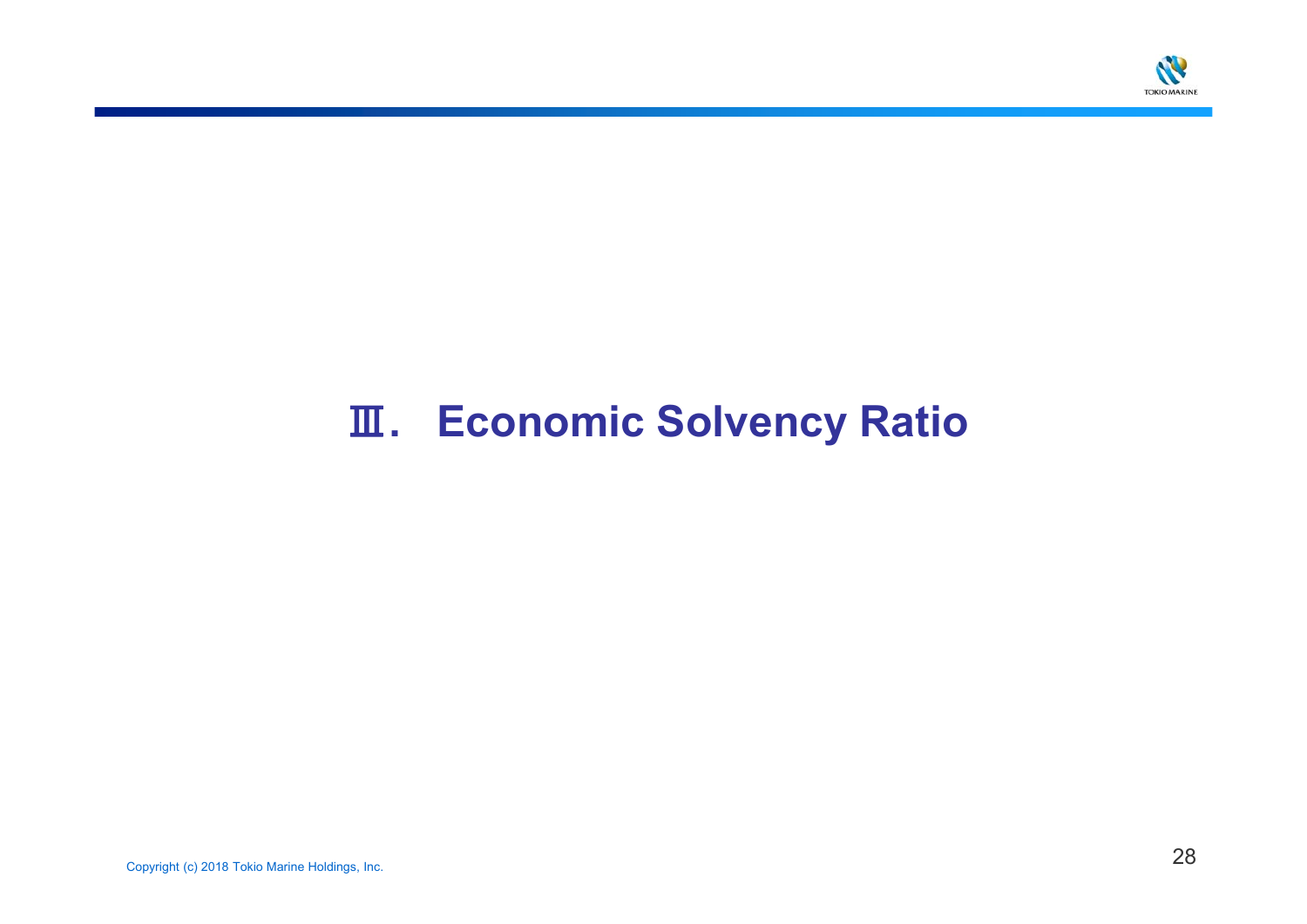# **Modified ESR Model**



•**ESR modified does not exclude restricted capital from net asset value for ease of comparability** •**ESR with 99.95%VaR (applied for AA credit rating) is 201% as of Mar. 31, 2018**

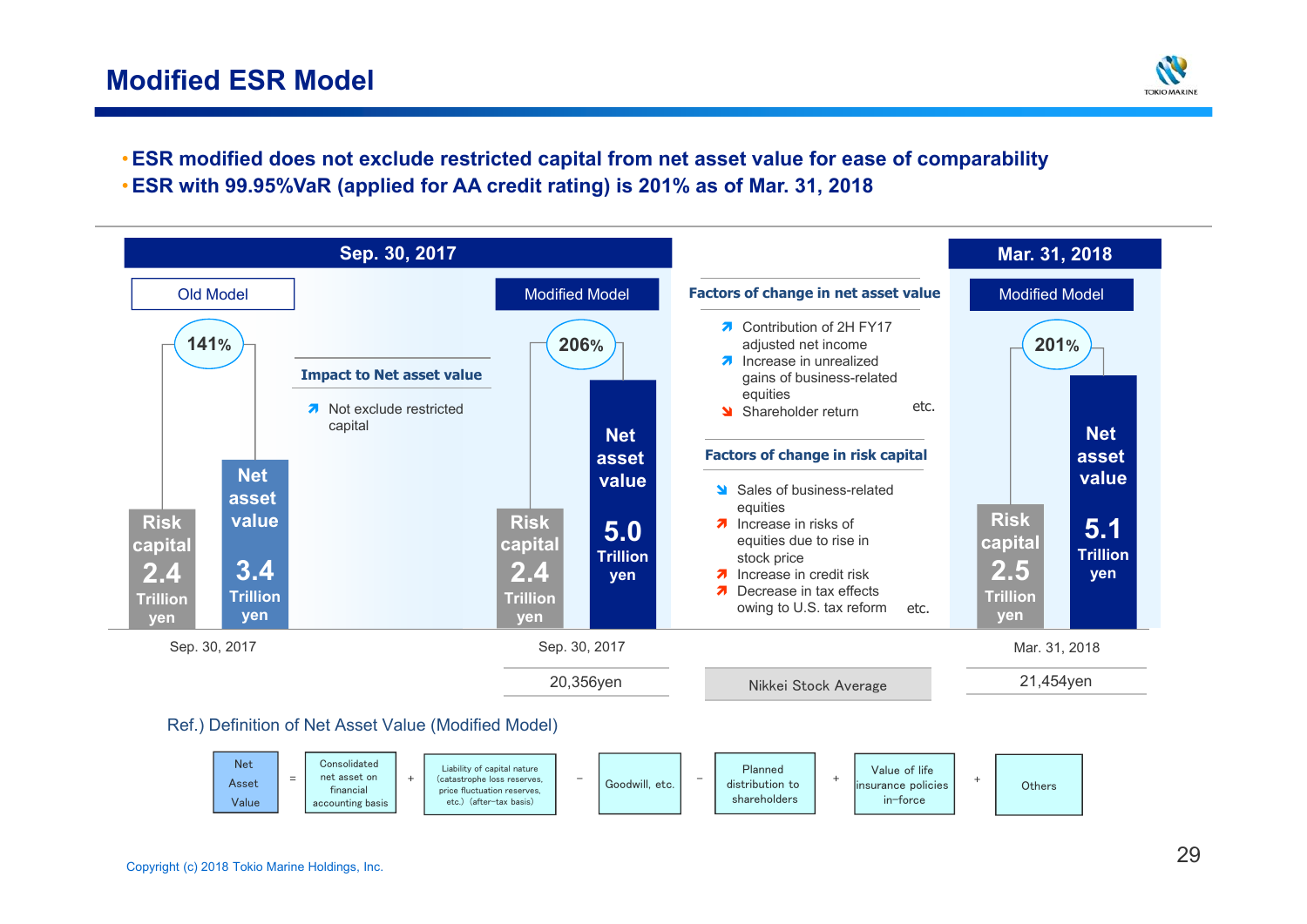![](_page_30_Picture_1.jpeg)

![](_page_30_Figure_2.jpeg)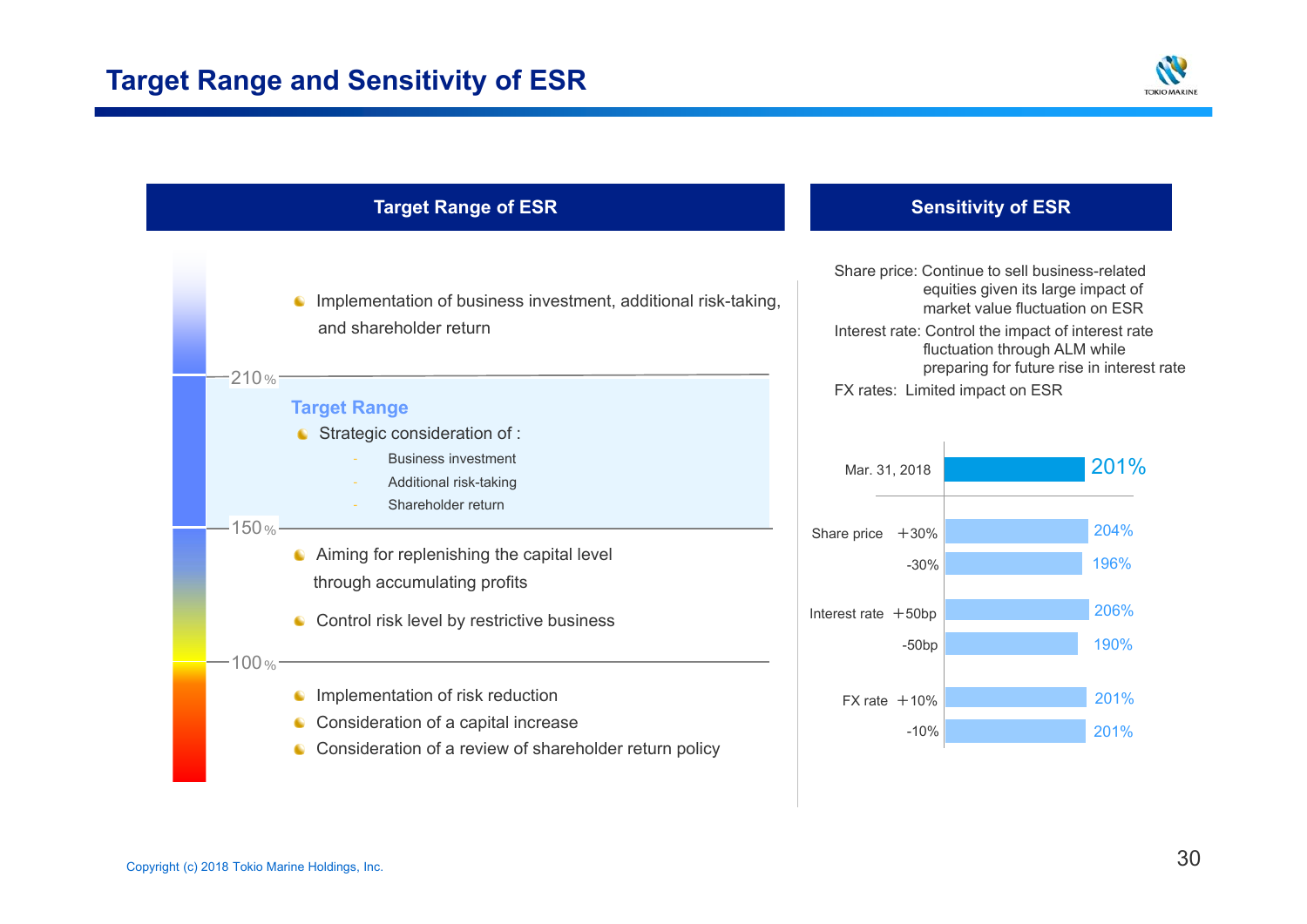# **ESR as of Mar. 31, 2018**

![](_page_31_Picture_1.jpeg)

# **Risk diversification enhanced through the ongoing expansion of business diversification and progress in business-related equities sales, etc. over a period of the mid-term business plan**

![](_page_31_Figure_3.jpeg)

- $\checkmark$  99.95%VaR, after tax basis
- Copyright (c) 2018 Tokio Marine Holdings, Inc. 31  $\checkmark$  "Others" includes Financial and General, and FX risk related to investment, etc.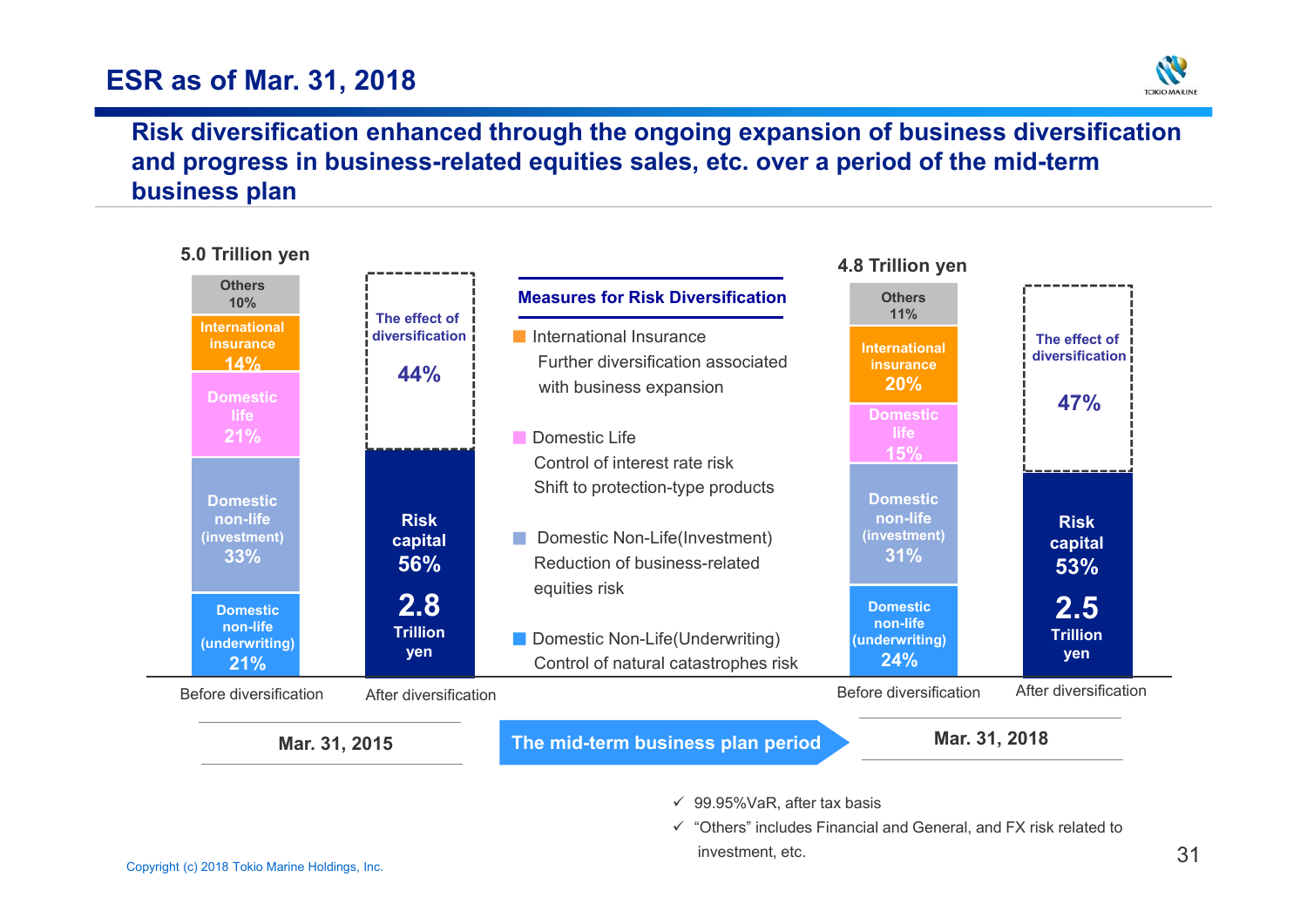![](_page_32_Picture_0.jpeg)

# **Reference**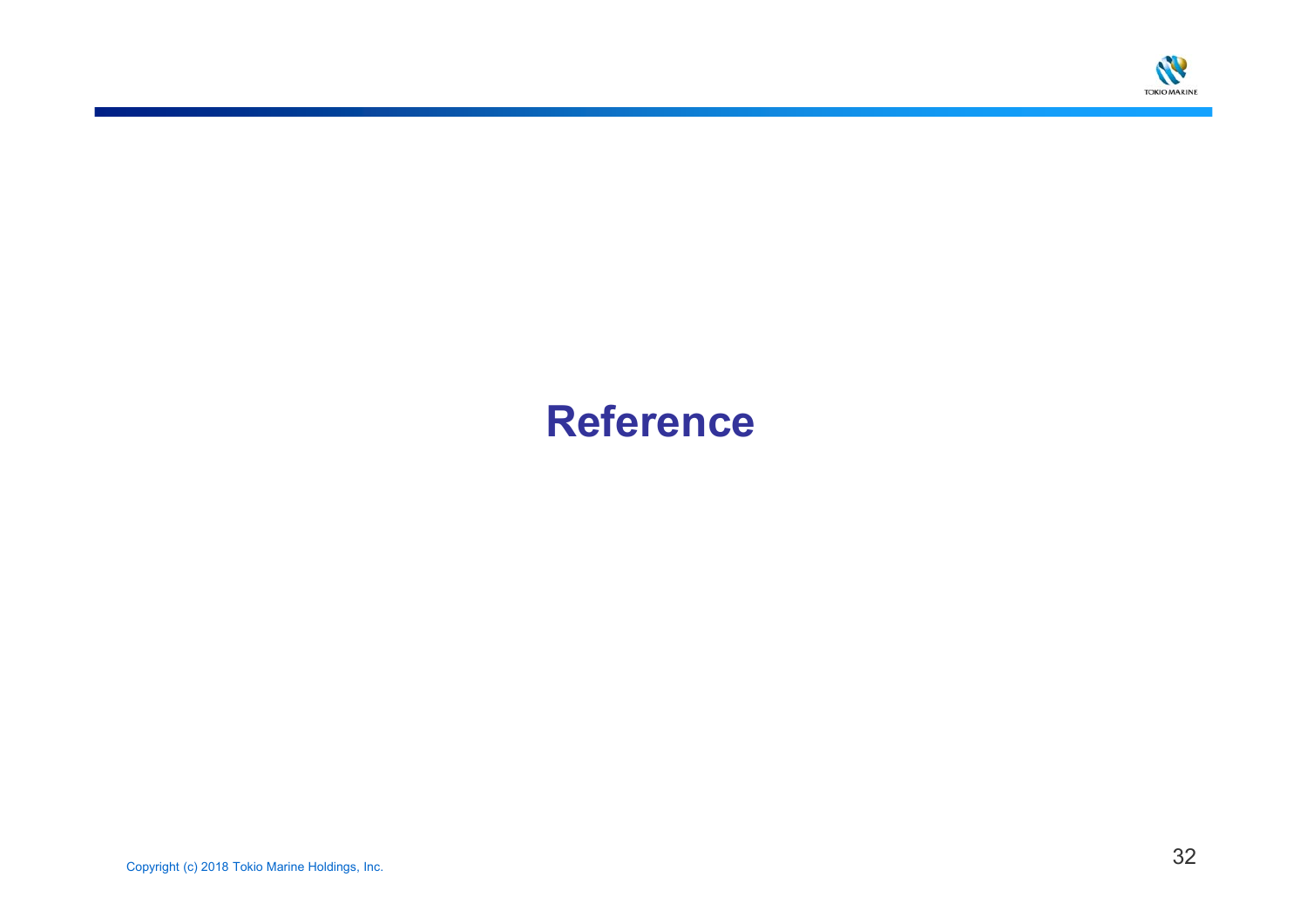![](_page_33_Picture_1.jpeg)

(billions of yen)

#### $\mathcal{L}_{\mathcal{A}}$ **Status of Investments in Securitized Products, etc.**

(Sum of major subsidiaries (domestic and overseas) as of the end of FY2017)

|                                   |                          | As of the end of<br>FY2017 <sup>*1</sup> | <b>Domestic Offices</b> | <b>Overseas Offices</b> |
|-----------------------------------|--------------------------|------------------------------------------|-------------------------|-------------------------|
| <b>CDS</b>                        |                          |                                          |                         |                         |
|                                   | <b>AAA</b>               |                                          |                         |                         |
|                                   | <b>AA</b>                |                                          |                         |                         |
|                                   | A                        |                                          |                         |                         |
|                                   | <b>BBB</b>               |                                          |                         |                         |
|                                   | Other than above         |                                          |                         |                         |
| <b>ABS (Securitized products)</b> |                          | 1,195.8                                  | 165.3                   | 1,030.4                 |
|                                   | Agency MBS <sup>*2</sup> | 212.4                                    |                         | 212.4                   |
|                                   | <b>AAA</b>               | 156.0                                    | 28.6                    | 127.4                   |
|                                   | AA                       | 48.7                                     | 3.7                     | 44.9                    |
|                                   | A                        | 121.3                                    | 35.0                    | 86.3                    |
|                                   | <b>BBB</b>               | 272.6                                    | 35.9                    | 236.6                   |
|                                   | Other than above         | 384.5                                    | 61.9                    | 322.5                   |
|                                   | <b>Total</b>             | 1,195.8                                  | 165.3                   | 1,030.4                 |

\*1 CDS: Notional value ABS: Market value

\*2 Agency MBS: MBS by Fannie Mae, Freddie Mac, and Ginnie Mae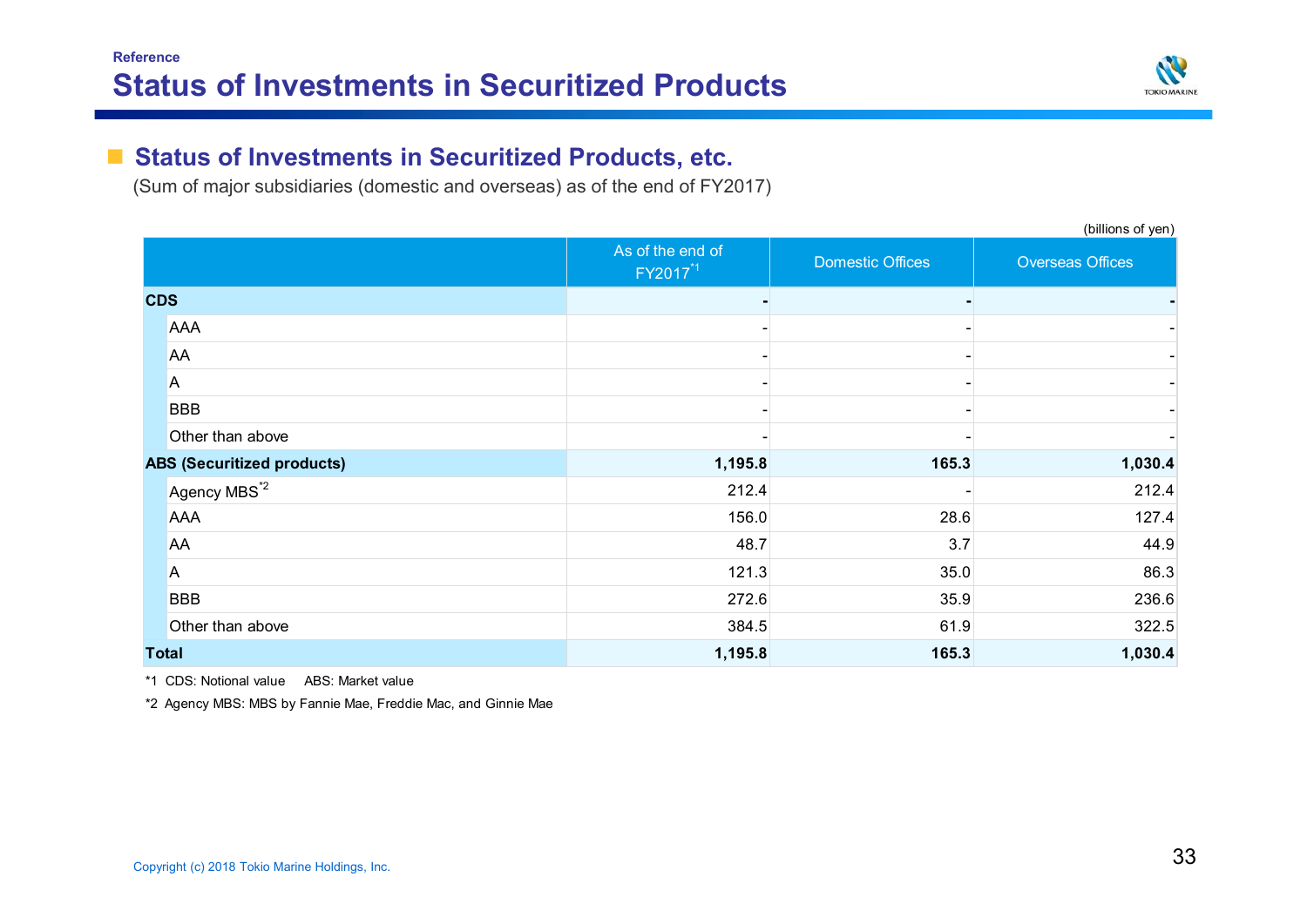![](_page_34_Picture_1.jpeg)

### **Adjusted Net Income (Group total) Business Unit Profits**

**Enhancing transparency and comparability / Linking with shareholder return**

- 0 For the Group total, **"Adjusted Net Income"**  based on financial accounting is used from the perspective of enhancing transparency and comparability as well as linking with shareholder return
- 0 Profit indicator for the Group total as the base for calculating capital efficiency (adjusted ROE) and source of dividends

#### **Creating long-term corporate value**

- O For each business domain, **"Business Unit Profits"** is used from the perspective of accurately assessing corporate value including economic value, etc. for the purpose of longterm expansion
- Ô Use MCEV (market-consistent embedded value) for domestic life, which reflects the economic value of the business more accurately

|                                                                                      |                                                               | <b>Adjusted Net Income</b>                          | <b>Business Unit Profits</b>                       |  |
|--------------------------------------------------------------------------------------|---------------------------------------------------------------|-----------------------------------------------------|----------------------------------------------------|--|
| Gains or losses on sales of<br><b>Domestic non-life</b><br>business-related equities |                                                               | Included                                            | <b>Excluded</b>                                    |  |
|                                                                                      | Provision for reserves of capital<br>nature, etc.             | Excluded                                            | Excluded                                           |  |
| <b>Domestic life</b>                                                                 |                                                               | Adjust the financial accounting<br>basis net income | Increase in MCEV<br>during the current fiscal year |  |
| Other than the above                                                                 | Amortization of goodwill and<br>other intangible fixed assets | Excluded                                            | Excluded                                           |  |

# **<Main differences>**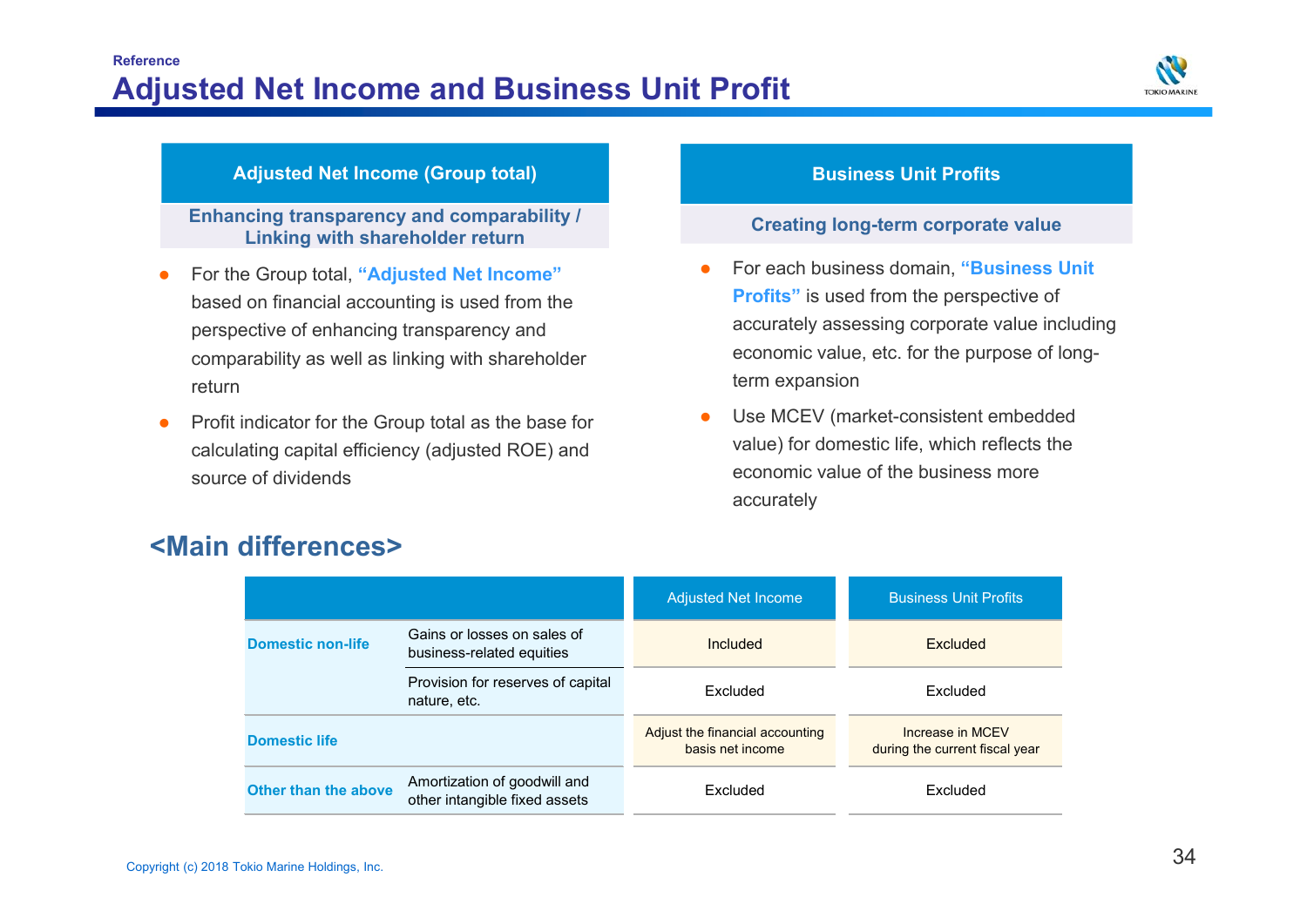![](_page_35_Picture_1.jpeg)

#### **Definition of Adjusted Net Income / Adjusted Net Assets / Adjusted ROE**

 $\bullet$ **Adjusted Net Income\*1**

![](_page_35_Figure_4.jpeg)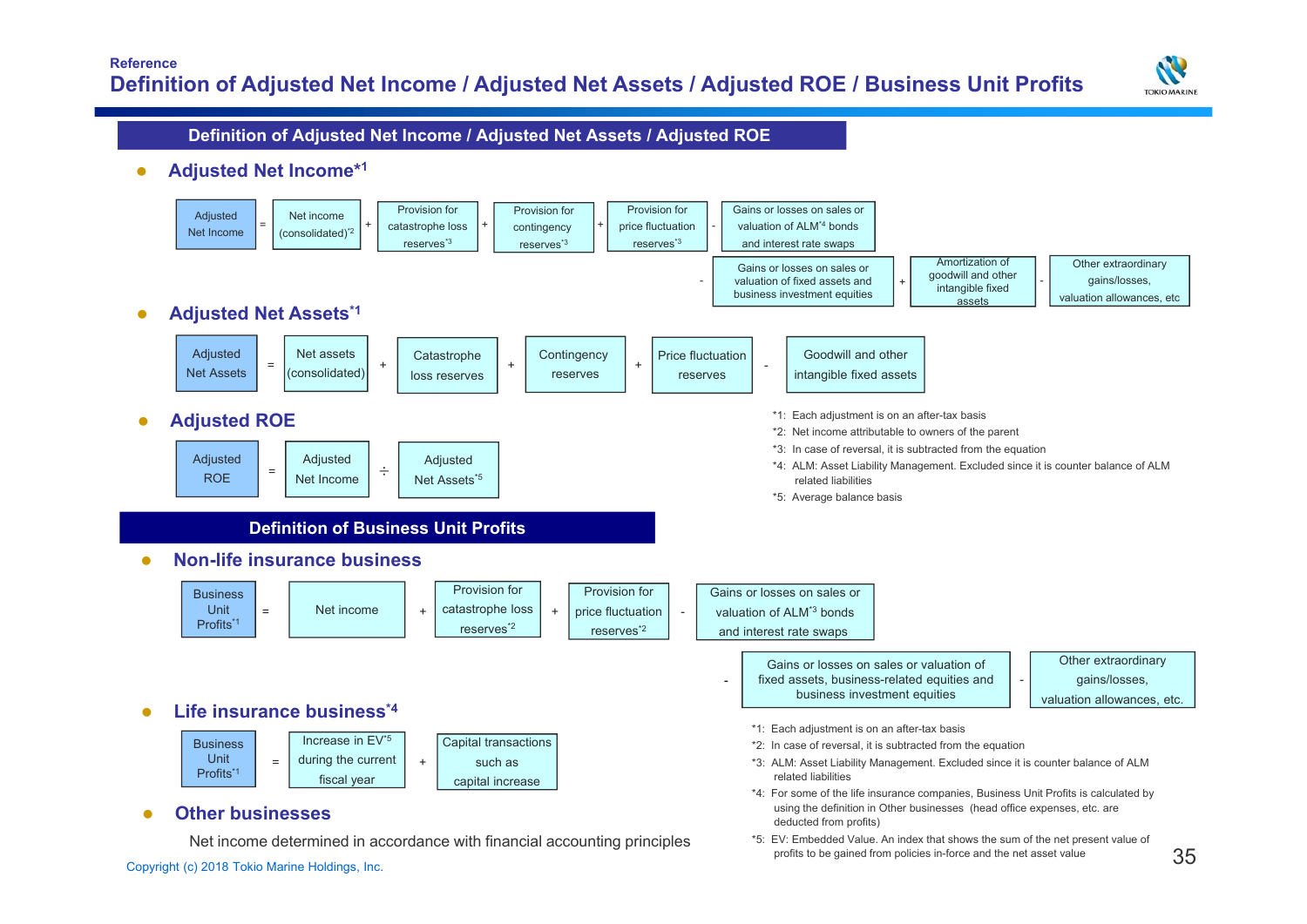# **Reference Adjusted Net Income (Group Total) : FY2017 Results**

![](_page_36_Picture_1.jpeg)

■ Adjusted Net Income for FY2017 decreased by ¥65.3B YoY to ¥341.4B

■ Adjusted ROE decreased by 2.3pts YoY to 8.6%

| Reconciliation <sup>1</sup>                                                                |                                 |                                 | (billions of yen)    |                                                                                                                                           |
|--------------------------------------------------------------------------------------------|---------------------------------|---------------------------------|----------------------|-------------------------------------------------------------------------------------------------------------------------------------------|
| Note: Factors positive to profit are<br>showed with "plus signs"                           | <b>FY2016</b><br><b>Results</b> | <b>FY2017</b><br><b>Results</b> | YoY<br><b>Change</b> |                                                                                                                                           |
| Net income attributable to owners of the parent<br>(consolidated)                          | 273.8                           | 284.1                           | 10.3                 | Major changes in reconciliation YoY                                                                                                       |
| Provision for catastrophe loss reserves <sup>*2</sup>                                      | $+35.1$                         | $+25.6$                         | $-9.5$               | • Provision for catastrophe loss reserves                                                                                                 |
| Provision for contingency reserves <sup>*2</sup>                                           | $+1.7$                          | $+3.3$                          | 1.6                  | Decrease in net provision for catastrophe loss<br>reserves due to a rise in W/P loss ratio at TMNF<br>(also decreases reconciling amount) |
| Provision for price fluctuation reserves <sup>*2</sup>                                     | $+3.9$                          | $+4.9$                          | 1.0                  | • Amortization of goodwill and other intangible fixed assets                                                                              |
| Gains or losses on sales or valuation of ALM <sup>3</sup> bonds<br>and interest rate swaps | $+0.6$                          | $-5.5$                          | $-6.1$               | Decrease in amortization at TMHCC and Delphi<br>(also decreases reconciling amount)                                                       |
| Gains or losses on sales or valuation of fixed assets<br>and business investment equities  | $-3.5$                          | $+1.5$                          | 5.0                  | Other extraordinary gains/losses, valuation allowances,<br>etc.                                                                           |
| Amortization of goodwill and other intangible fixed<br>assets                              | $+96.9$                         | $+73.7$                         | $-23.2$              | The takedown of deferred tax liability regarding<br>other intangible fixed assets of US subsidiaries by                                   |
| Other extraordinary gains/losses,<br>valuation allowances, etc.                            | $-1.9$                          | $-46.4$                         | $-44.5$              | U.S. Tax Reform is deducted from net income on a<br>financial accounting basis (decreases reconciling<br>amount)                          |
| <b>Adjusted Net Income</b>                                                                 | 406.7                           | 341.4                           | $-65.3$              |                                                                                                                                           |
| <b>Adjusted ROE</b>                                                                        | 11.0%                           | 8.6%                            | $-2.3pt$             |                                                                                                                                           |

\*1: Each adjustment is on an after-tax basis

\*2: In case of reversal, it is subtracted from the equation

\*3: ALM: Asset Liability Management. Excluded since it is counter balance of ALM related liabilities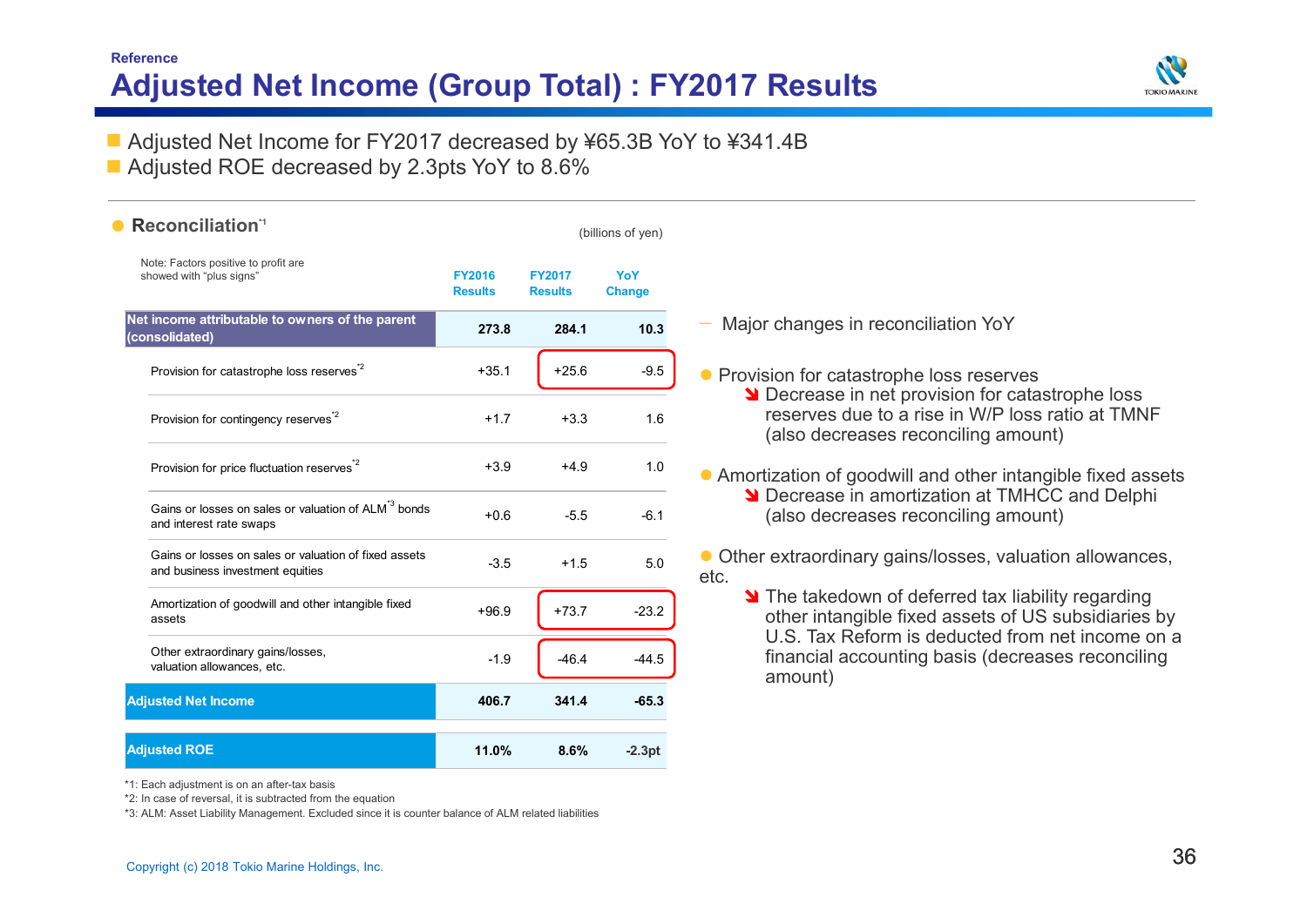## **Reference Adjusted Net Income (Group Total) : FY2018 Projections**

![](_page_37_Picture_1.jpeg)

■ Adjusted Net Income is projected to increase by ¥54.6B YoY to ¥396.0B

■ Adjusted ROE is projected to rise by 1.0pts YoY to 9.6%

#### **FY2017ResultsFY2018Projections YoYChange 284.1 320.0 35.8** Provision for catastrophe loss reserves<sup>\*2</sup>  $+25.6$   $+4.0$   $-21.6$ Provision for contingency reserves<sup> $2$ </sup>  $+3.3$   $+1.0$   $-2.3$ Provision for price fluctuation reserves<sup>\*2</sup>  $+4.9 +5.0$  0.1 Gains or losses on sales or valuation of  $\mathsf{ALM}^{\mathsf{^{\!3}S}}$  bonds Gains of losses on sales or valuation of ALM Donus<br>and interest rate swaps  $-5.5$   $+0.0$   $5.5$ Gains or losses on sales or valuation of fixed assetsballis of losses of radiation of fixed assets  $+1.5 +0.0 -1.5$ Amortization of goodwill and other intangible fixed +73.7 +67.0 -6.7 assetsOther extraordinary gains/losses, Valuation allowances, etc. etc.  $\frac{46.4}{ }$  -1.0 45.4 **341.4 396.0 54.6 8.6% 9.6% + 1.0pt Net income attributable to owners of the parent (consolidated) Adjusted Net Income Adjusted ROE** Note: Factors positive to profit are showed with "plus signs" •**Reconciliation\*1 CONCILIATION Reconciliation 1**

\*1: Each adjustment is on an after-tax basis

\*2: In case of reversal, it is subtracted from the equation

\*3: ALM: Asset Liability Management. Excluded since it is counter balance of ALM related liabilities

- Major changes in reconciliation YoY
- **Provision for catastrophe loss reserves** 
	- **Projecting a decrease in net provision for** catastrophe loss reserves due to projecting an increase in takedown, etc. associated with a rise in W/P loss ratio in auto at TMNF (also decreases reconciling amount)
- Amortization of goodwill and other intangible fixed assets
	- Projecting a decrease due to closing of the amortization of goodwill at Delphi and TMK in FY2017 (also decreases reconciling amount)
- Other extraordinary gains/losses, valuation allowances, etc.
	- 7 The reversal effect of deduction of the takedown of deferred tax liability regarding other intangible fixed assets by U.S. Tax Reform in FY2017 (increases reconciling amount)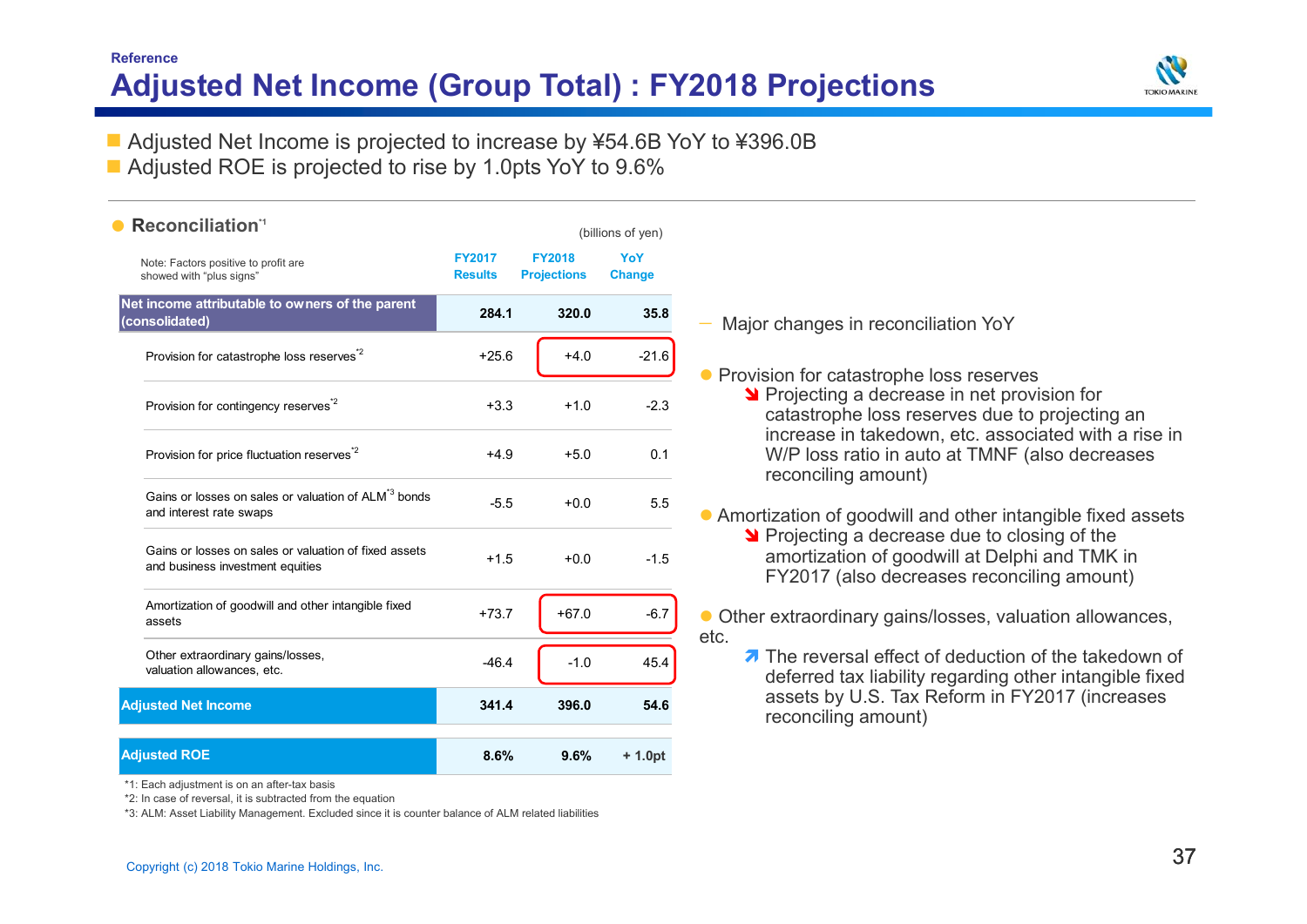![](_page_38_Picture_1.jpeg)

(billions of yen)

#### $\bullet$ **Adjusted Net Assets\* Adjusted ROE**

|                                               | <b>FY2017</b><br><b>Results</b> | <b>FY2018</b><br><b>Projections</b> | YoY<br><b>Change</b> |
|-----------------------------------------------|---------------------------------|-------------------------------------|----------------------|
| <b>Net assets(consolidated)</b>               | 3,805.1                         | 3,896.9                             | 91.8                 |
| Catastrophe loss<br>reserves                  | $+836.5$                        | $+842.2$                            | 5.7                  |
| Contingency reserves                          | $+39.6$                         | $+40.6$                             | 1.0                  |
| Price fluctuation reserves                    | $+72.2$                         | $+77.3$                             | 5.1                  |
| Goodwill and other<br>intangible fixed assets | $-667.2$                        | $-691.9$                            | $-24.7$              |
| <b>Adjusted Net Assets</b>                    | 4,086.4                         | 4,165.2                             | 78.8                 |

\*Each adjustment is on an after-tax basis

|                                           | <b>FY2017</b><br><b>Results</b> | <b>FY2018</b><br><b>Projections</b> | YoY<br><b>Change</b> |
|-------------------------------------------|---------------------------------|-------------------------------------|----------------------|
| Net income(consolidated)                  | 284.1                           | 320.0                               | 35.8                 |
| Net assets (consolidated)*                | 3,673.6                         | 3,851.0                             | 177.4                |
| <b>Financial acccounting</b><br>basis ROE | 7.7%                            | 8.3%                                | 0.6pt                |

\* average balance basis

|                             | <b>FY2017</b><br><b>Results</b> | <b>FY2018</b><br><b>Projections</b> | YoY<br><b>Change</b> |
|-----------------------------|---------------------------------|-------------------------------------|----------------------|
| <b>Adjusted Net Income</b>  | 341.4                           | 396.0                               | 54.6                 |
| <b>Adjusted Net Assets*</b> | 3,949.4                         | 4,120.0                             | 170.6                |
| <b>Adjusted ROE</b>         | 8.6%                            | 9.6%                                | 1.0pt                |

\* average balance basis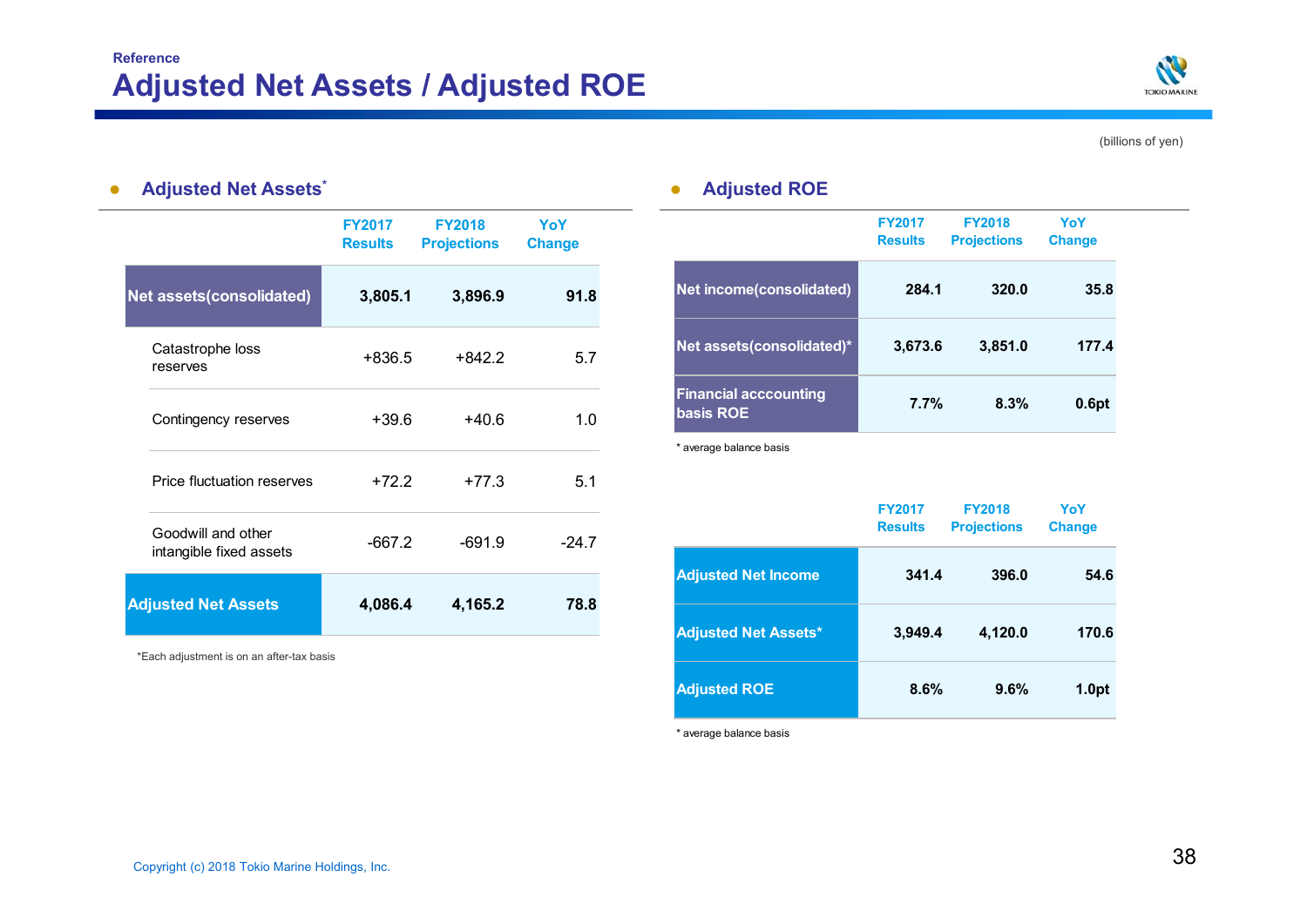![](_page_39_Picture_1.jpeg)

| (billions of yen)                    |                                 |                                 |                                     |               |  |
|--------------------------------------|---------------------------------|---------------------------------|-------------------------------------|---------------|--|
| <b>Business Domain</b>               | <b>FY2016</b><br><b>Results</b> | <b>FY2017</b><br><b>Results</b> | <b>FY2018</b><br><b>Projections</b> | YoY<br>Change |  |
| <b>Domestic Non-Life</b>             | 167.6                           | 144.3                           | 161.0                               | 16.7          |  |
| <b>TMNF</b>                          | 160.3                           | 137.1                           | 155.0                               | 17.9          |  |
| NF                                   | 10.6                            | 8.3                             | 8.0                                 | $-0.3$        |  |
| Other                                | $-3.3$                          | $-1.0$                          | $-2.0$                              | $-1.0$        |  |
|                                      |                                 |                                 |                                     |               |  |
| Domestic Life <sup>*1</sup>          | 373.5                           | 98.4                            | 35.0                                | $-63.4$       |  |
| <b>TMNL</b>                          | 373.5                           | 99.0                            | 35.0                                | $-64.0$       |  |
| <b>International Insurance</b>       | 169.5                           | 144.1                           | 165.0                               | 20.9          |  |
| North America                        | 140.2                           | 159.8                           | 137.0                               | $-22.8$       |  |
| Europe                               | 8.9                             | $-17.9$                         | 10.0                                | 27.9          |  |
| South & Central America              | 4.4                             | 5.0                             | 5.0                                 | $-0.0$        |  |
| Asia & Middle East                   | 7.5                             | 14.3                            | 9.0                                 | $-5.3$        |  |
| Reinsurance                          | 12.4                            | $-16.1$                         | 9.0                                 | 25.1          |  |
| International Non-Life <sup>*2</sup> | 173.2                           | 144.8                           | 170.0                               | 25.1          |  |
| <b>International Life</b>            | 0.1                             | 6.3                             | 2.0                                 | $-4.3$        |  |
|                                      |                                 |                                 |                                     |               |  |
| <b>Financial &amp; General</b>       | 6.6                             | 7.2                             | 5.0                                 | $-2.2$        |  |

\*1: Excluding capital transactions

\*2: International Non-Life figures include some life insurance figures of composite overseas subsidiaries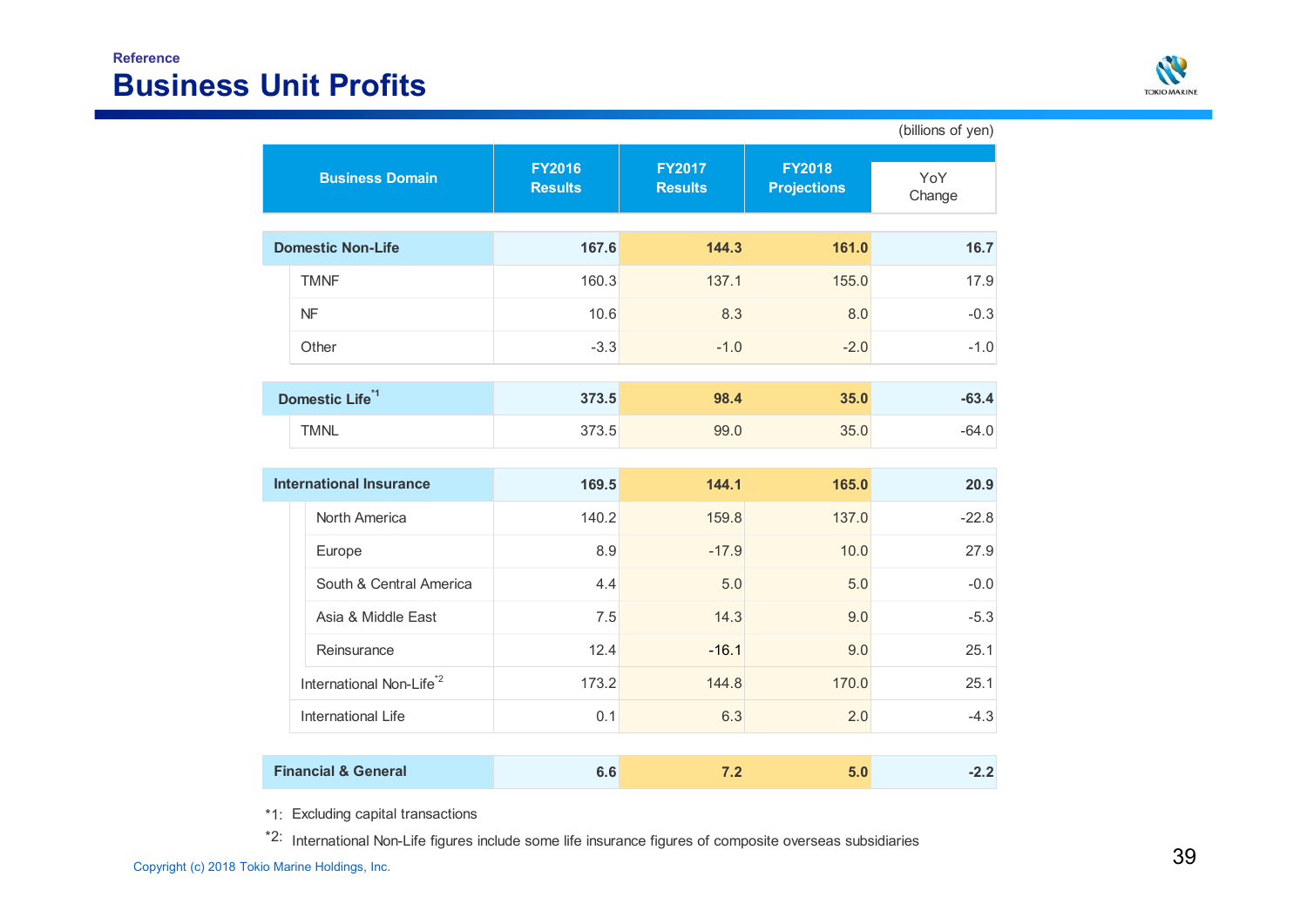![](_page_40_Picture_1.jpeg)

(billions of yen)

#### $\bullet$ **Domestic Non-Life\*1** (**TMNF**)

|                                                                                                                          | <b>FY2017</b><br><b>Results</b> | <b>FY2018</b><br><b>Projections</b> | YoY     |
|--------------------------------------------------------------------------------------------------------------------------|---------------------------------|-------------------------------------|---------|
| Net income for accounting purposes                                                                                       | 253.8                           | 242.0                               | $-11.8$ |
| Provision for catastrophe loss reserves <sup>*2</sup>                                                                    | $+23.0$                         | $+1.3$                              | $-217$  |
| Provision for price fluctuation reserves <sup>"2</sup>                                                                   | $+3.8$                          | $+3.8$                              | 0 Q     |
| Gains or losses on sales or valuation of<br>ALM*3 bonds and interest rate swaps                                          | $-4.3$                          | $+0.1$                              | 44      |
| Gains or losses on sales or valuation of<br>fixed assets, business-related equities, and<br>business investment equities | $-58.8$                         | $-55.8$                             | 3.0     |
| Intra-group dividends                                                                                                    | $-92.9$                         | $-45.7$                             | 47.2    |
| Other extraordinary gains/losses,<br>valuation allowances, etc                                                           | $+124$                          | $+9.3$                              | $-31$   |
| <b>Business Unit Profits</b>                                                                                             | 137.1                           | 155.0                               | 17.9    |

#### $\bullet$ **International Insurance\*1**

|                                                                           | <b>FY2017</b><br><b>Results</b> | <b>FY2018</b><br><b>Projections</b> |
|---------------------------------------------------------------------------|---------------------------------|-------------------------------------|
| <b>Overseas subsidiaries</b><br><b>Net income for accounting purposes</b> | 145.3                           | 138.0                               |
| Difference with EV (Life)                                                 | $+0.5$                          |                                     |
| Adjustment of non-controlling interests                                   | $-2.7$                          |                                     |
| Difference of subsidiaries covered                                        | $+1.3$                          |                                     |
| Other adjustments <sup>*4</sup>                                           | $-0.3$                          |                                     |
| <b>Business Unit Profits</b>                                              | 144.1                           | 165.0                               |

\*1: Each adjustment is on an after-tax basis

\*2: In case of reversal, it is subtracted from the equation

\*3: ALM: Asset Liability Management. Excluded since it is counter balance of ALM related liabilities

\*4: Amortization of other intangible fixed assets, head office expenses, etc.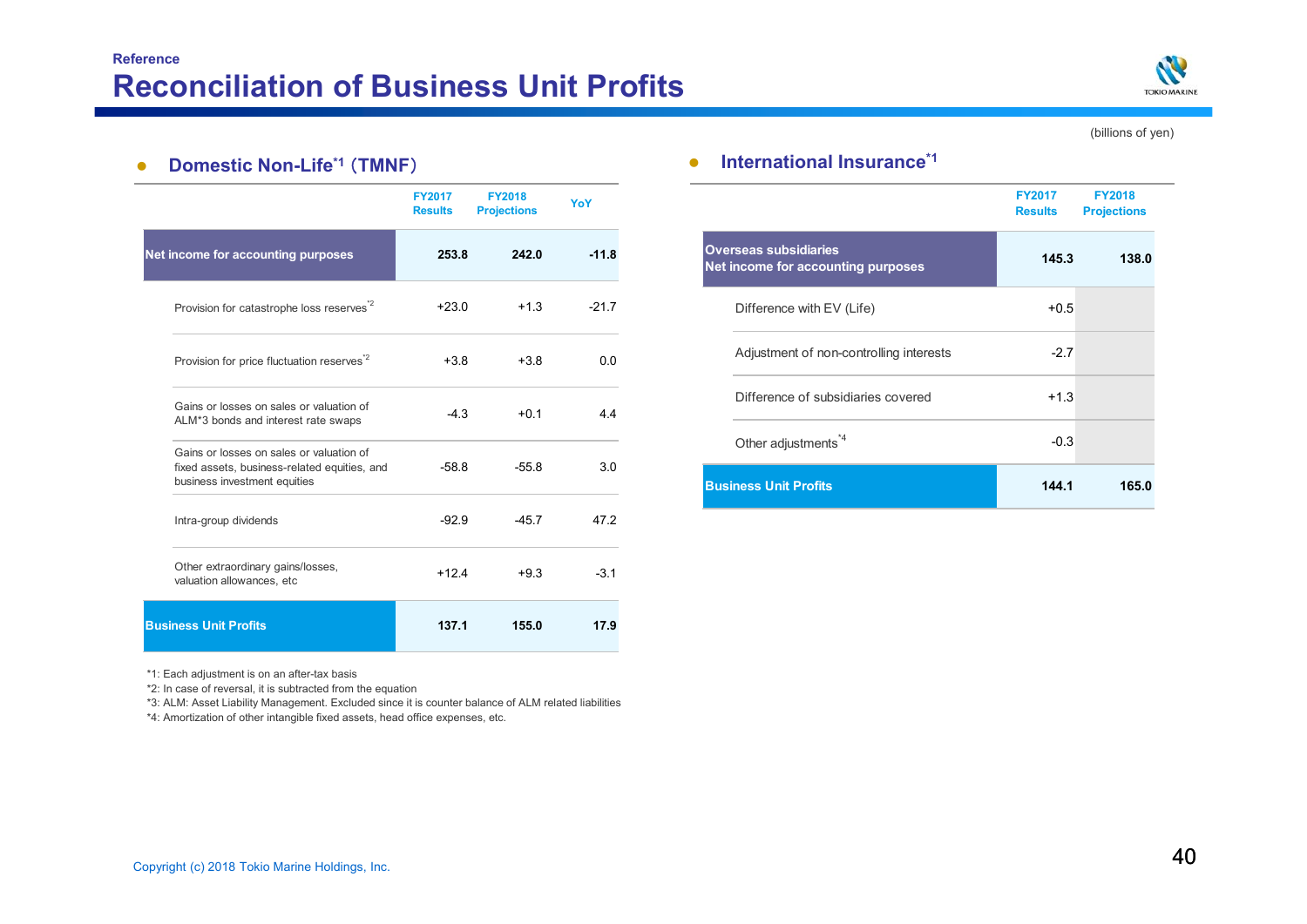## **ReferenceTMNL Supplement on MCEV**

![](_page_41_Picture_1.jpeg)

# **• Breakdown of Increase in MCEV<sup>\*1</sup> (billions of yen)**

![](_page_41_Figure_3.jpeg)

\*1:Figures are before review by an independent third party

\*2:Figures are after payment of shareholders' dividends of the prior fiscal year

\*3:Excluding the effects of payment of shareholders's dividends

\*4:Excluding the effects of payment of shareholders' dividends and changes in economic environment

#### $\bullet$ **• Breakdown of MCEV Balance / Value of New Business(billions of yen)**

|                             | FY2016  | FY2017  | <b>YoY Change</b> |
|-----------------------------|---------|---------|-------------------|
| <b>Fiscal Year-end MCEV</b> | 1,163.2 | 1,248.7 | 85.5              |
| Adjusted net worth          | 826.3   | 910.9   | 84.5              |
| Value of in-force           | 336.8   | 337.8   | 0.9               |
| Value of new business       | 37.4    | 64.6    | 27.1              |

Note: Figures are before review by an independent third party